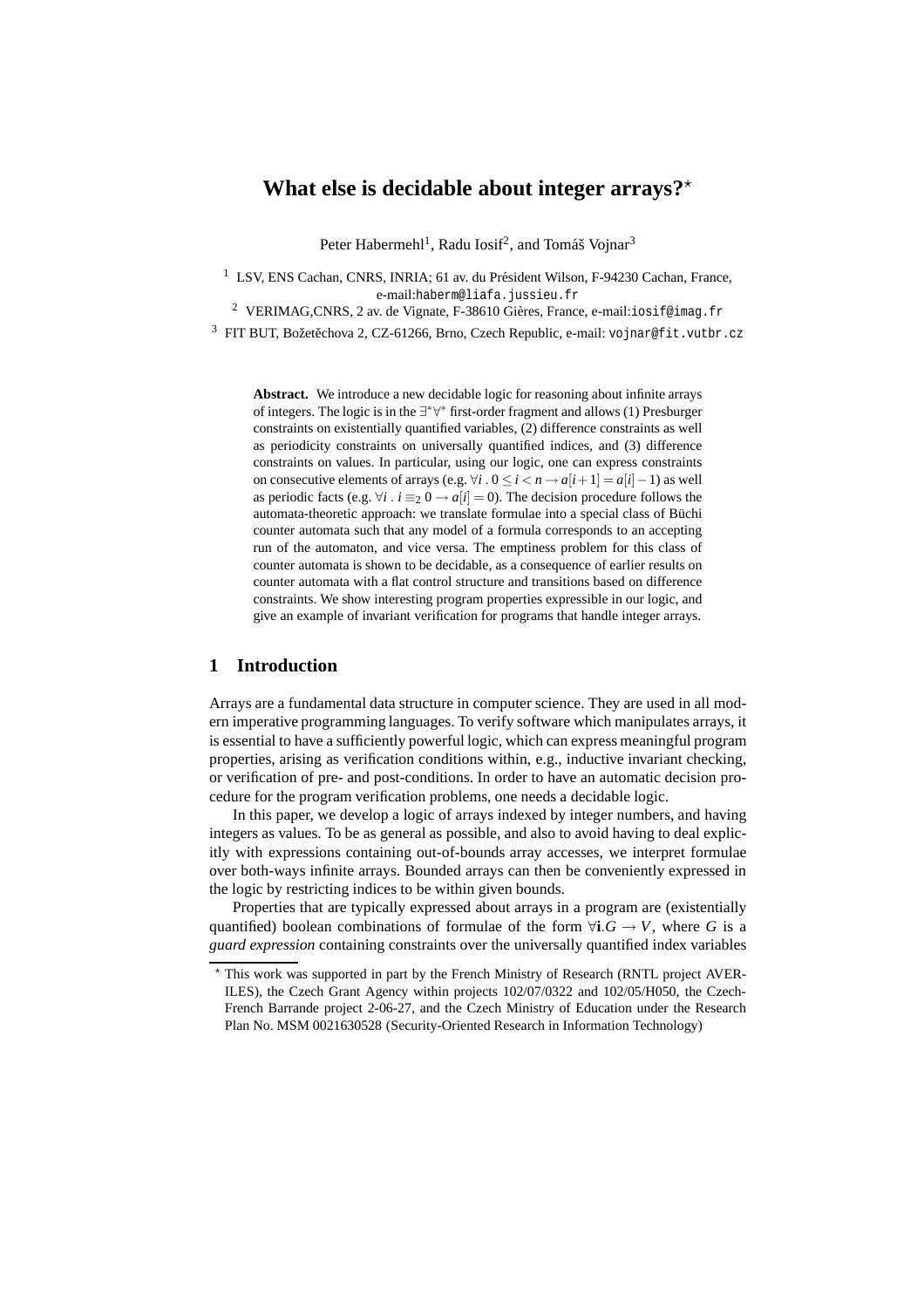**i** (which often range in between some existentially quantified bounds), and *V* is a *value expression* containing constraints over array values. Based on examples, we identified two types of array properties which seem to appear quite often in programs: (1) properties relating consecutive elements of an array, e.g.  $\forall i$  .  $l_1 \leq i < l_2 \rightarrow a[i+1] = a[i] - 1$ , which states the fact that each value of *a* between two bounds  $l_1$  and  $l_2$  is less than its predecessor by one, (2) properties stating periodic facts, e.g.  $\forall i \cdot i \equiv_2 0 \rightarrow a[i] = 0$ , stating that all even elements of array *a* are equal to 0.

In the absence of specific syntactic restrictions, a logic with such an expressive power can be easily shown to be undecidable, as one can encode the histories of a 2 counter machine [12] as models of a formula over arrays. From this reduction, one can derive two restrictions leading to decidability. The first restriction forbids references to  $a[i]$  and  $a[i+1]$  in the same formula, which is considered in the work of Bradley, Manna, and Sipma [5]. The second restriction, considered in this paper, allows only array formulae  $\forall i. G \rightarrow V$  in which *V* does not contain disjunctions. We have chosen the second option, mainly to retain the possibility of relating consecutive arrays elements, i.e. *a*[*i*] and  $a[i+1]$ , which appears to be important for expressing properties of programs.

We introduce a new logic **LIA** (Logic on Integer Arrays) in the ∃<sup>\*</sup>∀<sup>\*</sup> first-order fragment. The logic **LIA** is essentially the set of existentially quantified boolean combinations of (1) array formulae of the form  $\forall i$  .  $\varphi(k,i) \rightarrow \psi(k,i,a)$ , where **i** is a set of index variables, **a** (resp.**k**) is a set of existentially quantified array (resp. *array-bound*) variables; ϕ is a formula on index variables with difference as well as periodicity constraints on variables **i** wrt. the array-bounds **k**, and ψ is a difference constraint on array terms, and (2) Presburger Arithmetic formulae on array-bound variables. We give an example program showing the usefulness of this logic to express verification conditions.

In this paper, we prove the decidability of the logic **LIA** using the classical idea of the connection between logic and automata [17]: from a formula  $\varphi$  of the logic, we build an automaton  $A_{\phi}$ , such that  $\phi$  is satisfiable if and only if  $A_{\phi}$  is not empty. Decidability of the logic follows from the decidability of the emptiness problem for the class of automata that is deployed. To this end, we define a new class of counter automata, called FBCA (bi-infinite Flat Büchi Counter Automata). These are counter automata running to the infinity in both left and right directions, equipped with a Büchi acceptance condition. For an arbitrary formula  $\varphi$  of **LIA**, we give the construction of an FBCA  $A_{\varphi}$  whose runs correspond to models of  $\varphi$ : the value of the counter  $x_a$  at a given point *i* in an execution of  $A_{\varphi}$  corresponds to the value of  $a[i]$  in a model of  $\varphi$ . We prove the decidability of **LIA** by showing that the emptiness problem for FBCA is decidable by extending known results [6, 4] on flat counter automata with difference bound constraints.

**Related work.** In the seminal paper [11], the read and write functions from/to arrays and their logical axioms were introduced. A decision procedure for the quantifier-free fragment of the theory of arrays was presented in [9]. Since then, various decidable logics on arrays have been considered—e.g., [16, 10, 8, 15, 1, 7]. These logics include working with various predicates (reasoning about sortedness, permutations, etc.) and in terms of various arithmetic (usually Presburger) constraints on array indices and/or values of array entries. However, unlike our logic, most of these works consider quantifier free formulae. In these cases, nested array reads (like  $a[a[i]]$ ) are allowed, which is not the case in our logic.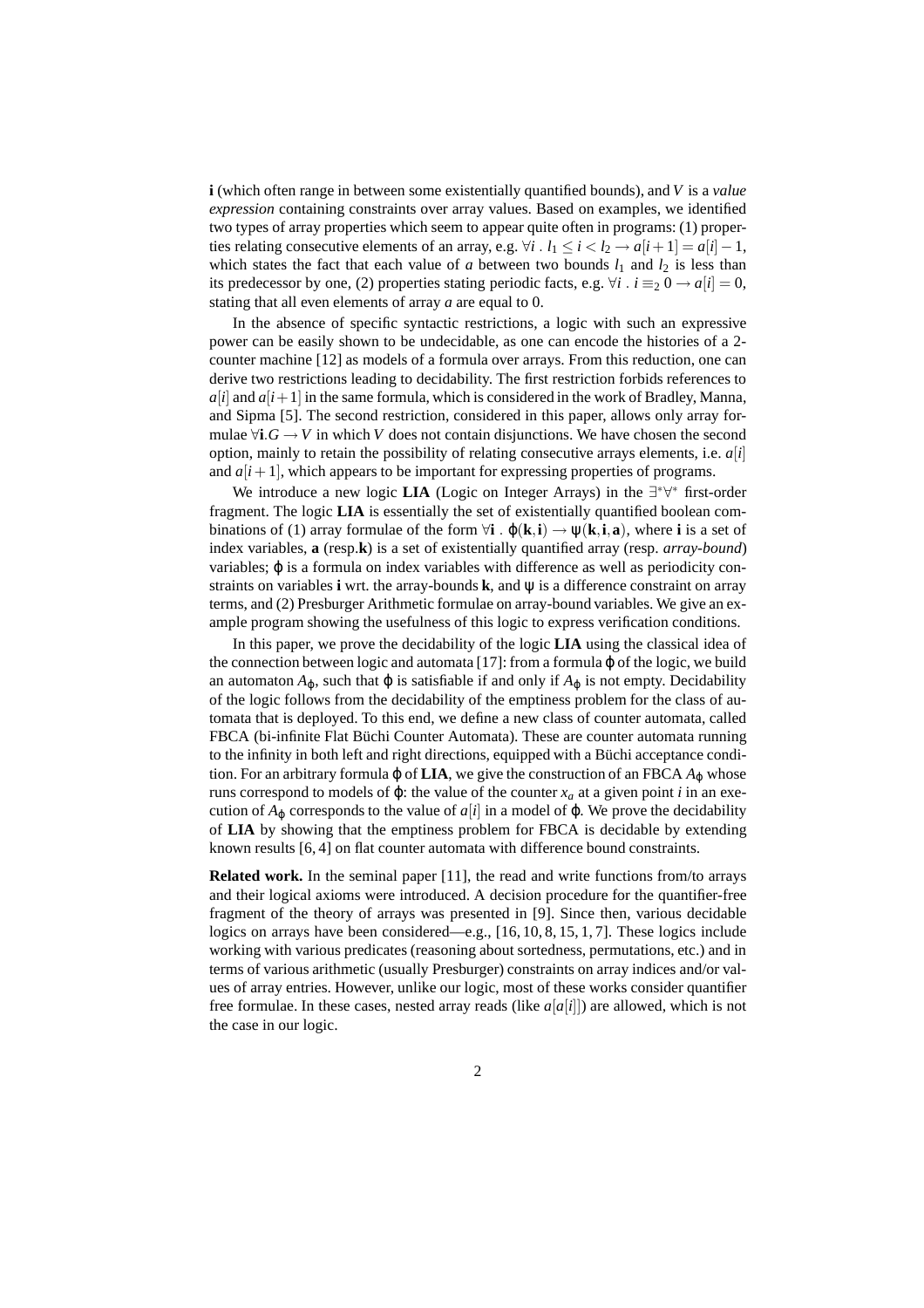In [5], an interesting logic, within the ∃<sup>\*∀\*</sup> fragment, is developed. Unlike our decision procedure based on automata theory, the decision procedure of [5] is based on the fact that the universal quantification can be replaced by a finite conjunction. The result is parameterised in the sense of allowing an arbitrary decision procedure to be used for the data stored in arrays. However, compared to our results, [5] does not allow modulo constraints (allowing to speak about periodicity in the array values), general difference constraints on *universally* quantified indices (only  $i - j \leq 0$  is allowed), nor reasoning about array entries at a fixed distance (i.e. reasoning about  $a[i]$  and  $a[i+k]$  for a constant  $k$  and a universally quantified index  $i$ ). The authors of [5] give also interesting undecidability results for extensions of their logic. For example, they show that relating adjacent array values  $(a[i]$  and  $a[i+1]$ ), or having nested reads, leads to undecidability.

A restricted form of universal quantification within ∃ ∗∀ ∗ formulae is also allowed in [2], where decidability is obtained based on a small model property. Unlike [5] and our work, [2] allows a hierarchy-restricted form of array nesting. However, similar to the restrictions presented above, neither modulo constraints on indices nor reasoning about array entries at a fixed distance are allowed. A similar restriction not allowing to express properties of consecutive elements of arrays then appears also in [3] where a quite general ∃\*∀\* logic on multisets of elements with associated data values is considered.

# **2 Counter Automata**

Given a formula  $\varphi$ , we denote by  $FV(\varphi)$  the set of its free variables. If we denote a formula as  $\varphi(x_1,...,x_n)$ , we assume  $FV(\varphi) \subseteq \{x_1,...,x_n\}$ . For  $\varphi(x)$ , we denote by  $\varphi[t/x]$ the formula in which each occurrence of  $x$  is replaced by a term  $t$ . Given a formula  $\varphi$ , we denote by  $\models \varphi$  the fact that  $\varphi$  is logically valid, i.e. it holds in every structure corresponding to its signature. By  $\sigma : \mathbb{Z} \to \mathbb{Z}$ ,  $\sigma(n) = n + 1$ , we denote the successor function on integers. In the following, we work with two sets of arithmetic formulae: difference bound matrices (DBM) and Presburger Arithmetic (PA).

A *difference bound matrix* (DBM) formula is a conjunction of inequalities of the form  $x - y \leq c, x \leq c$ , or  $x \geq c$ , where  $c \in \mathbb{Z}$  is a constant. If there is no constraint between *x* and *y*, we may explicitly write  $x - y \leq \infty$ . In the following,  $\mathbb{Z}^{\infty}$  denotes  $\mathbb{Z} \cup \{ \infty \}$ . Let  $z = \{z_1, \ldots, z_n\}$  be a designated set of variables, called *parameters*. A *parametric DBM* formula is a conjunction of a DBM formula with atomic propositions of the forms  $x \leq$ *f*(**z**) or  $x \ge f(\mathbf{z})$ , where *f* is a linear combination of parameters, i.e.  $f = a_0 + \sum_{i=1}^n a_i z_i$ for some  $a_i \in \mathbb{Z}, 0 \leq i \leq n$ .

A *Presburger arithmetic* (PA) formula is a disjunction of conjunctions of either linear constraints of the form  $\sum_{i=1}^{n} a_i x_i + b \ge 0$  or modulo constraints  $\sum_{i=1}^{n} a_i x_i + b \equiv c$ mod *d*, where  $a_i, b, c, d \in \mathbb{Z}$ ,  $c \ge 0$  and  $d > 0$ , are constants. It is well-known that every formula of the arithmetic of integers with addition  $\langle \mathbb{Z}, \geq, +,0,1 \rangle$  can be written in this form, by quantifier elimination [14]. Clearly, every DBM formula is also in PA.

A *counter automaton* is a tuple  $A = \langle \mathbf{x}, Q, \rightarrow \rangle$ , where **x** is a finite set of counters, ranging over  $\mathbb{Z}, Q$  a finite set of control states, and  $\rightarrow$  the transition relation, given by rules *q*  $\frac{\varphi(\mathbf{x}, \mathbf{x}')}{q}$  *q'*, where φ is an arithmetic formula relating current values of counters **x** to their future values **x**<sup>*'*</sup>. A *configuration* of a counter automaton *A* is a pair  $(q, v)$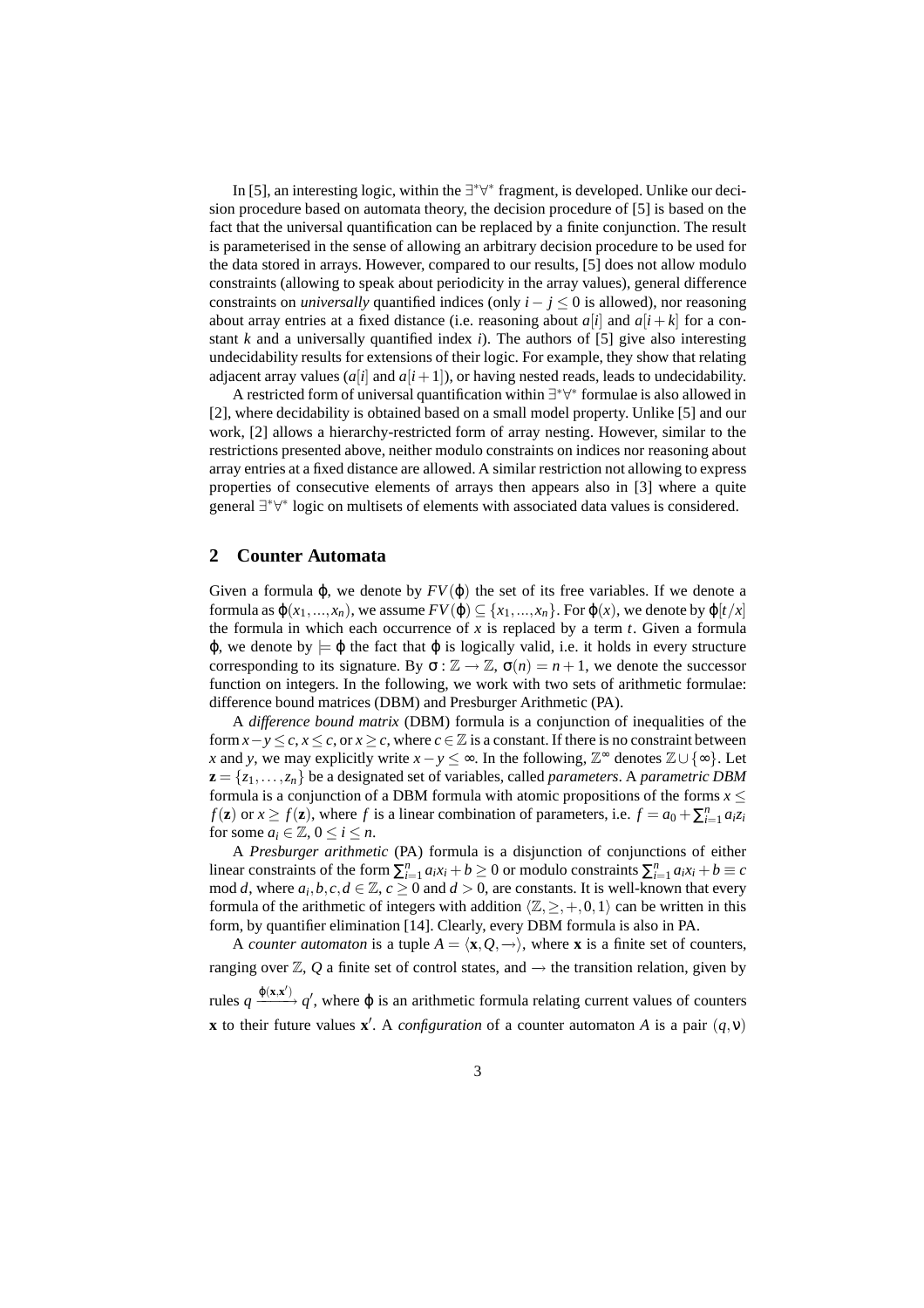where  $q \in Q$  is a control state, and  $v : \mathbf{x} \to \mathbb{Z}$  is a valuation of the counters in **x**. For a configuration  $c = (q, v)$ , we designate by  $val(c) = v$  the valuation of the counters in *c*. A configuration  $(q', v')$  is an *immediate successor* of  $(q, v)$  if and only if *A* has a transition rule  $q \xrightarrow{\varphi(\mathbf{x}, \mathbf{x}')} q'$  such that  $\models \varphi(\mathsf{v}(\mathbf{x}), \mathsf{v}'(\mathbf{x}'))$ . A configuration *c* is a *successor* of another configuration  $c'$  if and only if there exists a sequence of configurations  $c =$  $c_0c_1 \ldots c_n = c'$  such that, for all  $0 \le i < n$ ,  $c_{i+1}$  is an immediate successor of  $c_i$ . Given two control states  $q, q' \in Q$ , a run of *A* from *q* to *q'* is a finite sequence of configurations  $c_0c_1 \ldots c_n$  with  $c_0 = (q, v)$ ,  $c_n = (q', v')$  for some valuations  $v, v' : \mathbf{x} \to \mathbb{Z}$ , and  $c_{i+1}$  is an immediate successor of  $c_i$ , for all  $0 \le i < n$ .

Let *S* be a set. A *bi-infinite sequence* of *S* is a function  $\beta$  :  $\mathbb{Z} \to S$ .<sup>4</sup> We denote by <sup>ω</sup>S<sup>ω</sup> the set of all bi-infinite sequences over *S*. A *bi-infinite Büchi counter automaton* is a tuple  $A = \langle \mathbf{x}, Q, L, R, \rightarrow \rangle$ , where **x** is a finite set of counters, *Q* is a finite set of control states,  $L, R \subseteq Q$  are the left-accepting and right-accepting states, and  $\rightarrow$  is a transition relation, defined in the same way as for counter automata.

A *run* of a bi-infinite Büchi automaton *A* is a bi-infinite sequence of configurations ... *c*−2*c*−1*c*<sub>0</sub>*c*<sub>1</sub>*c*<sub>2</sub> ... such that, for all *i* ∈  $\mathbb{Z}$ , *c*<sub>*i*+1</sub> is an immediate successor of *c<sub><i>i*</sub>. A run *r* is *left-accepting* iff there exists a state  $q \in L$  and an infinite decreasing sequence of integers ... <  $i_2 < i_1 < 0$  such that for all  $j \in \mathbb{N}$ , we have  $r(i_j) = (q, v_j)$  for some valuations ν*<sup>j</sup>* of the counters of *A*. Symmetrically, a run is *right-accepting* iff there exists a state  $q \in R$  and an infinite increasing sequence of integers  $0 \lt i_0 \lt i_1 \lt i_2 \lt \ldots$ such that for all  $j \in \mathbb{N}$ , we have  $r(i_j) = (q, v_j)$ , for some valuations  $v_j$  of the counters of *A*. A run is *accepting* iff it is both left- and right-accepting. The set of all accepting runs of *A* is denoted as  $\mathcal{R}(A)$ . If  $r \in \mathcal{R}(A)$  is a run of *A*, we define by  $val(r) = ... \text{val}(r(-1))\text{val}(r(0))\text{val}(r(1))...$  the bi-infinite sequence of valuations in *r*, and  $\nu(A) = \{ val(r) | r \in \mathcal{R}(A) \}.$ 

### **Lemma 1.** *For any FBCA A, we have*  $r \in \mathcal{R}(A)$  *if and only if*  $r \circ \sigma \in \mathcal{R}(A)$ *.*

*Proof.* Let  $A = \langle \mathbf{x}, Q, L, R, \rightarrow \rangle$ . "⇒" *r* is left-accepting iff there exists an infinite decreasing sequence ... $i_3 < i_2 < i_1 < 0$  of positions in *r*, visiting a control state from *L*. This implies that  $i_3 - 1 < i_2 - 1 < i_1 - 1 < 0$  visits the same control state, hence  $r \circ s$  is left-accepting.  $r$  is right-accepting iff there exists an infinite increasing sequence  $0 < j_1 < j_2 < j_3 < \ldots$  of positions in r, which visits a control state from R. But this implies that  $0 < j_2 - 1 < j_3 - 1 < ...$  visits the same state from *R*, hence  $r \circ s$  is rightaccepting. " $\Leftarrow$ " This direction follows a similar argument.

A *control path* in a counter automaton *A* is a finite sequence  $q_0q_1...q_n$  of control states such that, for all  $0 \le i < n$ , there exists a transition rule  $q_i \stackrel{\varphi_i}{\longrightarrow} q_{i+1}$ . A *cycle* is a control path starting and ending in the same control state. An *elementary cycle* is a cycle in which each state, except the first one, appears only once. A counter automaton is said to be *flat* iff each control state belongs to at most one elementary cycle.

<sup>&</sup>lt;sup>4</sup> In the early literature [13], a bi-infinite sequence is defined as the equivalence class of all compositions β◦σ *<sup>n</sup>* ◦σ <sup>−</sup>*<sup>m</sup>* for arbitrary *n*,*m* ∈ N. This is because a bi-infinite sequence remains the same if shifted left or right. For simplicity reasons, here we formally distinguish the biinfinite sequences  $\beta$ ,  $\beta \circ \sigma^n$ , and  $\beta \circ \sigma^{-n}$ .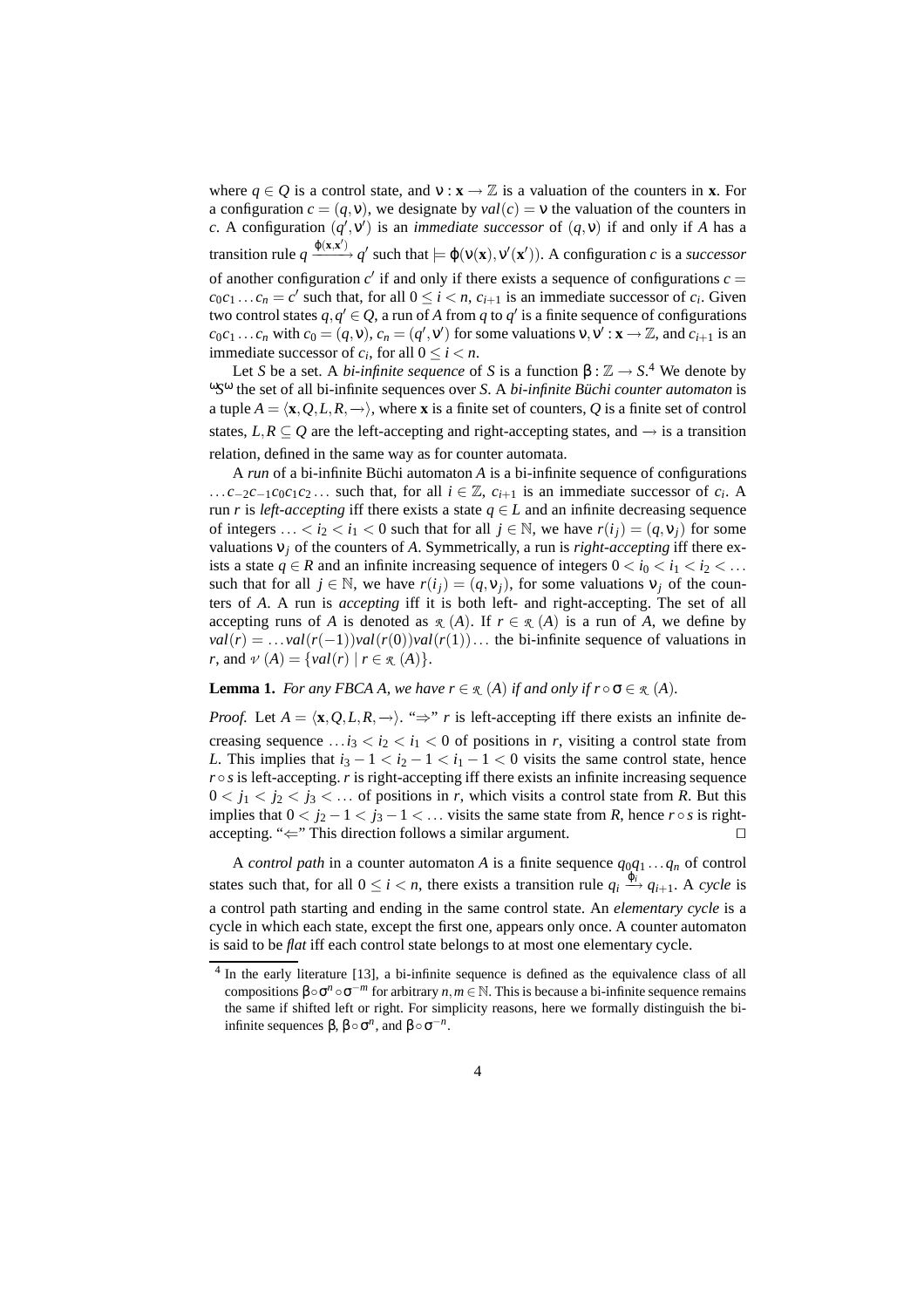**Decidability and Closure Properties of FBCA** We consider in the following the class of bi-infinite Büchi counter automata which are flat, and whose elementary cycles are labelled with parametric DBM formulae. We call this class FBCA in the following. We prove that the emptiness problem for FBCA is decidable, using results of [4], and their extensions, that can be found in Appendix A.

### **Lemma 2.** *The emptiness problem is decidable for the class of FBCA.*

*Proof.* The proof uses the results of Appendix A, namely Lemmas 10 and 11. Let  $A =$  $\langle \mathbf{x}, Q, L, R, \rightarrow \rangle$  be a FBCA. W.l.o.g. we can assume that any control state  $q \in L \cup R$ belongs to exactly one elementary cycle. For, if *q* does not belong to a cycle, it cannot occur infinitely often on a run. Moreover, if *q* belongs to two or more elementary cycles, then *A* is not flat, in contradiction with the definition of FBCA. Let  $l \in L$  and  $r \in R$ be fixed for the rest of this proof. We construct a Presburger formula  $\Phi$ <sub>*l,r*</sub> which is satisfiable if and only if there exists a bi-infinite run that visits *l* infinitely often on the left and *r* infinitely often on the right.

Let  $\gamma$  be the elementary cycle to which *l* belongs, and  $\gamma$  be the cycle obtained by reversing each transition  $q \stackrel{\phi}{\to} q'$  into  $q' \stackrel{\phi'}{\to} q$ , where φ' is obtained from φ by interchanging the occurrences of the counters in **x** with **x**<sup>'</sup>, and vice versa. Let  $I_{\substack{r \to \gamma \\ r}}(\mathbf{x})$  be the Presburger formula defining the set of valuations ν for which there exists an infinite computation along  $\overleftarrow{\gamma}$  starting in  $(l, v)$ .

Let  $\delta$  be the elementary cycle to which *r* belongs, and  $I_{r,\delta}(\mathbf{x})$  be the Presburger formula defining the set of valuations ν for which there exists an infinite computation along  $\delta$  starting in  $(r, v)$ . The formula encoding the existence of a bi-infinite run that visits *l* infinitely often on the left and *r* infinitely often on the right, is the following:

$$
\Phi_{l,r} : \exists \mathbf{x} \exists \mathbf{x}' \,.\, I_{l,\gamma}(\mathbf{x}) \,\wedge\, R_{l,r}(\mathbf{x},\mathbf{x}') \,\wedge\, I_{r,\delta}(\mathbf{x}')
$$

The proof that  $\Phi_{l,r}$  is satisfiable if and only if  $\mathcal{R}(A) \neq \emptyset$  comes as an immediate consequence of the meaning of the  $I_{l,\gamma}$ ,  $R_{l,r}$  and  $I_{r,\delta}$  formulae.

The FBCA class is also effectively closed under the operations of union and intersection. However, before proceeding, we need to elucidate the meaning of these operations for counter automata. If  $z \subseteq x$  is a subset of the counters in  $x$ , let  $v \downarrow_z$  denote the restriction of v to the domain **z**. For some subset **z**  $\subset$  **x** of the counters of *A*, and *s*  $\in \mathcal{V}(A)$ , we define the restriction operator on sequences  $s \downarrow z = ... \text{val}(s(-1)) \downarrow z \text{val}(s(0)) \downarrow z$ *val*(*s*(1))  $\downarrow$ **z** ..., and  $\mathcal{V}(A) \downarrow$ **z**= { $s \downarrow$ **z** |  $s \in \mathcal{V}(A)$ }. Symmetrically, for **z**  $\supset$  **x**, we define the extension operator on sequences  $\nu(A)$   $\uparrow$ <sub>**z**</sub> = { $\nu \in \mathcal{C}$  $(\mathbf{z} \mapsto \mathbb{Z})^{\omega}$  |  $\nu \downarrow$ **x** $\in \nu(A)$ }.

A class of counter automata is said to be *closed* under union and intersection if there exist operations  $\forall$  and  $\otimes$  such that, for any two FBCA  $A_i = \langle \mathbf{x_i}, Q_i, L_i, R_i, \rightarrow_i \rangle$ ,  $i = 1, 2$ , we have that  $\nu$   $(A_1 \oplus A_2) = \nu (A_1) \uparrow_{\mathbf{x}_1 \cup \mathbf{x}_2} \cup \nu (A_2) \uparrow_{\mathbf{x}_1 \cup \mathbf{x}_2}$  and  $\nu (A_1 \otimes A_2) =$  $\mathcal{V}(A_1) \uparrow_{\mathbf{x}_1 \cup \mathbf{x}_2} \cap \mathcal{V}(A_2) \uparrow_{\mathbf{x}_1 \cup \mathbf{x}_2}$ , respectively. The class is said to be *effectively* closed under union and intersection if these operators are effectively computable.

**Proposition 1.** *Let*  $A = \langle \mathbf{x}, Q, L, R, \rightarrow \rangle$  *be a FBCA. Let*  $A^c = \langle \mathbf{x}, Q, L^c, R^c, \rightarrow \rangle$  *be the FBCA such that (1) for all*  $q \in L$  *and*  $q' \in Q$ *, q' belongs to the same elementary cycle as*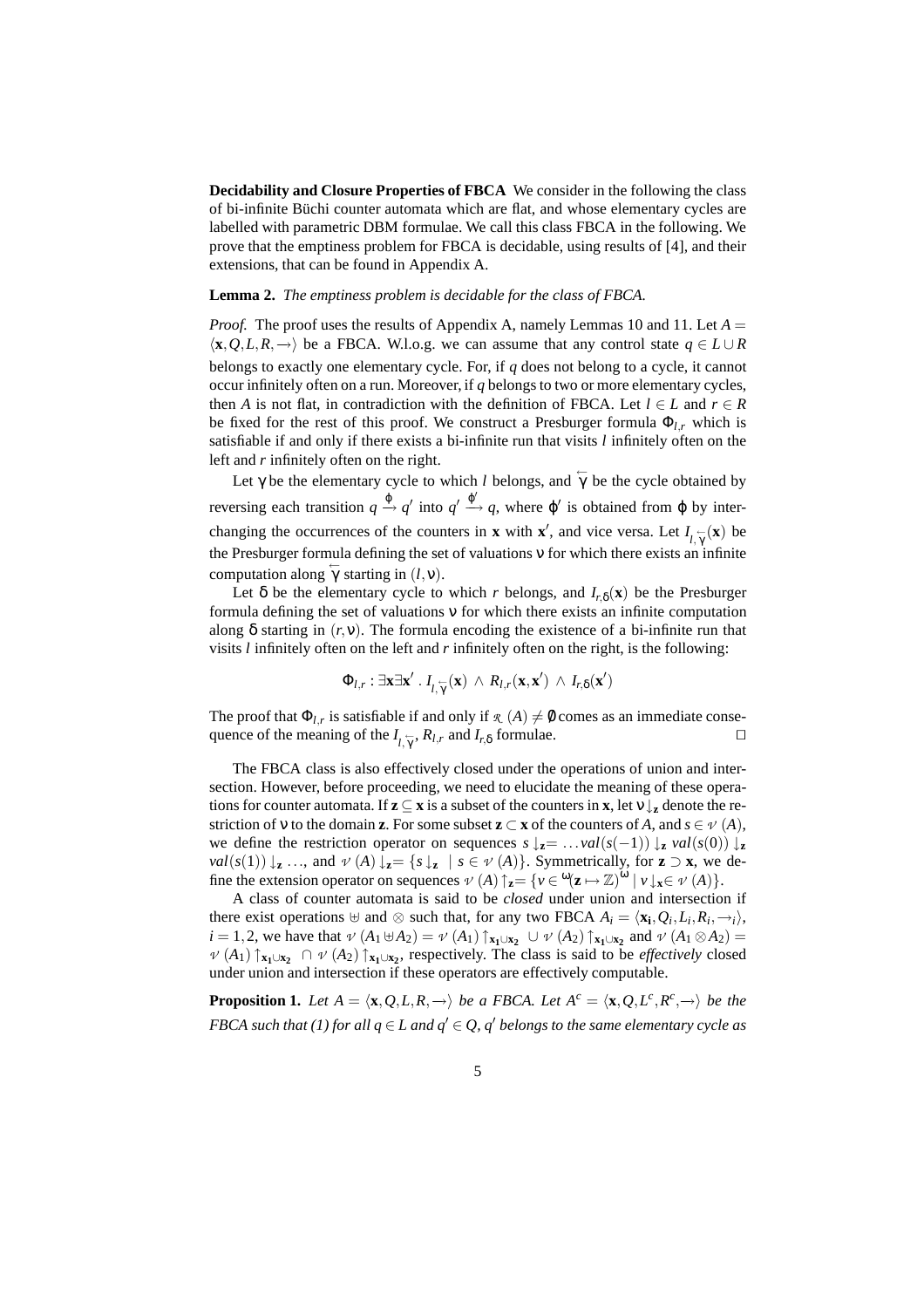*q* iff  $q'$  ∈ *L*<sup>c</sup>, (2) for all  $q$  ∈ *R* and  $q'$  ∈ *Q*,  $q'$  *belongs to the same elementary cycle as q iff*  $q' \in R^c$ *. Then we have that*  $\mathcal{R}(A) = \mathcal{R}(A^c)$ *.* 

*Proof.* The direction  $\mathcal{R}(A) \subseteq \mathcal{R}(A^c)$  is trivial, since  $L \subseteq L^c$  and  $R \subseteq R^c$ . To prove the fact that  $\pi$  (*A*)  $\supseteq \pi$  (*A<sup>c</sup>*), let *r* be an accepting run of *A<sup>c</sup>*. Then there exists a state  $q \in L^c$ that repeats infinitely often on the left in *r*. There are two situations: either  $q \in L$ , in which case *r* is directly left-accepting for *A*, or there exists a state  $q' \in L$  which belongs to the same elementary cycle as  $q$  in  $A$ . By the flatness of  $A$ , this means that  $q'$  will be visited infinitely often on the left as well. Analogously, one proves that *r* is a right- $\Box$  accepting run of *A*.

Assuming w.l.o.g. that  $Q_1 \cap Q_2 \neq \emptyset$ , the union is defined as  $A_1 \oplus A_2 = \langle \mathbf{x}_1 \cup \mathbf{x}_2, Q_1 \cup \mathbf{x}_2 \rangle$ *Q*<sub>2</sub>,*L*<sub>1</sub> ∪ *L*<sub>2</sub>,*R*<sub>1</sub> ∪ *R*<sub>2</sub>, →<sub>1</sub> ∪ →<sub>2</sub><sup>)</sup>. The product is defined as  $A_1 \otimes A_2 = \langle \mathbf{x}_1 \cup \mathbf{x}_2, Q_1 \times$  $Q_2, L_1^c \times L_2^c, R_1^c \times R_2^c, \rightarrow\rangle$ , where  $\rightarrow$  is as follows:  $(q_1, q'_1) \xrightarrow{\phi_1 \wedge \phi_2} (q_2, q'_2)$  iff  $q_1 \xrightarrow{\phi_1} q_2$  is a transition rule of  $A_1$  and  $q'_1 \xrightarrow{\phi_2} q'_2$  is a transition rule of  $A_2$ . Here  $L_i^c$  and  $R_i^c$ , denote the extended left-accepting and right-accepting sets of  $A_i$ , from Proposition 1, for  $i = 1, 2$ .

#### **Lemma 3.** *The class of FBCA is effectively closed under union and intersection.*

*Proof.* The proof for closure under union is trivial. We will give the proof for closure under intersection in the following.

Let  $A_i = \langle \mathbf{x}_i, Q_i, L_i, R_i, \rightarrow i \rangle$ ,  $i = 1, 2$  be two FBCA, and  $A = \langle \mathbf{x}, Q, L, R, \rightarrow \rangle$  be their product, i.e.  $A = A_1 \otimes A_2$ .

1. We first prove that *A* belongs to the class FBCA. For this we need to show that each control state of *A* belongs to at most one elementary cycle. For an arbitrary state  $(q, q') \in Q_1 \times Q_2$ , let  $pr_1((q, q')) = q$ ,  $pr_2((q, q')) = q'$  and for an arbitrary cycle  $\gamma$  in *A*, let *pri*(γ) denote the corresponding cycles in *A<sup>i</sup>* , obtained by projection of the *i*-th control state,  $i = 1, 2$ . Suppose that there is a control state  $(q, q') \in Q_1 \times Q_2$  that belongs to (at least) two different elementary cycles, γ and δ. Then *q* belongs to  $pr_1(γ)$  and  $pr_1(\delta)$  in  $A_1$ , and  $q'$  belongs to  $pr_2(\gamma)$  and  $pr_2(\delta)$  in  $A_2$ . Since, by the hypothesis  $A_1$ and  $A_2$  are flat, then  $pr_i(\gamma)$  and  $pr_i(\delta)$  must be (possibly trivial) unfoldings of the same elementary cycle  $\varepsilon_i$  in  $A_i$ , for  $i = 1, 2$ , respectively. In other words,  $pr_i(\gamma) = k_i \cdot \varepsilon_i$  and  $pr_i(\delta) = l_i \cdot \varepsilon_i$ , for  $i = 1, 2$  and  $k_i, l_i \in \mathbb{N}$ .

Let *m* be the least common multiple of  $|\varepsilon_1|$  and  $|\varepsilon_2|$ , and  $n_i = \frac{m}{|\varepsilon_i|}$ , for  $i = 1, 2$ . Let  $\alpha$  be the cycle in *A* obtained by the composition of the two cycles obtained by iterating  $\varepsilon_1$  *n*<sub>1</sub> times, and  $\varepsilon_2$  *n*<sub>2</sub> times, respectively, i.e.  $pr_i(\alpha) = n_i \cdot \varepsilon_i$ ,  $i = 1, 2$ . Since  $\varepsilon_i$  are elementary cycles of  $A_i$ , it follows that  $\alpha$  is the smallest cycle of  $A$  with the property that  $pr_i(\alpha)$  is an unfolding of  $\varepsilon_i$ . Hence γ and δ, must both be either α or unfoldings of α, contradicting the assumption that they were different elementary cycles of *A*.

To prove that the elementary cycles of *A* are labelled with (parametric) DBM formulae only, notice that any cycle of *A* is a composition of two (unfoldings of) cycles in *A*<sup>1</sup> and *A*2. Since both component cycles are labelled with DBM formulae, and the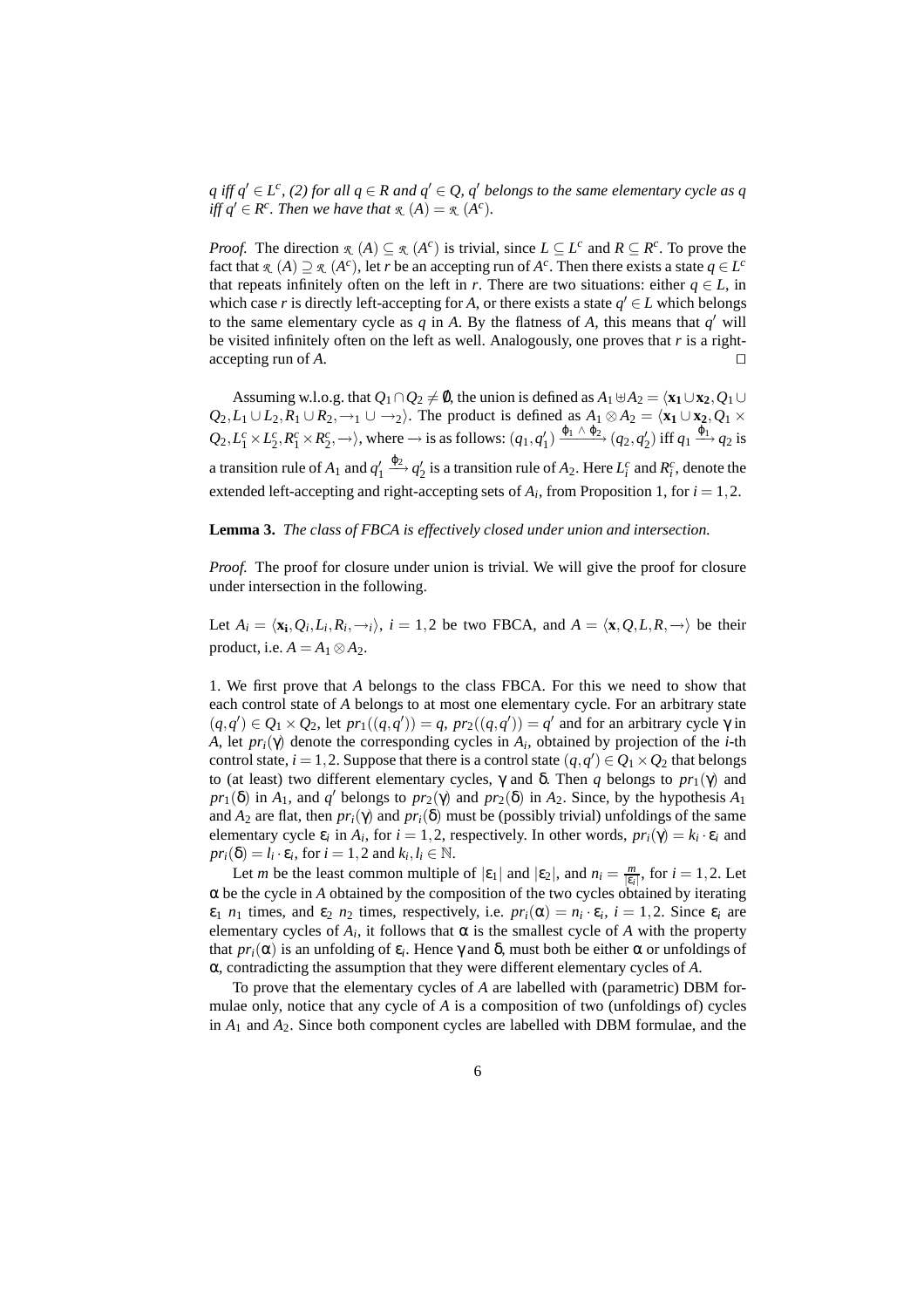label of the transitions of *A* is the conjunction of the labels of the transitions in  $A_1$ ,  $A_2$ , it follows that the resulting cycle is labelled with DBM formulae as well.

2. Second, we prove that  $\nu(A) = \nu(A_1) \uparrow_{\mathbf{x}_1 \cup \mathbf{x}_2} \cap \nu(A_2) \uparrow_{\mathbf{x}_1 \cup \mathbf{x}_2}$ .

Let  $s \in \nu$   $(A_1) \uparrow_{x_1 \cup x_2} \cap \nu$   $(A_2) \uparrow_{x_1 \cup x_2}$  be a bi-infinite sequence of counter valuations. From the definition of  $\nu$  (.), there exist  $r_1 \in \mathcal{R}(A_1)$  and  $r_2 \in \mathcal{R}(A_2)$  such that  $val(r_1) =$  $s \downarrow_{\mathbf{x_1}}$  and  $val(r_2) = s \downarrow_{\mathbf{x_2}}$ .

Let  $i \in \mathbb{Z}$  be an arbitrary position, and  $r_1(i) = (q_1, v_1), r_1(i+1) = (q'_1, v'_1), r_2(i) =$  $(q_2, v_2)$ ,  $r'_2(i+1) = (q'_2, v'_2)$  be successive configurations of  $r_1$  and  $r_2$ , respectively, where  $v_1, v_1' : \mathbf{x}_1 \to \mathbb{Z}$  and  $v_2, v_2' : \mathbf{x}_2 \to \mathbb{Z}$  are valuations of  $\mathbf{x}_1, \mathbf{x}_2$ . Then there exist transition rules  $q_1 \xrightarrow{\phi_1(\mathbf{x_1}, \mathbf{x_1'})} q_1'$  in  $A_1$ , and  $q_2 \xrightarrow{\phi_2(\mathbf{x_2}, \mathbf{x_2'})} q_2'$  in  $A_2$ , such that  $\phi_1(\mathbf{v}_1(\mathbf{x_1}), \mathbf{v}_1'(\mathbf{x_1'}))$ and  $\varphi_2(\nu_2(\mathbf{x}_2), \nu'_2(\mathbf{x}'_2))$  are both valid. Hence, by construction of *A*, there exists a transition rule  $(q_1, q_2) \xrightarrow{\phi_1 \wedge \phi_2} (q'_1, q'_2)$ , such that  $\phi_1 \wedge \phi_2$  is satisfied by  $(\mathsf{v}_1 \cup \mathsf{v}'_1) \uparrow_{\mathbf{x}_1 \cup \mathbf{x}_2}$  $\bigcap (v_2 \cup v'_2) \uparrow_{x_1 \cup x_2}$ . In this way, one can build a bi-infinite run *r* of *A*, such that  $val(r) = s$ . It remains to be proven that this run is an accepting run of *A*.

Since  $r_i$  is an accepting run of  $A_i$ , then by Proposition 1, it is also an accepting run of  $A_i^c$ , for  $i = 1, 2$ . By the flatness of  $A_1$ , and, implicitly of  $A_1^c$ , there exist a sequence  $\sigma_1$  of states from  $L_1^c$  that repeats infinitely often to the left of  $r_1$ , i.e. there exists a position  $k_1 \in \mathbb{Z}$ , such that the restriction of  $r_1$  to  $(-\infty, k_1]$  is of the form ... $\sigma_1 \sigma_1$ . Analogously, there exists a sequence  $\sigma_2$  of states from  $L_2^c$ , and a position  $k_2$  ∈  $\mathbb Z$  such that the restriction of  $r_2$  to  $(-\infty, k_2]$  is of the form ... $\sigma_2 \sigma_2$ . Then, the restriction of *r* to  $(-∞, min(k_1, k_2)]$  is of the form ...σσ, where σ is a sequence of pairs  $(q, q') \in L_1^c \times L_2^c$ . Hence there exists such a pair repeating infinitely often to the left in *r*, i.e. *r* is left-accepting. Analogously, one proves that *r* is right-accepting. We have proved that  $\nu(A) \supseteq \nu(A_1) \uparrow_{\mathbf{x}_1 \cup \mathbf{x}_2} \cap \nu(A_2) \uparrow_{\mathbf{x}_1 \cup \mathbf{x}_2}$ . The direction  $\nu(A) \subseteq$  $\mathcal{V}(A_1) \uparrow_{\mathbf{x}_1 \cup \mathbf{x}_2} \cap \mathcal{V}(A_2) \uparrow_{\mathbf{x}_1 \cup \mathbf{x}_2}$  is proved using a similar argument. □

# **3 A Logic for Integer Arrays**

In this section we define the Logic of Integer Arrays (**LIA**) that we use to specify properties of programs handling arrays of integers.

#### **3.1 Syntax**

We consider three types of variables. The *array-bound variables* (*k*,*l*) appear within the so-called array-bound terms. These terms can be used to define the intervals of the indices, and also as static references inside arrays. The *index*  $(i, j)$  and *array*  $(a, b)$ *variables* are used to build array terms. Fig. 1 shows the syntax of the logic **LIA**. We use the  $\top$  symbol to denote the boolean value *true*. In the following, we will use  $f \le i \le g$ instead of  $f \le i \land i \le g$ ,  $i < f$  instead of  $i \le f - 1$ , and  $i = f$  instead of  $f \le i \le f$ . Intuitively, our logic is the set of existentially quantified boolean combinations of:

1. Array formulae of the form  $\forall i$  .  $\phi(k,i) \rightarrow \psi(k,i,a)$ , where **k** is a set of arraybound variables, **i** is a set of index variables, **a** is a set of array variables, ϕ is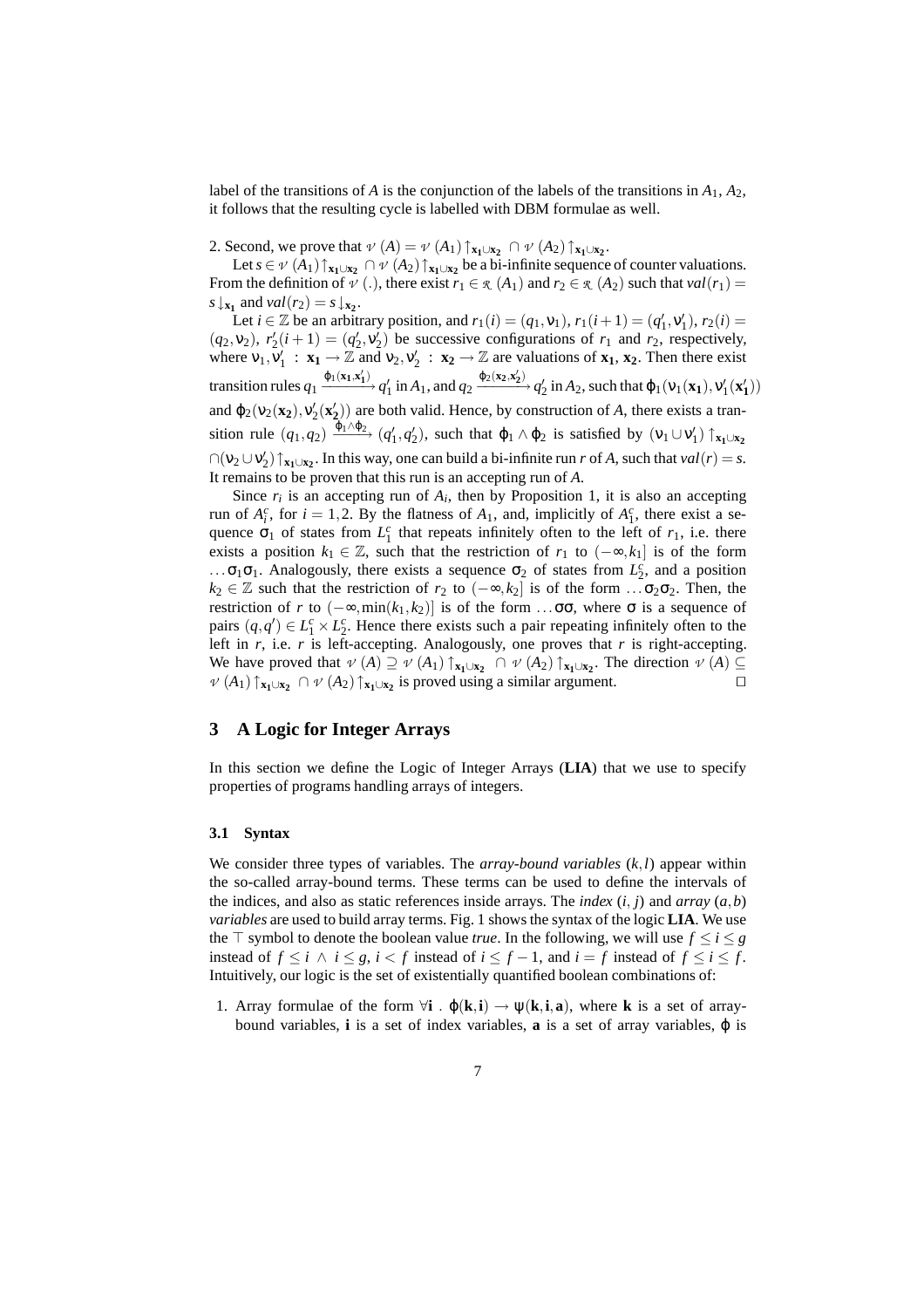```
n, m, s, t \ldots \in \mathbb{Z}<br>
k, l \ldots \in BVar constants (0 \le t < s)<br>
array-bound variable:
       k,l,... ∈ BVar array-bound variables
i, j, \ldots \in IVar index variables
a, b, \ldots \in AVar array variables
B := n | k | B + B | B - B array-bound terms
I := i | I + n index terms
A := a[I] | a[B] array terms
G := B \leq I | I \leq B | I - I \leq n | I \equiv_s t | G \vee G | G \wedge G guard expressions
V := A \leq B \mid B \leq A \mid A - A \leq n \mid V \wedge V value expressions
C := B \le n | B \equiv_s t array-bound constraints
P := \top \rightarrow V \mid G \rightarrow V \mid \forall i \cdot P array properties
U := P | C | \neg U | U \lor U | U \land U universal formulae
F := P | ∃k . F | ∃a . F LIA formulae
```
**Fig. 1.** Syntax of the logic **LIA**

an arithmetic formula on index variables, and  $\psi$  is an arithmetic formula on array terms. In particular,  $\psi$  is a DBM formula, and  $\varphi$  is composed of atomic propositions of the form either  $f \le i$ ,  $i \le f$ ,  $i - j \le n$ ,  $i \equiv_s t$ , where f is a linear combination of array-bound variables,  $n \in \mathbb{Z}$ , and  $0 \le t \le s$ . Both **k** and **a** variables are free in the array formulae, but they can be existentially quantified at the top-most level.

2. PA formulae on array-bound variables.

# **3.2 Examples**

To accustom the reader with the logic, we consider several properties of interest that can be stated about arrays. For instance, a strictly increasing ordering of *a* up to a certain bound is defined as  $\exists k \forall i$ .  $0 \le i < k \rightarrow a[i] - a[i+1] \le -1$ . The fact that the first *k* elements of array *a* are below the first *l* elements of array *b* at distance 5 *is defined as*  $\exists k, l \forall i, j$  .  $0 \le i < k \land 0 \le j < l \rightarrow a[i] - b[j] \le -5$ . Equality of two arrays up to a certain bound can be expressed as  $\exists n \forall i$  .  $0 \le i < n \rightarrow a[i] = b[i]$ . The use of modulo constraints as guards for indices allows one to express periodic facts, e.g.  $∀i, j$ .  $i \equiv_2 0 \land j \equiv_2 1 \rightarrow a[i] \leq a[j]$ , meaning that any value at some even position is less than or equal to any value at some odd position in *a*. The following section shows that to prove the correctness of an array merging program, such properties are needed.

**Verification Conditions for an Array Merging Example** Consider the following program that takes two arrays *a* and *b*, and merges their first *n* elements by alternating elements from *a* with elements from *b*. Suppose, moreover, that the first *n* elements of *a* are less than or equal to the first *n* elements of *b*. The resulting array will have all its first *n* elements on even positions less than or equal to the first *n* elements on odd positions.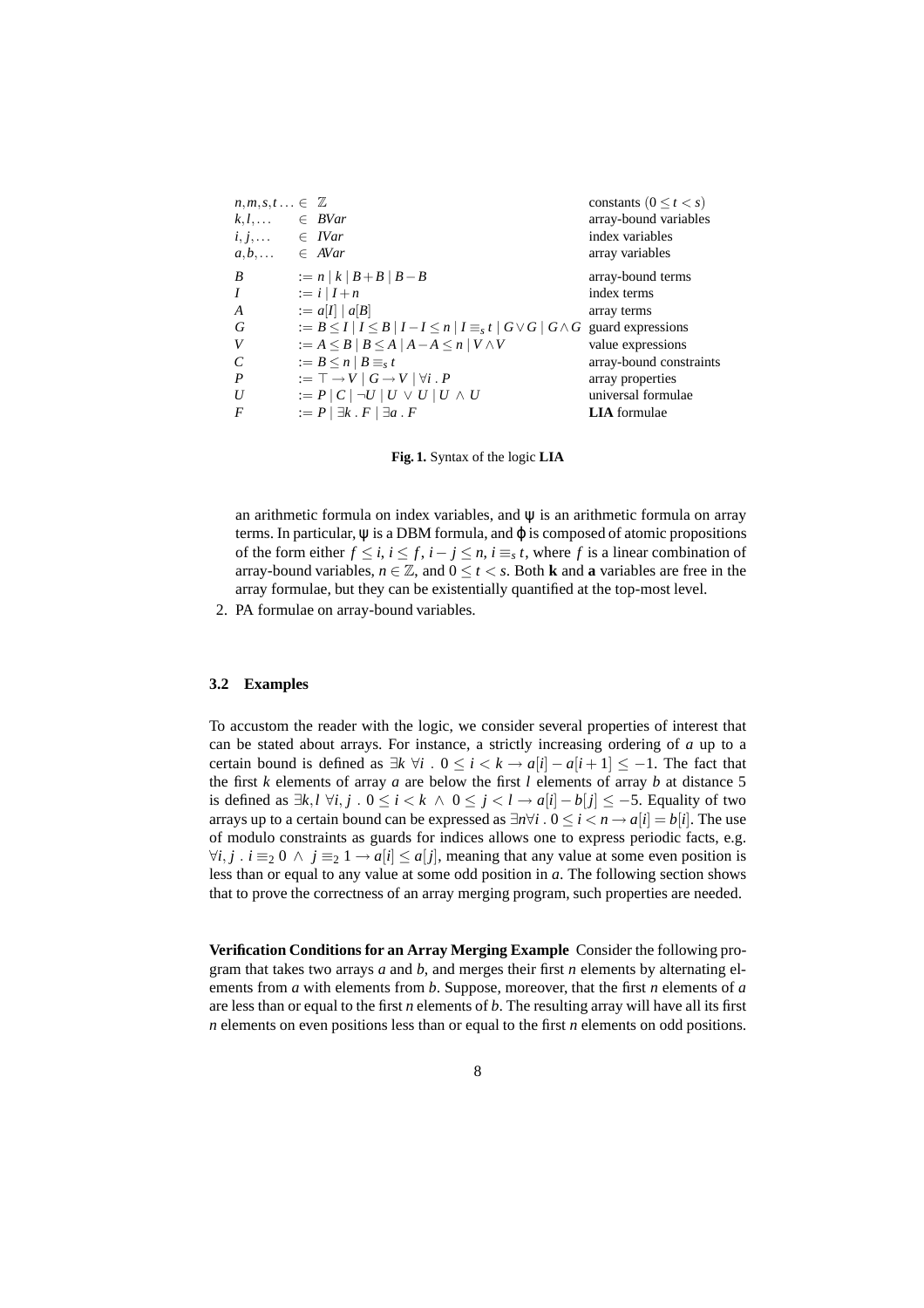$$
\{\n\{ \mathbf{n} > \mathbf{0} \land \forall \mathbf{i}, \mathbf{j} \cdot \mathbf{0} \leq \mathbf{i}, \mathbf{j} < \mathbf{n} \rightarrow \mathbf{a}[\mathbf{i}] \leq \mathbf{b}[\mathbf{j}] \n\}\n\}
$$
\n
$$
\text{for } (k=0, l=0; k < n; k++, l+=2)
$$
\n
$$
\{\n\{ \mathbf{n} > \mathbf{0} \land \mathbf{k} \leq \mathbf{n} \land \mathbf{l} = 2\mathbf{k} \land \forall \mathbf{i}, \mathbf{j} \cdot \mathbf{0} \leq \mathbf{i}, \mathbf{j} < 2\mathbf{k} \land \mathbf{i} =_2 \mathbf{0} \land \mathbf{j} =_2 \mathbf{1} \rightarrow \mathbf{c}[\mathbf{i}] \leq \mathbf{c}[\mathbf{j}] \land \forall \mathbf{i}, \mathbf{j} \cdot \mathbf{0} \leq \mathbf{i}, \mathbf{j} < \mathbf{n} \rightarrow \mathbf{a}[\mathbf{i}] \leq \mathbf{b}[\mathbf{j}] \n\}
$$
\n
$$
\{\n\mathbf{c}[l] = \mathbf{a}[k]; \quad c[l+1] = \mathbf{b}[k]; \quad \}
$$
\n
$$
\{\n\mathbf{n} > \mathbf{0} \land \forall \mathbf{i}, \mathbf{j} \cdot \mathbf{0} \leq \mathbf{i}, \mathbf{j} < 2\mathbf{n} \land \mathbf{i} =_2 \mathbf{0} \land \mathbf{j} =_2 \mathbf{1} \rightarrow \mathbf{c}[\mathbf{i}] \leq \mathbf{c}[\mathbf{j}] \n\}
$$

The pre-, post-condition, and loop invariant needed for the proof of this program are annotated directly into the program text using double curly braces. We show in the following that the verification conditions to be checked to prove the correctness of the program fall into our logic, and so they are decidable.

We need to check three verification conditions corresponding to the initialisation of the loop, the loop body, and the finalisation of the loop.

The *initialisation* consists of the two unconditional assignment statements k=0 and l=0. We need to check that the following formula is logically valid (we use primed names of variables to distinguish the current and future values of the variables):

$$
\forall a,a',b,b',c,c',n,n',k,k',l,l'.
$$
  
\n
$$
n > 0 \land (\forall i, j \quad 0 \le i, j < n \rightarrow a[i] \le b[j]) \land k' = 0 \land l' = 0 \land n' = n \land
$$
  
\n
$$
(\forall i \quad a'[i] = a[i]) \land (\forall i \quad b'[i] = b[i]) \land (\forall i \quad c'[i] = c[i])
$$
  
\n
$$
n' > 0 \land k' \le n' \land l' = 2k' \land
$$
  
\n
$$
(\forall i, j \quad 0 \le i, j < 2k' \land i \equiv_2 0 \land j \equiv_2 1 \rightarrow c'[i] \le c'[j]) \land
$$
  
\n
$$
(\forall i, j \quad 0 \le i, j < n \rightarrow a'[i] \le b'[j])
$$

However, checking the validity of the above formula is equal to checking that its negation, which clearly fits our logic, is unsatisfiable:

$$
\exists a,a',b,b',c,c',n,n',k,k',l,l'.
$$
\n
$$
n>0 \land (\forall i,j \quad 0 \le i,j < n \to a[i] \le b[j]) \land k' = 0 \land l' = 0 \land n' = n \land (\forall i \quad a'[i] = a[i]) \land (\forall i \quad b'[i] = b[i]) \land (\forall i \quad c'[i] = c[i])
$$
\n
$$
\land
$$
\n
$$
(n' \le 0 \lor k' > n' \lor l' < 2k' \lor l' > 2k' \lor \land j = 0 \land j = 1 \land c'[i] > c'[j]) \lor \exists i,j \quad 0 \le i,j < n \land a'[i] > b'[j]))
$$

To see this, note that the existentially quantified index variables in the last two lines of the above formula can be given unique names and the appropriate quantifiers moved to the prefix of the formula.

To check the effect of the *loop body*, i.e. the assignments  $c[1] = a[k]$ ,  $c[1+1] = b[k]$ ,  $k++$ , and  $l+=2$  which are executed provided that  $k<$ n, we have to prove that the following holds:

$$
\forall a,a',b,b',c,c',n,n',k,k',l,l'.
$$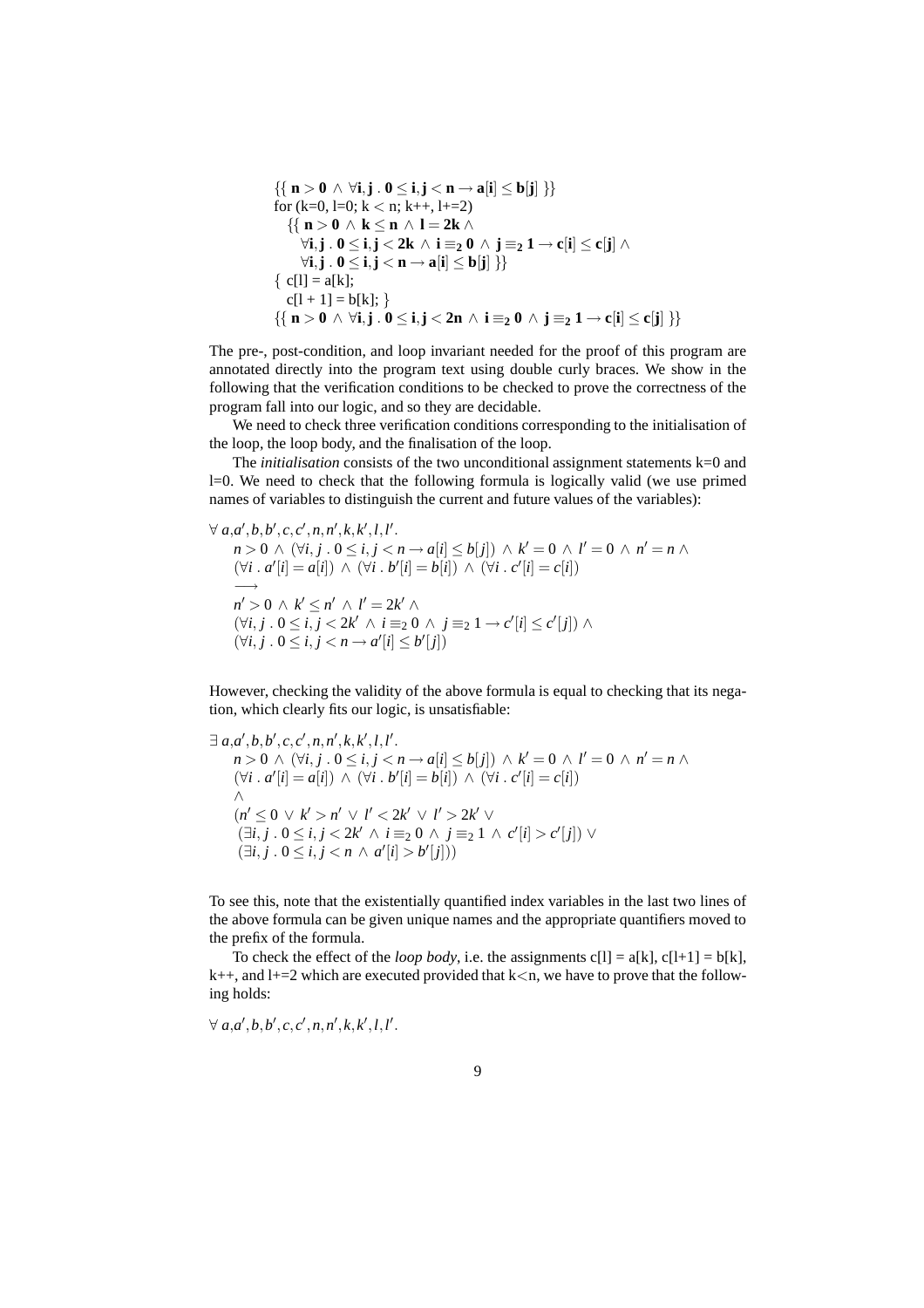$$
n > 0 \land k \leq n \land l = 2k \land
$$
  
\n
$$
(\forall i, j \quad 0 \leq i, j < 2k \land i \equiv_2 0 \land j \equiv_2 1 \rightarrow c[i] \leq c[j]) \land
$$
  
\n
$$
(\forall i, j \quad 0 \leq i, j < n \rightarrow a[i] \leq b[j]) \land
$$
  
\n
$$
k < n \land k' = k + 1 \land l' = l + 2 \land n' = n \land
$$
  
\n
$$
(\forall i \quad a'[i] = a[i]) \land (\forall i \quad b'[i] = b[i]) \land
$$
  
\n
$$
(\forall i \quad i < l \rightarrow c'[i] = c[i]) \land (\forall i \quad i > l + 1 \rightarrow c'[i] = c[i]) \land
$$
  
\n
$$
c'[l] = a[k] \land c'[l + 1] = b[k]
$$
  
\n
$$
n' > 0 \land k' \leq n' \land l' = 2k' \land
$$
  
\n
$$
(\forall i, j \quad 0 \leq i, j < 2k' \land i \equiv_2 0 \land j \equiv_2 1 \rightarrow c'[i] \leq c'[j]) \land
$$
  
\n
$$
(\forall i, j \quad 0 \leq i, j < n \rightarrow a'[i] \leq b'[j])
$$

Again, checking the validity of the above formula is equal to checking that its negation, is unsatisfiable:

$$
\exists a,a',b,b',c,c',n,n',k,k',l,l'.
$$
\n
$$
n > 0 \land k \leq n \land l = 2k \land
$$
\n
$$
(\forall i, j \quad 0 \leq i, j < 2k \land i \equiv_2 0 \land j \equiv_2 1 \rightarrow c[i] \leq c[j]) \land
$$
\n
$$
(\forall i, j \quad 0 \leq i, j < n \rightarrow a[i] \leq b[j]) \land
$$
\n
$$
k < n \land k' = k + 1 \land l' = l + 2 \land n' = n \land
$$
\n
$$
(\forall i \quad a'[i] = a[i]) \land (\forall i \quad b'[i] = b[i]) \land
$$
\n
$$
(\forall i \quad i < l \rightarrow c'[i] = c[i]) \land (\forall i \quad i > l + 1 \rightarrow c'[i] = c[i]) \land
$$
\n
$$
c'[l] = a[k] \land c'[l+1] = b[k]
$$
\n
$$
\land
$$
\n
$$
(n' \leq 0 \lor k' > n' \lor l' < 2k' \lor l' > 2k' \lor
$$
\n
$$
(\exists i, j \quad 0 \leq i, j < 2k' \land i \equiv_2 0 \land j \equiv_2 1 \land c'[i] > c'[j]) \lor
$$
\n
$$
(\exists i, j \quad 0 \leq i, j < n \land a'[i] > b'[j]))
$$

Finally, in order to check the *finalisation of the loop* (i.e. the exit of the loop when k ≥ n), one has to check the validity of the following formula:

$$
\forall a, a', b, b', c, c', n, n', k, k', l, l'.
$$
  
\n
$$
n > 0 \land k \le n \land l = 2k \land
$$
  
\n
$$
(\forall i, j \cdot 0 \le i, j < 2k \land i \equiv_2 0 \land j \equiv_2 1 \rightarrow c[i] \le c[j]) \land
$$
  
\n
$$
(\forall i, j \cdot 0 \le i, j < n \rightarrow a[i] \le b[j]) \land
$$
  
\n
$$
k \ge n \land k' = k \land l' = l \land n' = n \land
$$
  
\n
$$
(\forall i \cdot a'[i] = a[i]) \land (\forall i \cdot b'[i] = b[i]) \land (\forall i \cdot c'[i] = c[i]) \land
$$
  
\n
$$
n' > 0 \land (\forall i, j \cdot 0 \le i, j < 2n' \land i \equiv_2 0 \land j \equiv_2 1 \rightarrow c'[i] \le c'[j])
$$

Like in the previous cases, checking the validity of the above formula is equal to checking that its negation is unsatisfiable:

 $\exists a, a', b, b', c, c', n, n', k, k', l, l'.$ *n* > 0 ∧  $k$  ≤ *n* ∧  $l = 2k$  ∧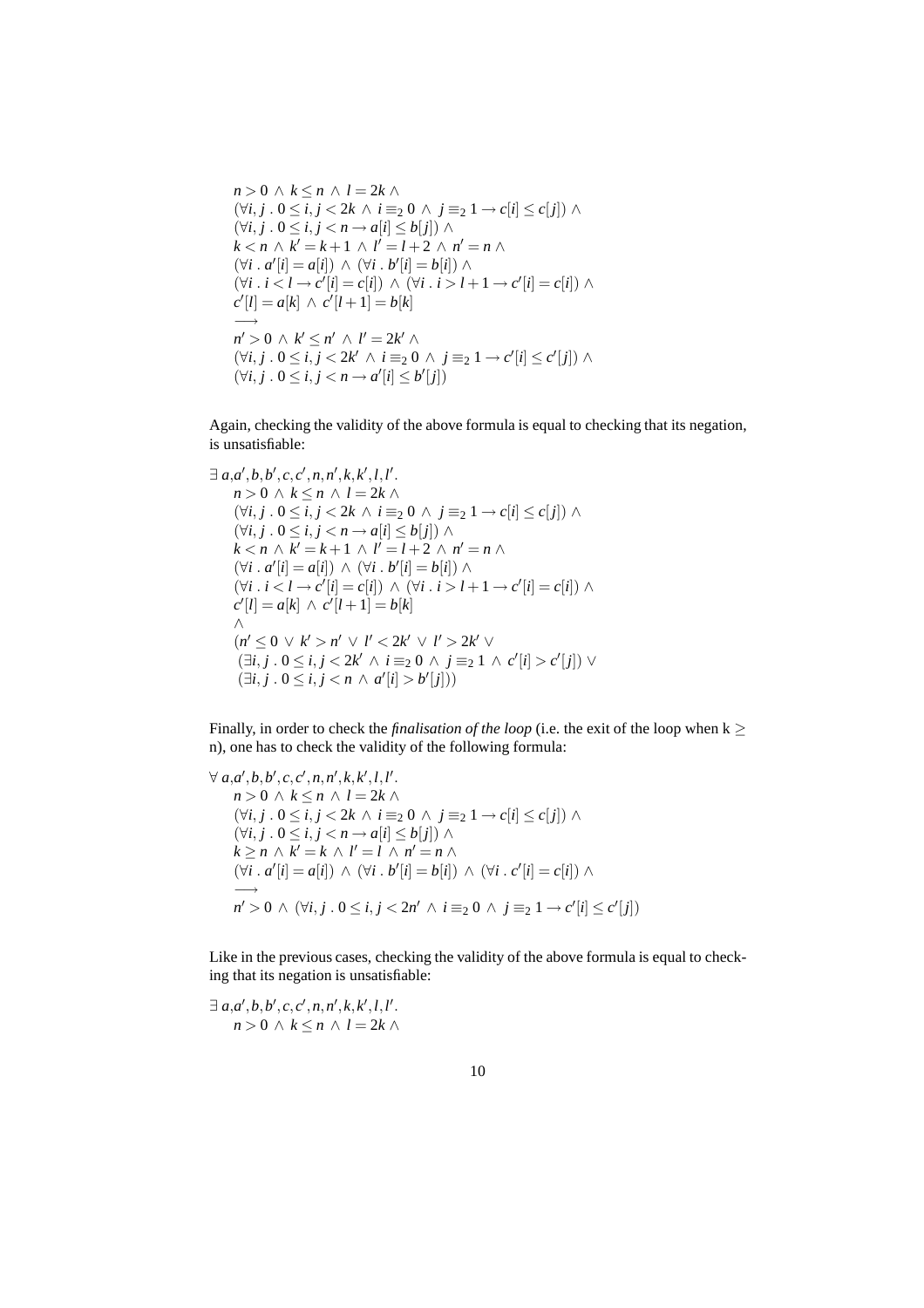$$
(\forall i, j \cdot 0 \le i, j < 2k \land i \equiv_2 0 \land j \equiv_2 1 \to c[i] \le c[j]) \land \n(\forall i, j \cdot 0 \le i, j < n \to a[i] \le b[j]) \land \nk \ge n \land k' = k \land l' = l \land n' = n \land \n(\forall i \cdot a'[i] = a[i]) \land (\forall i \cdot b'[i] = b[i]) \land (\forall i \cdot c'[i] = c[i]) \land \n\land \n(n' \le 0 \lor (\exists i, j \cdot 0 \le i, j < 2n' \land i \equiv_2 0 \land j \equiv_2 1 \land c'[i] > c'[j]))
$$

### **3.3 Semantics**

The logic **LIA** is interpreted on *both-ways infinite arrays*. This allows to conveniently deal with out-of-bound reference situations quite common in programs handling arrays. One can prevent and/or check for out-of-bound references by introducing explicit existentially quantified array-bound variables for array variables. Let  $\varphi(\mathbf{k}, \mathbf{a})$  be any formula of **LIA**. A *valuation* is a pair of partial functions<sup>5</sup>  $\langle \iota, \mu \rangle$ , with  $\iota : BVar \cup IVar \rightarrow \mathbb{Z}_{\perp}$ , associating an integer value with every free integer variable, and  $\mu$ :  $AVar \rightarrow {}^{\omega}\mathbb{Z}_{\perp}^{\omega}$ , associating a bi-infinite sequence of integers with every array symbol  $a \in \mathbf{a}$ . The valuation ι is extended in the standard way to array-bound terms (ι(*B*)) and index terms (ι(*I*)). By  $I_{1,u}(A)$ , we denote the value of the array term *A* given by the valuation  $\langle 1, \mu \rangle$ . The semantics of a formula  $\varphi$  is defined in terms of the forcing relation  $\models$  as follows:

$$
\langle \mathbf{t}, \mu \rangle \models A \leq B \iff \qquad \qquad \mathbf{t}_{\mathbf{t}, \mu}(A) \leq \mathbf{t}(B)
$$
\n
$$
\mathbf{t}_{\mathbf{t}, \mu}(a[I]) = \mu(a, \mathbf{t}(I)) \quad \langle \mathbf{t}, \mu \rangle \models A_1 - A_2 \leq n \iff \qquad \mathbf{t}_{\mathbf{t}, \mu}(A_1) - \mathbf{t}_{\mathbf{t}, \mu}(A_2) \leq n
$$
\n
$$
\mathbf{t}_{\mathbf{t}, \mu}(a[B]) = \mu(a, \mathbf{t}(B)) \quad \langle \mathbf{t}, \mu \rangle \models \forall i \quad G \to V \iff \forall n \in \mathbb{Z} \quad \langle \mathbf{t}[i \leftarrow n], \mu \rangle \models G \to V
$$
\n
$$
\langle \mathbf{t}, \mu \rangle \models \exists a \quad \Psi \iff \exists \beta \in \mathcal{C} \mathbb{Z}^{\omega} \quad \langle \mathbf{t}, \mu | a \leftarrow \beta \rbrace \rangle \models \Psi
$$

For space reasons, we do not give here a full definition. However, the missing rules are standard in first-order arithmetic. A *model* of  $\varphi(\mathbf{k}, \mathbf{a})$  is a valuation  $\langle \mathbf{t}, \mu \rangle$  such that the formula obtained by interpreting each variable  $k \in \mathbf{k}$  as  $\iota(k)$ , and each array variable  $a \in \mathbf{a}$  as  $\mu(a)$  is logically valid:  $\langle \mathbf{1}, \mu \rangle \models \varphi$ . We define  $\lbrack \lbrack \varphi \rbrack \rbrack = \{\langle \mathbf{1}, \mu \rangle \mid \langle \mathbf{1}, \mu \rangle \models \varphi\}$ . A formula is *satisfiable* if and only if  $\llbracket \phi \rrbracket \neq \emptyset$ .

#### **3.4 An Undecidability Result**

The reason behind the restriction that array terms may not occur within disjunctions in value expressions (cf. Fig. 1) is that, without it, the logic becomes undecidable. The essence of the proof is that an array formula  $\forall i. G \rightarrow V_1 \lor ... \lor V_n$ , for  $n > 1$ , corresponds to *n* nested loops in a counter automaton. Undecidability is shown by reduction from the halting problem for 2-counter machines [12].

**Lemma 4.** *The logic obtained by extending* **LIA** *with disjunctions within the value expressions is undecidable.*

<sup>&</sup>lt;sup>5</sup> The symbol ⊥ is used to denote that a partial function is undefined at a given point.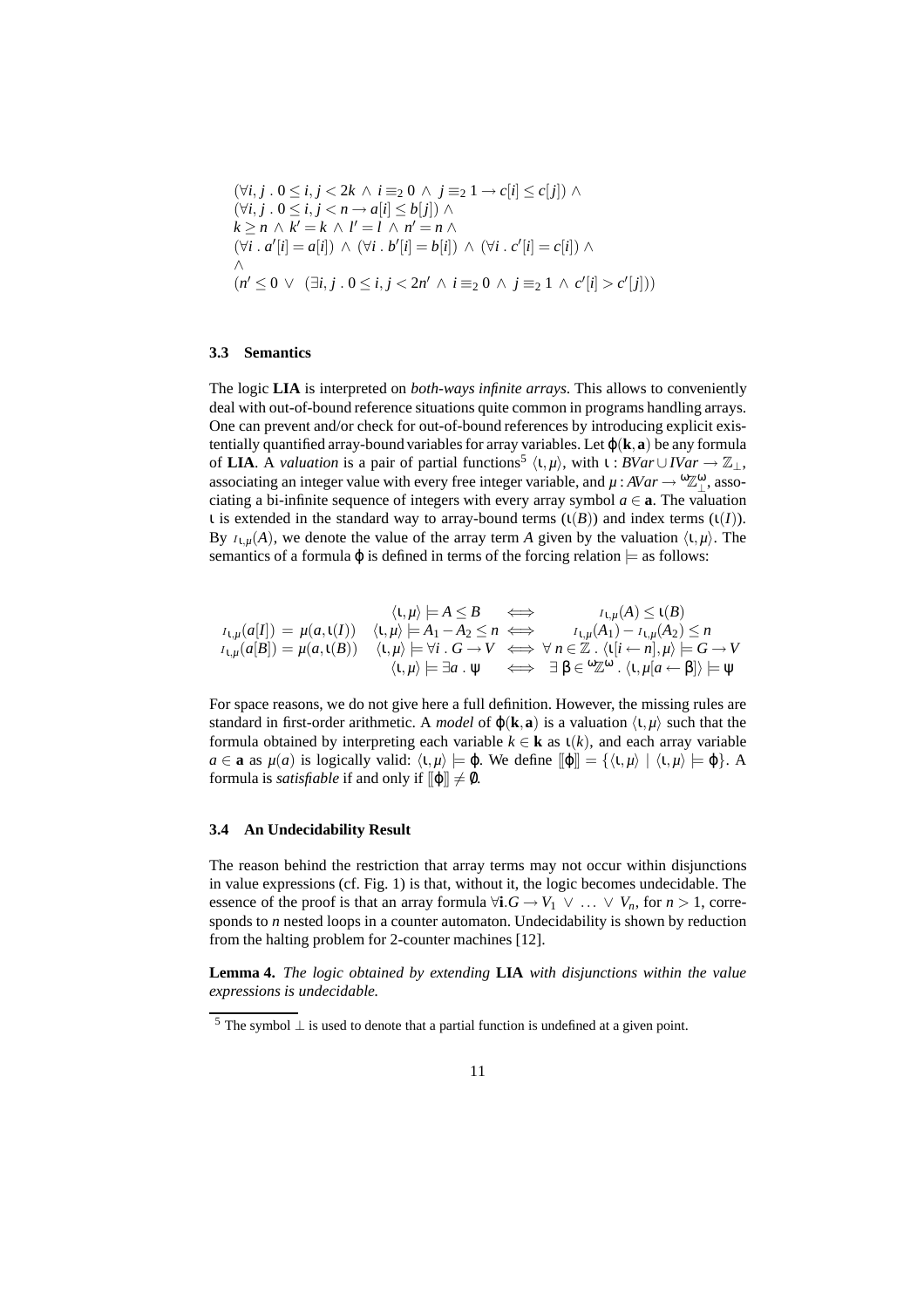*Proof.* This can be proven by a reduction from the halting problem for 2-counter automata [12]. A 2-counter machine with non-negative counters  $c_1$ ,  $c_2$  is a sequential program:

$$
0: ins_0; 1: ins_1; \cdots; n: ins_n;
$$

where ins<sub>n</sub> is a halt instruction and ins<sub>i</sub> with  $i = 0, 1, \dots, n$  are instructions of the following two types, for  $0 \le k, k_1, k_2 \le n$ , and  $1 \le j \le 2$ :

- 1.  $c_i = c_i + 1$ ; goto *k*;
- 2. if  $c_j = 0$  then goto  $k_1$  else  $(c_j = c_j 1;$  goto  $k_2)$ ;

We give a formula  $\varphi$  such that the machine halts iff the formula is satisfiable.  $\varphi$ uses three arrays  $a_1$ ,  $a_2$  and  $a_3$ .  $a_1$  (resp.  $a_2$ ) contains values of counter 1 (resp. 2) and  $a_3$  contains the control location. Each instruction  $k : ins_k$  is translated into a formula  $\varphi_k(i)$  having a parameter *i*. We give the translation for instructions concerning counter *c*1. Instructions concerning counter *c*<sup>2</sup> are encoded in a similar way. Instructions of the form  $k: c_1 = c_1 + 1$ ; goto  $k'$  are translated into:

$$
\varphi_k(i) : a_3[i] = k \wedge a_1[i+1] = a_1[i] + 1 \wedge a_2[i+1] = a_2[i] \wedge a_3[i+1] = k'
$$

Instructions of the form  $k$  : if  $c_j = 0$  then goto  $k_1$  else  $(c_j = c_j - 1)$ ; goto  $k_2$ ) are translated into:

$$
\varphi_k(i) : (a_3[i] = k \wedge a_1[i] = 0 \wedge a_1[i+1] = a_1[i] \wedge a_2[i+1] = a_2[i] \wedge a_3[i+1] = k_1)
$$
  

$$
\vee (a_3[i] = k \wedge a_1[i] > 0 \wedge a_1[i+1] = a_1[i] - 1 \wedge a_2[i+1] = a_2[i] \wedge a_3[i+1] = k_2)
$$

Now the formula  $\varphi$  is given as

$$
\exists a_1, a_2, a_3 \exists m. \forall i. ((0 \leq i \leq m-1) \rightarrow (a_3[0] = 0 \land \bigvee_{j=0}^{n-1} \varphi_j(i) \land a_3[m] = n))
$$

The models of the formula are exactly the halting runs of the counter machine in *m* steps.  $a_1[i]$  (resp.  $a_2[i]$ ) is the value of counter  $c_1$  (resp.  $c_2$ ) after *i* steps and  $a_3[i]$  is the corresponding control location.  $a_3[0] = 0$  and  $a_3[m] = n$  make sure that the machine starts at the initial control location 0 and goes to the halting location *n* and  $\bigvee_{j=0}^{n-1} \varphi_j(i)$ insures that counter values and control locations stored in two consecutive positions (*i* and  $i+1$ ) in the arrays  $a_1$ ,  $a_2$  and  $a_3$  correspond to values in a run of the machine. Then it is clear, that the machine halts iff  $\varphi$  is satisfiable.

Note that one can easily give a formula using just one array. This is done by interleaving the three arrays and using the modulo constraints to access the counter values and the control locations.  $\Box$ 

Note that having more than one nested loop is a necessary condition for undecidability of 2-counter machines since a flat 2-counter machine would trivially fall into the class of decidable counter machines from [6, 4].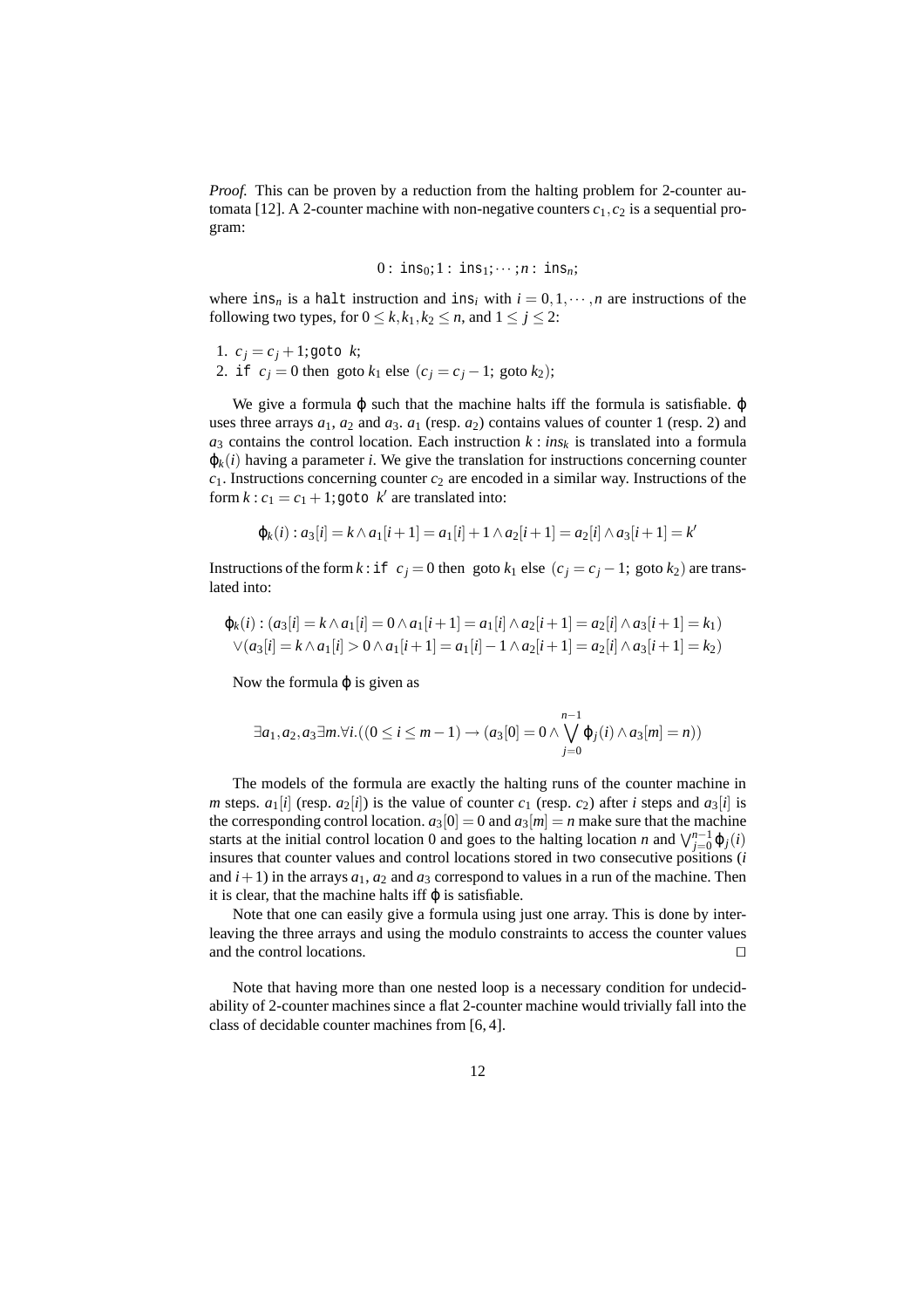### **4 Decidability of the Satisfiability Problem**

The idea behind our method for deciding the satisfiability problem for **LIA** is that, for any formula of **LIA**, there exists an FBCA  $A_{\varphi}$  such that  $\varphi$  has a model if and only if  $A_{\phi}$  has an accepting run. More precisely, each array variable in  $\phi$  has a corresponding counter in  $A_{\omega}$ , and given any model of  $\omega$  that associates integer values to all array entries,  $A_{\omega}$  has a run such that the values of the counters at different points of the run match the values of the array entries at corresponding indices in the model. Since, by Lemma 2, the emptiness problem is decidable for FBCA, this leads to decidability of **LIA**.

In order to build automata from **LIA** formulae, we first normalize them into existentially quantified positive boolean combinations of simple array property formulae (cf. Fig. 1). Second, each such array property formula is translated into an FBCA. The final automaton  $A_{\varphi}$  is defined recursively on the structure of the normalized formulae, with the  $\forall$  and  $\otimes$  operators being the counterparts for the  $\lor$  and  $\land$  connectives, respectively.

#### **4.1 Normalization of Formulae**

The goal of this step is to transform any formula written using the syntax of Figure 1 into a formula of the following normal form.

$$
\exists \mathbf{k} \exists \mathbf{a} \cdot \bigvee_{p} \left( \bigwedge_{q} \Phi_{pq}(\mathbf{a}, \mathbf{k}) \right) \wedge \Theta_{p}(\mathbf{k})
$$
 (NF)

where **a** is a set of array variables, **k** is a set of integer variables, and

- **–** θ*<sup>p</sup>* is a conjunction of terms of the forms: (i) *g*(**k**) ≥ 0, or (ii) *g*(**k**) ≡*<sup>s</sup> t*, with *g* being a linear combination of the variables in **k**, and  $0 \le t < s$ ,
- $-$  φ<sub>*pq*</sub> is a formula of the following forms, for some *m* ∈ N, 0 ≤ *t* < *s*, 0 ≤ *v* < *u*, and *p* ∈ Z, *q* ∈ Z ∞:

$$
\forall i \cdot \bigwedge_{k=1}^{K} f_k \leq i \wedge \bigwedge_{l=1}^{L} i \leq g_l \wedge i \equiv_s t \rightarrow a[i] \sim h(\mathbf{k})
$$
 (F1)

The (F1) formulae bind all values of *a* in some interval by some linear combination *h* of variables in **k**.

$$
\forall i \cdot \bigwedge_{k=1}^{K} f_k \leq i \wedge \bigwedge_{l=1}^{L} i \leq g_l \wedge i \equiv_s t \rightarrow a[i] - b[i+p] \sim q \tag{F2}
$$

The  $(F2)$  formulae relate all values of *a* and *b* in the same interval such that the distance between the indices of *a* and *b*, respectively, is constant.

$$
\forall i, j \cdot \bigwedge_{k=1}^{K_1} f_k^1 \leq i \wedge \bigwedge_{l=1}^{L_1} i \leq g_l^1 \wedge \bigwedge_{k=1}^{K_2} f_k^2 \leq j \wedge \bigwedge_{l=1}^{L_2} j \leq g_l^2 \wedge
$$
  
\n
$$
i - j \leq p \wedge i \equiv_s t \wedge j \equiv_u v \rightarrow a[i] - b[j] \sim q
$$
 (F3)

The (F3) formulae relate all values of *a* with all values of *b* within two (possibly equal) intervals. The case when  $p = \infty$  corresponds to the situation when no constraint  $i - j \leq p$  with  $p \in \mathbb{Z}$  is used.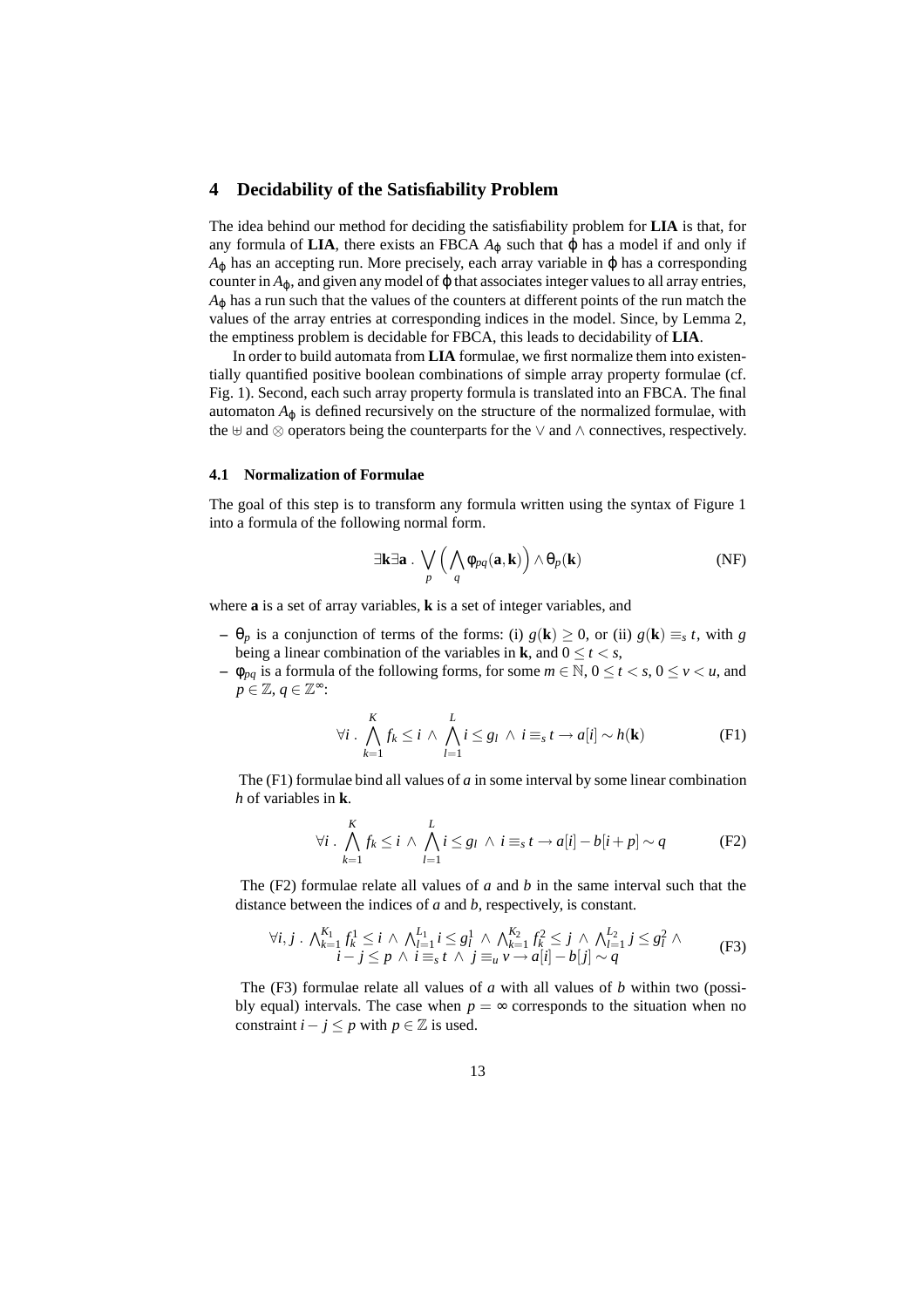**Lemma 5.** *A formula of* **LIA** *can be equivalently written into the form (NF).*

*Proof.* We show how a formula, written in the syntax of Figure 1, can be transformed into an equivalent formula of the form (NF), by applying the steps below:

1. Put the left-hand sides of the subformulae ∀**i** . ϕ(**i**) → ψ(**i**) into disjunctive normal form, and then split both the left-hand and right-hand sides by applying exhaustively the following equivalence preserving transformations:

$$
\forall i. \varphi_1 \lor \varphi_2 \to \psi \iff \forall i. \varphi_1 \to \psi \land \forall i. \varphi_2 \to \psi
$$
  

$$
\forall i. \varphi \to \psi_1 \land \psi_2 \iff \forall i. \varphi \to \psi_1 \land \forall i. \varphi \to \psi_2
$$

The resulting formula will have only conjunctions of atomic formulae on the lefthand side of the implications and only atomic formulae on the right hand side of the implications.

- 2. Put the entire formula into disjunctive normal form, treating the implications  $\forall i$  .  $\varphi(i) \rightarrow$ ψ as atomic propositions, and distribute the existential prefix to each disjunctive clause.
- 3. Eliminate negated implications using the equivalence  $\neg(\forall i \cdot \phi \rightarrow \psi) \iff \exists k \cdot \phi \land \phi$  $(\top \rightarrow \neg \psi[k/i])$ . Notice that, because of the previous step,  $\psi$  is an atomic DBM formula involving array terms, hence  $\neg \psi$  can be written equivalently without negation. We move the existential quantifier to the prefix of existential quantifiers of the formula, renaming the index variables **i** by some fresh array-bound variables **k**. We make  $\varphi$  a part of  $\theta_p$ . The newly introduced implication is not preceded by a universal quantifier (as expected by the normal form we use), but this will be taken care of by the next step.
- 4. For each implication of the form  $\forall i$  .  $\phi(\mathbf{k}, i) \rightarrow \psi(\mathbf{a}, \mathbf{k}, i)$ , such that  $\psi$  contains an array term  $a[f(\mathbf{k})]$  where  $f(\mathbf{k})$  is a linear combination of array-bound variables, introduce a fresh universally quantified index variable *j*, and rewrite the whole implication as  $\forall i \cup \{j\}$ .  $\varphi \wedge j = f(\mathbf{k}) \rightarrow \psi[j/f(\mathbf{k})]$ . This step ensures that array terms are indexed only by universally quantified index variables.
- 5. Normalise all DBM subformulae of the premises  $\varphi$  of the array subformulae  $\forall i \cdot \varphi \rightarrow$ ψ. This step computes also the transitive closure of the DBMs, making explicit all dependencies between indices. For each pair of constraints  $i - j \le n$  and  $j - i \le -m$ occurring in a conjunction within the premise of an implication of the form  $\forall i \cdot \varphi \rightarrow$ ψ, either it is the case that *n*−*m* < 0, in which case replace the whole implication by *true*, or else *n*−*m*  $\ge$  0, in which case replace both constraints by  $\bigvee_{l \in [m,n]} i - j = l^6$ and eliminate *i* from the implication subformula, by replacing each occurrence of *i* by *j* + *l*. This step ensures that no constraints of the form  $m \le i - j \le n$  are left within the formula.
- 6. Rename the universally quantified index variables such that each array constraint of the form (i)  $a[i+n] \sim g(\mathbf{k})$ , (ii)  $a[i+n]-b[i+m] \sim p$ , or (iii)  $a[i+n]-b[j+m] \sim p$ ,  $n, m, p \in \mathbb{Z}$ , uses index variables that are distinct from the other. In the following, we distinguish three cases:

<sup>&</sup>lt;sup>6</sup> By  $\bigvee_{l \in [a,b]} \phi(l)$  we denote the disjunction  $\phi(a) \vee \phi(a+1) \vee \dots \vee \phi(b)$ .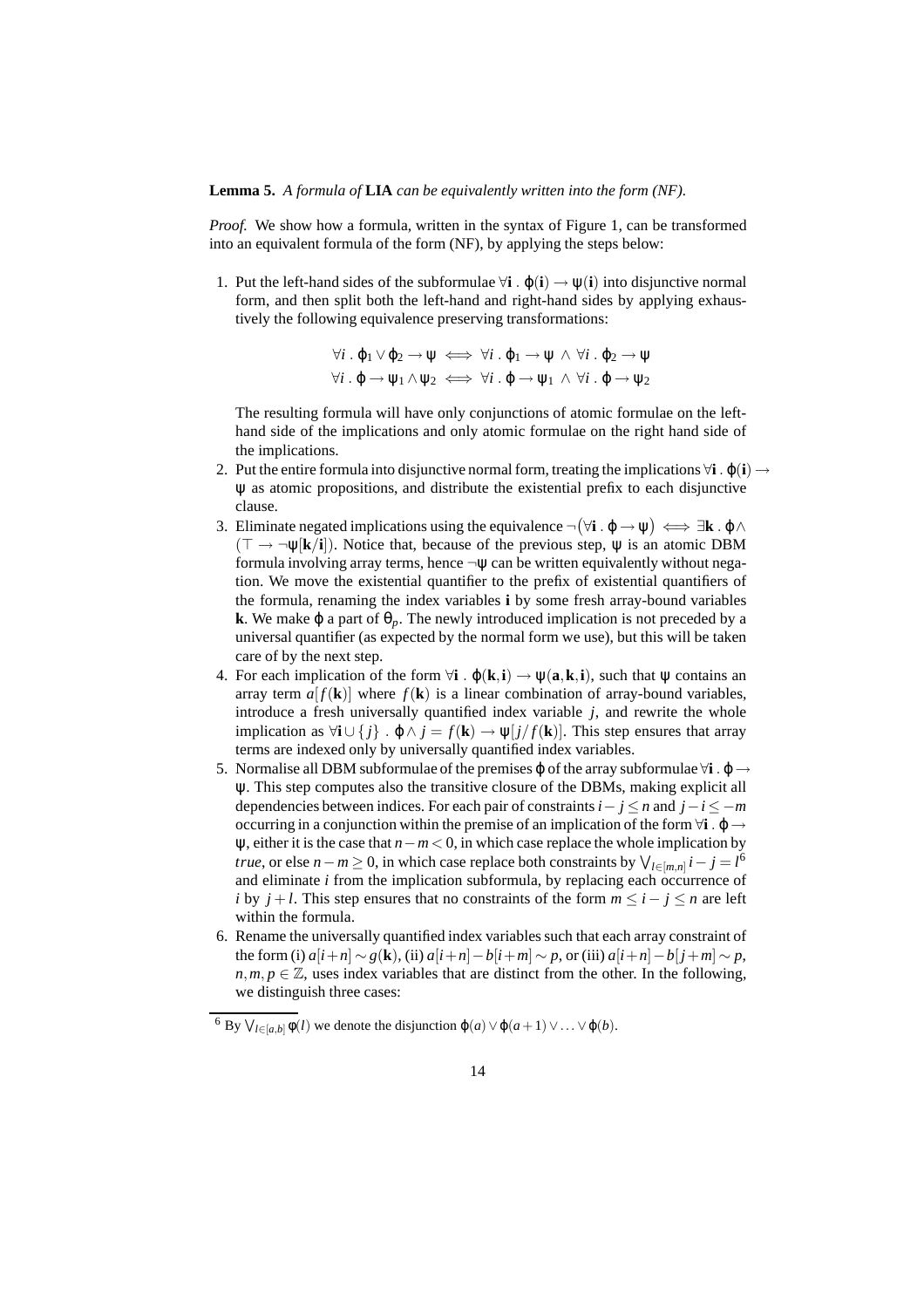- (i) For subformulae of the form  $a[i+n] \sim g(\mathbf{k})$ , replace *i* with  $i n$  throughout the formula. In particular, the array terms  $a[i+n]$  are substituted with  $a[i]$ .
- (ii) For subformulae of the form  $a[i + n] b[i + m] \sim p$ , suppose that  $n \leq m$ , the other case being symmetric. We replace *i* with *i*−*n* throughout the formula. In particular, the array terms  $a[i + n]$  are substituted with  $a[i]$ , and  $a[i + m]$  with  $a[i+m-n]$ , respectively.
- (iii) For subformulae of the form  $a[i+n]-b[j+m] \sim p$ , replace *i* with  $i-n$  and *j* with  $j - m$ . In particular, the array terms  $a[i + n]$  and  $b[j + m]$  are substituted with  $a[i]$  and  $b[j]$ , respectively.

This step ensures that the only constraints involving array terms are of the form  $a[i] \sim g$ ,  $a[i] - b[i + n] \sim m$  and  $a[i] - b[j] \sim m$ , where *g* is a linear polynomial in bound variables,  $\sim \in \{ \leq, \geq \}, n \in \mathbb{N}$  and  $m \in \mathbb{Z}$ .

- 7. Normalise the atomic propositions in all the premises of the implications  $\forall i \cdot \varphi \rightarrow \psi$ by applying the following substitutions:
	- (a)  $f \sim i + n$  with  $f n \sim i$  for ~∈  $\{\leq, \geq\},$
	- (b)  $i j + n \leq p$  with  $i j \leq p n$ ,
	- (c)  $i + n \equiv_s t$  with  $i \equiv_s t'$ , where  $0 \le t' < t$  and  $t' \equiv_s t + n$ .

It can be easily checked that the formula obtained after applying the normalisation steps is in the form (NF), and that is equivalent to the initial formula, since every transformation preserves logical equivalence.

In the following, we refer to the *matrix* of  $\varphi$  as to the formula obtained by forgetting the existential quantifier prefix from the (NF) form of ϕ.

### **4.2 Formulae and Constraint Graphs**

In [6, 4], the set of runs of a flat counter automaton is represented by an unbounded constraint graph. Here, we view the models of a formula as a constraint graph both left- and right-infinite. These constraint graphs are then seen as executions of FBCA, relating in this way models of formulae to runs of automata.

Let  $\varphi(\mathbf{k}, \mathbf{a})$  be a formula of type (F1)-(F3), and  $\iota : \mathbf{k} \to \mathbb{Z}$  a valuation of its arraybound variables **k**. For the rest of this section, we fix the valuation ι, and we denote by  $\varphi_t$  the formula obtained from  $\varphi$  by replacing each occurrence of  $k \in \mathbf{k}$  by the value  $\iota(k)$ .

The formula  $\varphi_1$  can be thus represented by a weighted directed graph  $G_{1,\varphi}$ , in which each node  $(a, n)$  represents the array entry  $a[n]$ , for some  $a \in \mathbf{a}$  and  $n \in \mathbb{Z}$ , and there is a path of weight *w* between nodes  $(a, n)$  and  $(b, m)$  iff the constraint  $a[n] - b[m] \leq w$  is implied by  $\varphi_t$ . In the next section, we will show that these graphs are in a one-to-one correspondence with the accepting runs of an FBCA.

In order to build the constraint graph of a formula, one needs to pay attention to the following issue. Consider, e.g., the formula  $\forall i, j.i - j \leq 3 \land i \equiv_2 0 \land j \equiv_2 1 \rightarrow$  $a[i] - b[j] \leq 5$ . The constraint graph of this formula needs to have a path of weight 5 between, e.g.,  $a[0]$  and  $b[1]$ ,  $a[0]$  and  $b[3]$ ,  $a[0]$  and  $b[5]$ , etc. As one can easily notice, the span of such paths is potentially unbounded. Since we would like this graph to represent a computation of a flat counter automaton, it is essential to define it as a sequence composed of (a possibly unbounded number of) repetitions of a finite number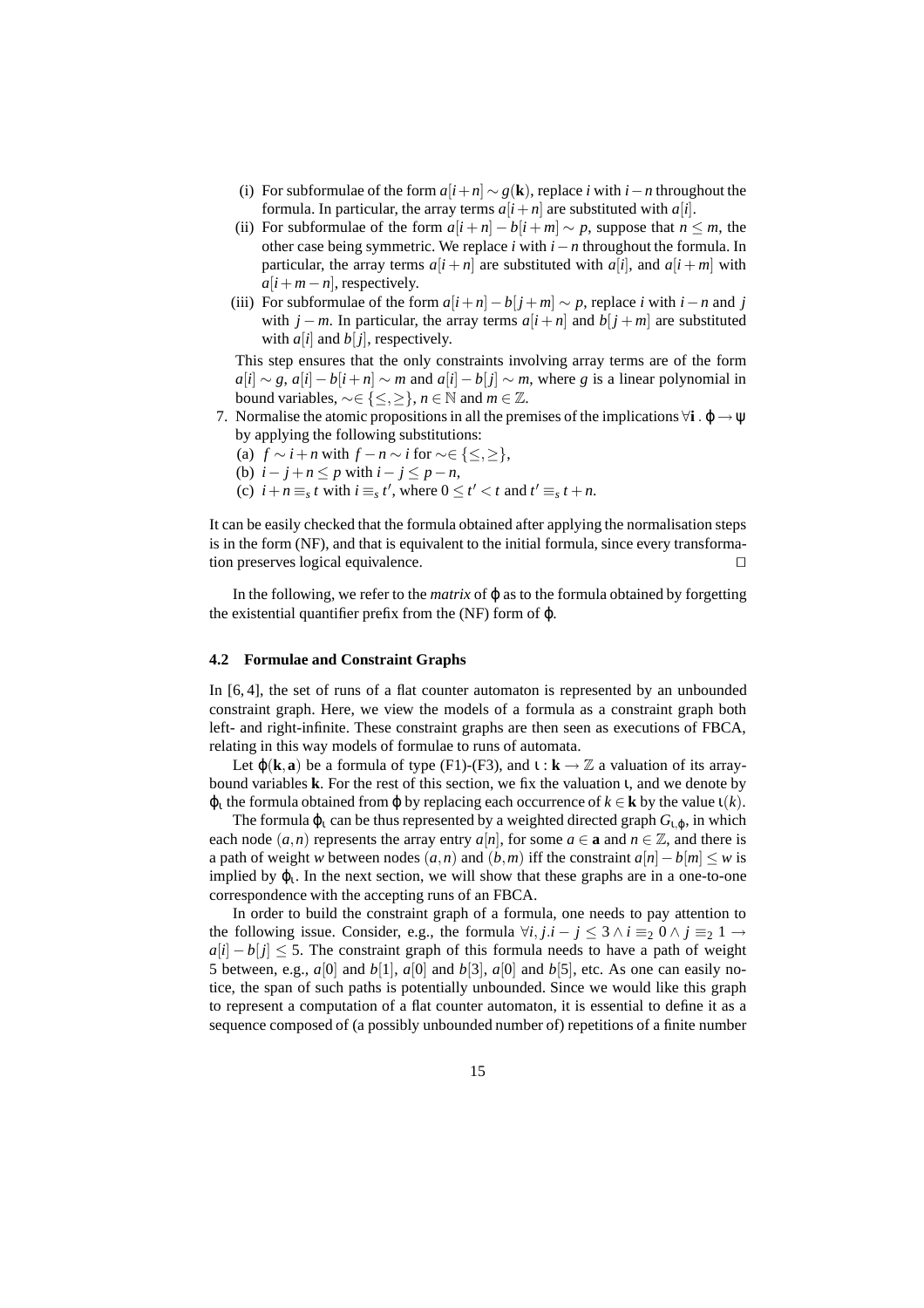of (finite) sub-graphs (see, e.g., Fig. 5 or Fig. 6). To this end, we introduce intermediary nodes which are connected between themselves with 0 arcs such that, for each non-local constraint of the form  $a[n] - b[m] \leq w$  where  $|n - m|$  can be arbitrarily large, there exists exactly one path of weight *w* through these nodes. E.g., in Fig. 5, there is a path  $(a,0) \stackrel{5}{\rightarrow} (t_{\phi}, -3) \stackrel{0}{\rightarrow} \ldots \stackrel{0}{\rightarrow} (t_{\phi}, 1) \stackrel{0}{\rightarrow} (b, 1)$  for the constraint  $a[0] - b[1] \le 5$ , another path  $(a, 0) \stackrel{5}{\rightarrow} (t_{\varphi}, -3) \stackrel{0}{\rightarrow} \ldots \stackrel{0}{\rightarrow} (t_{\varphi}, 3) \stackrel{0}{\rightarrow} (b, 3)$  for the constraint  $a[0] - b[3] \le 5$ , etc.

Formally, the constraint graph of  $\varphi$  is  $G_{t,\varphi} = \langle V, E \rangle$  with the set of vertices  $V =$  $(A \cup \tau \cup \{\zeta\}) \times \mathbb{Z}$ , where  $A = \{a,b\}$  are the array symbols in  $\varphi$ ,  $\tau = \{t_{\varphi}\}\$  are the auxiliary symbols (tracks), and ζ is a special symbol (zero track). The set of edges *E* is defined based on the type of ϕ, i.e. (F1)-(F3). In general, for all types of formulae, we have:

$$
E \supset \{(\zeta, k) \xrightarrow{0} (\zeta, k+1) \mid k \in \mathbb{Z}\} \cup \{(\zeta, k+1) \xrightarrow{0} (\zeta, k) \mid k \in \mathbb{Z}\}\
$$

i.e., the value of the zero track stays constant.

**Constraint graphs for**  $(F1)$  **formulae** Let  $\varphi$  be the formula

$$
\forall i \cdot \bigwedge_{k=1}^{K} f_k \leq i \wedge \bigwedge_{l=1}^{L} i \leq g_l \wedge i \equiv_s t \rightarrow a[i] \sim h(\mathbf{k})
$$

where  $0 \le t < s$ . Let  $\mathbb{P}_1 = \{ n \in \mathbb{Z} \mid \models \phi_t[n/i] \}.$ 

The set of edges *E* is defined by the following case split:

1. If the right hand side of the implication is  $a[i] \leq h(\mathbf{k})$ , we have (cf. Figure 2):  $E \supset \{(a,k) \xrightarrow{h(\mathbf{k})} (\zeta, k) \mid k \in \mathcal{P}_1\}$ 



**Fig. 2.** Constraint graph for  $\forall i$  .  $l \le i \le u \land i \equiv_2 0 \rightarrow a[i] \le h(\mathbf{k})$ 

2. Otherwise, if the right hand side of the implication is  $a[i] \ge h(\mathbf{k})$ , we have:  $E \supset \{(\zeta, k) \xrightarrow{-h(\mathbf{k})} (a, k) \mid k \in \mathcal{P}_1\}$ 

Nothing else is in *E*.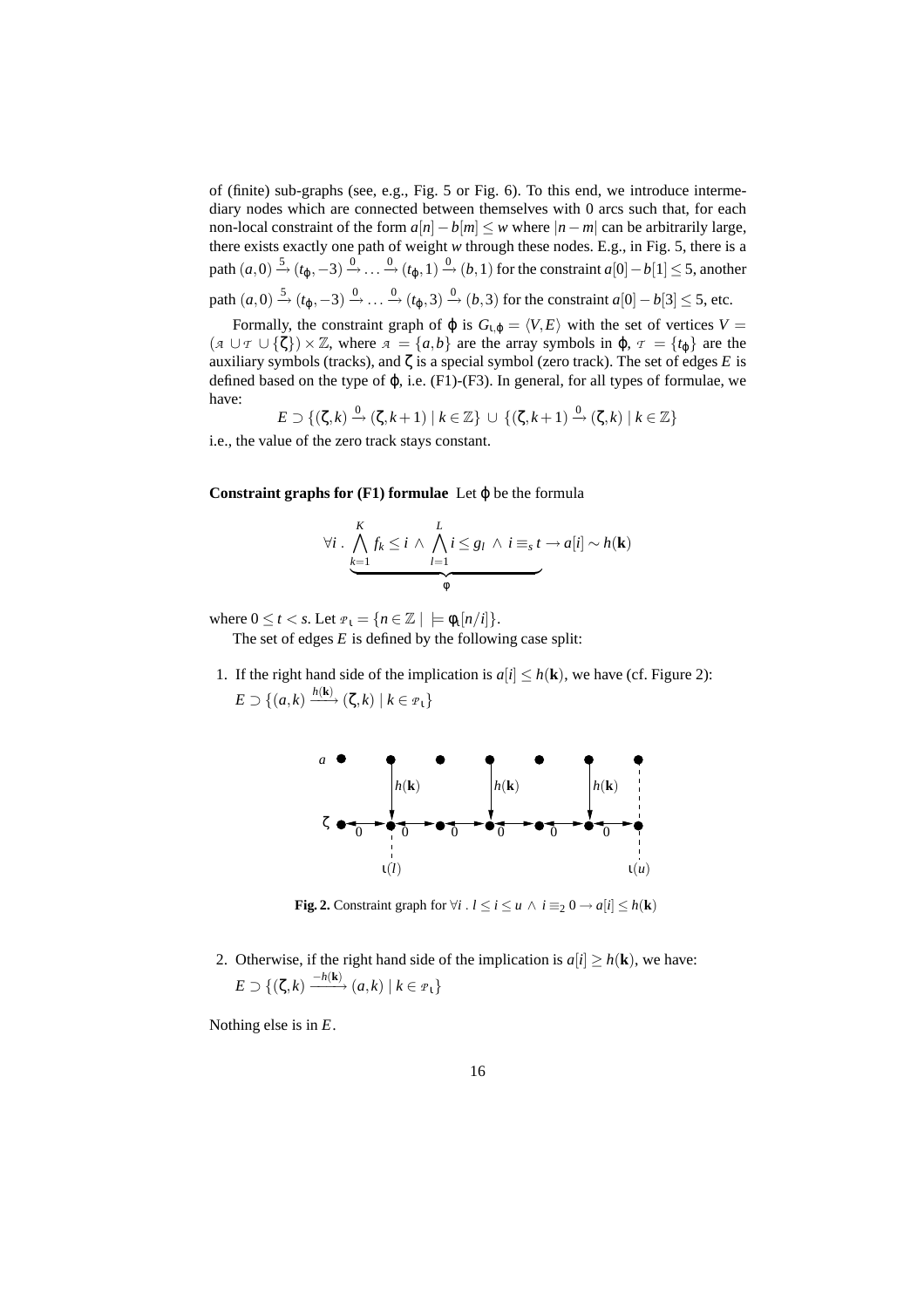**Constraint graphs for**  $(F2)$  **formulae** Let  $\varphi$  be the formula:

$$
\forall i \cdot \bigwedge_{k=1}^{K} f_k \leq i \wedge \bigwedge_{l=1}^{L} i \leq g_l \wedge i \equiv_s t \rightarrow a[i] - b[i+p] \sim q
$$

where  $0 \le s < t$ ,  $p \in \mathbb{N}$ , and  $q \in \mathbb{Z}$ . Let  $\mathbb{P}_1 = \{ n \in \mathbb{Z} \mid \models \phi_1[n/i] \}.$ The set of edges *E* is defined by the following case split:

1. If the right hand side of the implication is  $a[i] - b[i + p] \leq q$ , we have (cf. Fig. 3):  $E \supset \{ (a,k) \stackrel{q}{\rightarrow} (b,k+p) \mid k \in \mathbb{F}_1 \}$ 



**Fig. 3.** Constraint graph for  $\forall i. l \leq i \leq u \land i \equiv_2 0 \rightarrow a[i] - b[i+3] \leq 5$ 

2. If the right hand side of the implication is  $a[i] - b[i + p] \ge q$ , then (cf. Figure 4):  $E \supset \{(b, k+p) \stackrel{-q}{\longrightarrow} (a,k) \mid k \in \mathcal{P}_1\}$ 



**Fig. 4.** Constraint graph for  $\forall i. l \leq i \leq u \land i \equiv_2 0 \rightarrow a[i] - b[i+3] \geq 5$ 

Nothing else is in *E*.

**Constraint graphs for (F3) formulae** Let  $\varphi$  be the formula below, where  $0 \le s < t$ ,  $0 \le u < v, p \in \mathbb{Z}^{\infty}$ , and  $q \in \mathbb{Z}$ :

$$
\forall i, j \cdot \underbrace{\bigwedge_{k=1}^{K_1} f_k^1 \leq i \wedge \bigwedge_{l=1}^{L_1} i \leq g_l^1 \wedge i \equiv_s t} \wedge \underbrace{\bigwedge_{k=1}^{K_2} f_k^2 \leq j \wedge \bigwedge_{l=1}^{L_2} j \leq g_l^2 \wedge j \equiv_u v}^{L_2} \wedge i - j \leq p \rightarrow a[i] - b[j] \sim q
$$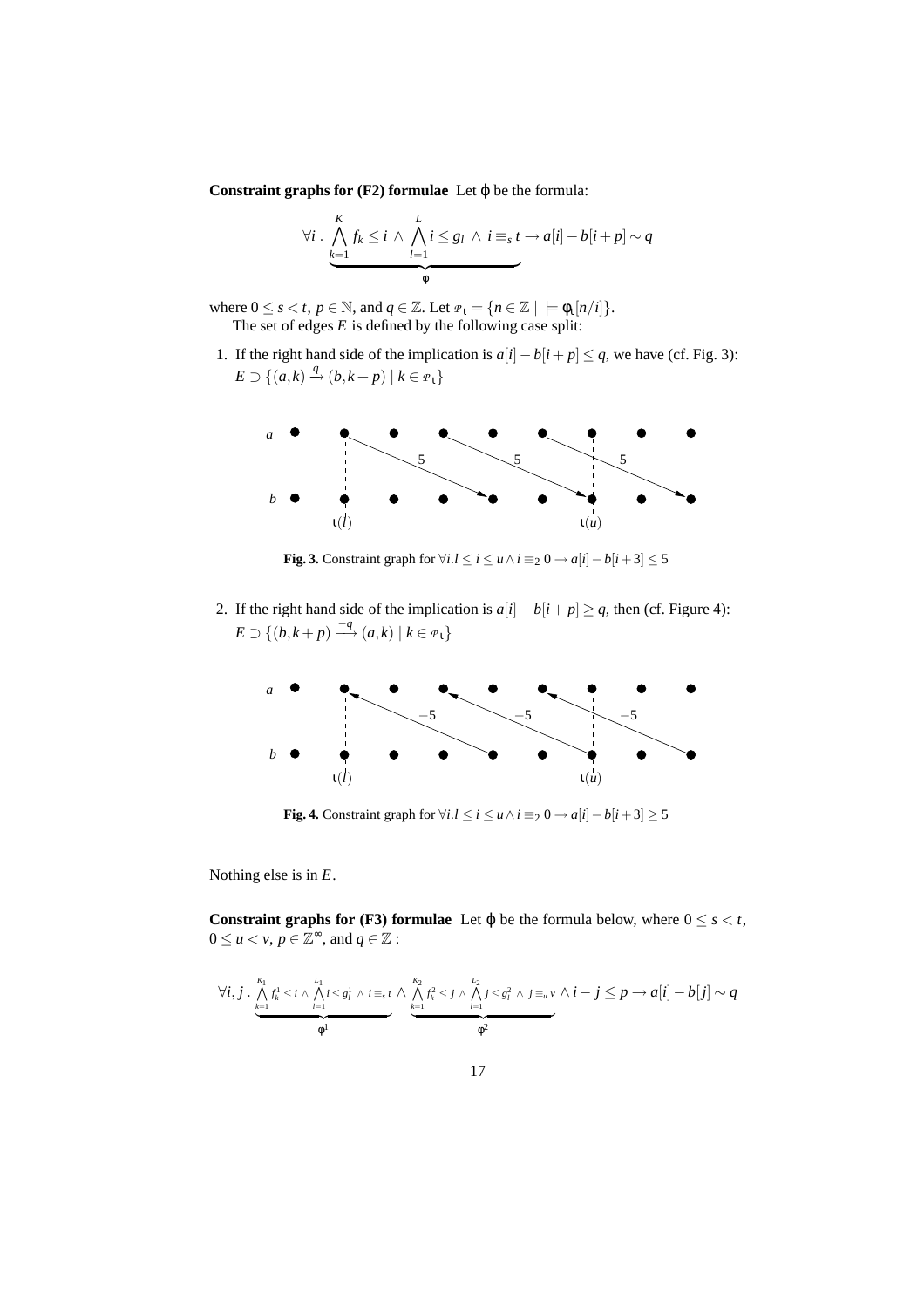Let  $\phi^1(i, \mathbf{k})$  and  $\phi^2(j, \mathbf{k})$  be the subformulae defining the ranges of *i* and *j*, respectively, and  $\varphi_1^1 = \{ n \in \mathbb{Z} \mid \varphi_1^1[n/i] \}, \varphi_1^2 = \{ n \in \mathbb{Z} \mid \varphi_1^2[n/j] \}$ , be these ranges under the valuation **1**. Let  $T_{\leq} = \{(t_{\varphi}, k) \stackrel{0}{\rightarrow} (t_{\varphi}, k+1) \mid \exists n \in \mathbb{P}^1_1 \exists m \in \mathbb{P}^2_1 : n-m \leq p\}$ and  $T \leq \left\{ (t_{\varphi}, k) \stackrel{0}{\rightarrow} (t_{\varphi}, k - 1) \mid \exists n \in \mathbb{P}^1_1 \exists m \in \mathbb{P}^2_1 : n - m \geq p \right\}$ . Note that  $T \leq$  and  $T \geq$ are empty is the precondition of  $\varphi$  is not satisfiable. The set of edges *E* is defined by the following case split:

1. If *p* < ∞, we consider two cases, based on the direction of  $a[i] - b[i] \sim q$ : (a) for  $a[i] - b[j] \leq q$ , we have (Fig. 5):

$$
E \supset \{(a,k) \xrightarrow{q} (t_{\varphi},k-p) \mid k \in \mathbb{P}_{1}^{1}\} \cup \{(t_{\varphi},k) \xrightarrow{0} (b,k) \mid k \in \mathbb{P}_{1}^{2}\} \cup T_{\leq}
$$



**Fig. 5.** Constraint graph for  $\forall i, j, l_1 \leq i \leq u_1 \land l_2 \leq j \leq u_2 \land i - j \leq 3 \land i \equiv_2 0 \land j \equiv_2 1 \rightarrow$  $a[i]-b[j]$  ≤ 5

- (b) for  $a[i] b[j] \geq q$ , we have:  $E \supset \{(b,k) \stackrel{-q}{\longrightarrow} (t_{\phi},k+p) \mid k \in \mathbb{P}^2_{1}\} \cup \{(t_{\phi},k) \stackrel{0}{\longrightarrow} (a,k) \mid k \in \mathbb{P}^1_{1}\} \cup T_{\geq 1}$
- 2. If  $p = \infty$ , we consider again two cases, based on the direction of  $a[i] b[j] \sim q$ : (a) for  $a[i] - b[j] \leq q$ , we have (Fig. 6):
	- $E \supset \{(a,k) \stackrel{q}{\to} (t_{\varphi},k) \mid k \in \mathbb{F}_1^1\} \cup \{(t_{\varphi},k) \stackrel{0}{\to} (b,k) \mid k \in \mathbb{F}_1^2\} \cup T_{\leq} \cup T_{\geq}$ (b) for  $a[i] - b[j] \geq q$ , we have:
	- $E \supset \{(b,k) \stackrel{-q}{\longrightarrow} (t_{\varphi},k) \mid k \in \mathbb{F}_1^2\} \cup \{(t_{\varphi},k) \stackrel{0}{\longrightarrow} (a,k) \mid k \in \mathbb{F}_1^1\} \cup T_{\leq} \cup T_{\geq}$

Nothing else is in *E*.

**Relating constraint graphs and models of formulae** Let us point out the correspondence between constraint graphs and models of formulae of the forms (F1)-(F3), i.e. if the vertices of a constraint graph for a formula  $\varphi$  can be labelled in a consistent way, then from the labelling one can extract a model for  $\varphi$  and vice versa. This proves the correctness of the construction for constraint graphs, using the additional tracks.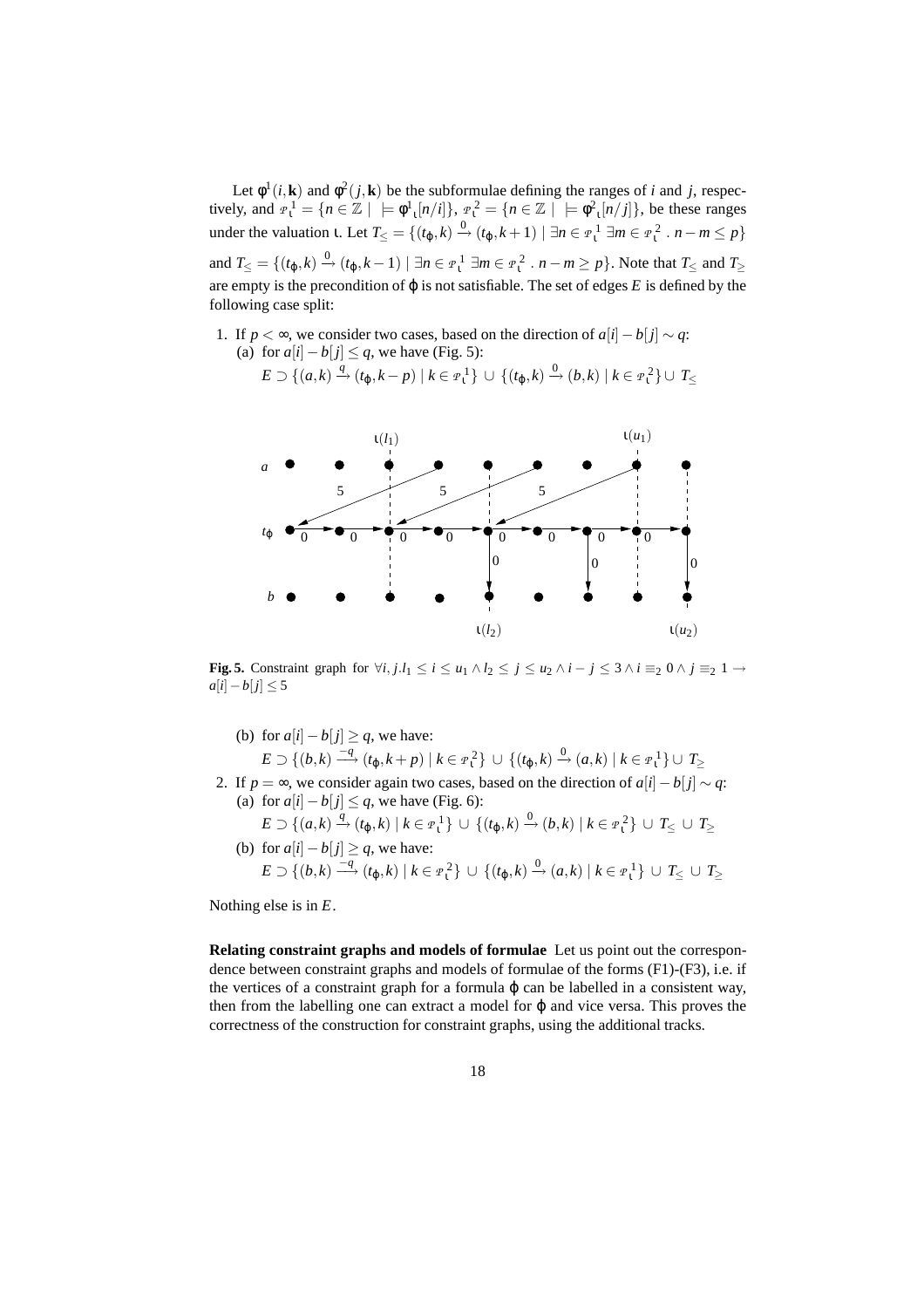

**Fig. 6.** Constraint graph for  $\forall i, j, l_1 \leq i \leq u_1 \land l_2 \leq j \leq u_2 \land i \equiv_2 0 \land j \equiv_2 1 \rightarrow a[i] - b[j] \leq 5$ 

Let  $\varphi(\mathbf{k}, \mathbf{a})$  be a formula of the forms (F1)-(F3),  $\iota : \mathbf{k} \to \mathbb{Z}$  a valuation of the arraybound variables in φ, and  $G$ <sub>ι,φ</sub> = (*V*,*E*) its corresponding constraint graph. A *labelling Lab* : *V*  $\to \mathbb{Z}$  of  $G_{1,\varphi}$  is called *consistent* if and only if (1) for all edges  $v_1 \xrightarrow{k} v_2 \in E$ , we have  $Lab(v_1) - Lab(v_2) ≤ k$  and (2)  $Lab((\zeta,n)) = 0$  for all  $n ∈ \mathbb{Z}$ .

**Lemma 6.** *Let*  $\varphi(\mathbf{k}, \mathbf{a})$  *be a formula of the form (F1)-(F3). Then, for all valuations*  $\mathfrak{u}$  :  $\mathbf{k} \to \mathbb{Z}$  and  $\mu$  :  $\mathbf{a} \to {}^{\omega}\mathbb{Z}^{\omega}$ , we have that  $\langle \mathfrak{u}, \mu \rangle \models \varphi$  if and only if there exists a *consistent labelling Lab of*  $G_{1,0}$  *such that*  $\mu(a,i) = Lab((a,i))$ *, for all a*  $\in$  **a** *and*  $i \in \mathbb{Z}$ *.* 

*Proof.* We carry out the proof separately for φ being of type (F1)-(F3).

 $(K+1)$   $\varphi : \forall i$ .  $\bigwedge_{k=1}^{K} f_k \leq i \wedge \bigwedge_{l=1}^{L} i \leq g_l \wedge i \equiv_s t \rightarrow a[i] \sim h(\mathbf{k})$  where  $0 \leq t < s$ 

" $\Rightarrow$ " By the construction of  $G_{L, \phi} = (V, E)$ , we have  $V = \{a, \zeta\} \times \mathbb{Z}$ . Define *Lab* :  $V \to \mathbb{Z}$ as  $Lab((a, n)) = \mu(a, n)$  and  $Lab((\zeta, n)) = 0$  for all  $n \in \mathbb{Z}$ . To show that *Lab* is consistent, let ∼ be ≤, the other case being symmetric. Let us consider any edge from *E*. For edges linking nodes from  $\zeta \times \mathbb{Z}$ , we have trivially  $Lab((\zeta,n)) - Lab((\zeta,n+1)) \leq 0$ and  $Lab((\zeta,n+1)) - Lab((\zeta,n)) \leq 0$ . The only other edges in  $G_{1,\phi}$  are of the form  $(a, n) \xrightarrow{h(\mathbf{k})} (\zeta, n)$  with  $n \in \mathcal{P}_1$  where  $\mathcal{P}_1$  is the set given in the construction of  $G_{1,\varphi}$ . Any  $n \in \mathcal{P}_1$  satisfies the precondition of  $\varphi$ . Since  $(1, \mu)$  is a model of  $\varphi$ , we have that  $\mu(a,n) - 0 \leq h(\mathbf{k})$ , which implies  $Lab((a,n)) - Lab((\zeta,n)) \leq h(\mathbf{k})$ .

"⇐" This direction follows from a similar argument.

(F2)  $\varphi : \forall i$ .  $\bigwedge_{k=1}^{K} f_k \leq i \bigwedge_{l=1}^{L} i \leq g_l \bigwedge i \equiv_s t \rightarrow a[i] - b[i+p] \sim q$  where  $0 \leq s < t$ ,  $p \in \mathbb{N}, q \in \mathbb{Z}$ .

"⇒" By the construction of  $G_{1,\phi} = (V, E)$ , we have  $V = \{a, b, \zeta\} \times \mathbb{Z}$ . Define *Lab*:  $V \to \mathbb{Z}$  as  $Lab((a,n)) = \mu(a,n)$ ,  $Lab((b,n)) = \mu(b,n)$ , and  $Lab((\zeta,n)) = 0$  for all  $n \in \mathbb{Z}$  $\mathbb{Z}$ . To show that *Lab* is consistent, let  $\sim$  be  $\leq$ , the other case being symmetric. Let us consider any edge from *E*. For edges linking nodes from  $\zeta \times \mathbb{Z}$ , we have trivially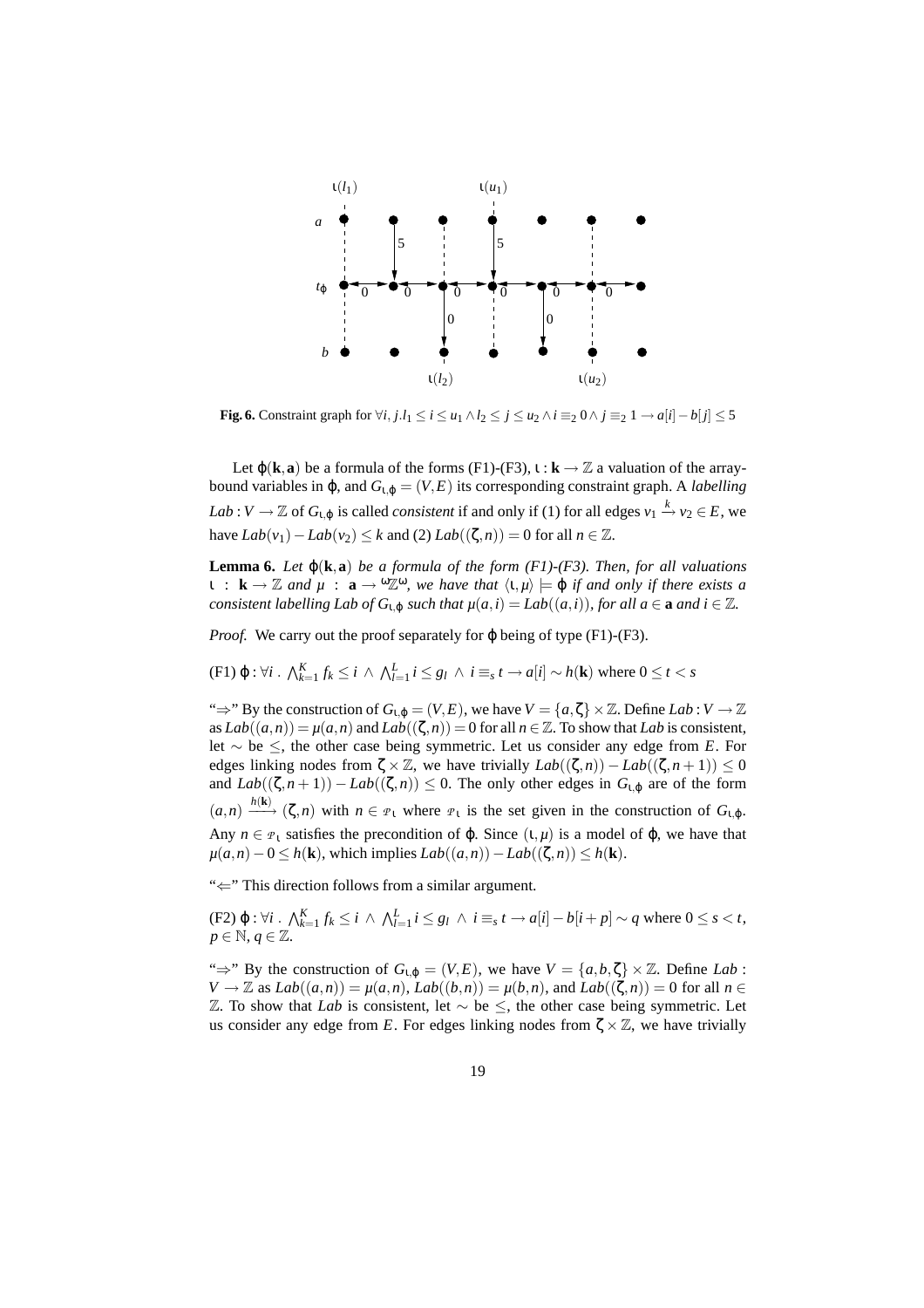*Lab*((ζ,*n*)) − *Lab*((ζ,*n*+1)) ≤ 0 and *Lab*((ζ,*n*+1)) − *Lab*((ζ,*n*)) ≤ 0. The only other edges in  $G_{t,\varphi}$  are of the form  $(a,n) \stackrel{q}{\rightarrow} (b,n+p)$  with  $n \in \mathcal{P}_1$  where  $\mathcal{P}_1$  is the set given in the construction of  $G_{1,\varphi}$ . Since  $(1,\mu)$  is a model of  $\varphi$ , then for all  $n \in \varphi_1$ , we have *µ*(*a*,*n*) − *µ*(*b*,*n*+ *p*) ≤ *q*, which implies  $Lab((a,n)) - Lab((b,n+p)) ≤ q$ .

"⇐" This direction follows from a similar argument.

(F3)  $\varphi : \forall i, j$   $\land$   $\bigwedge_{k=1}^{K_1} f_k^1 \leq i \land \bigwedge_{l=1}^{L_1} i \leq g_l^1 \land \bigwedge_{k=1}^{K_2} f_k^2 \leq j \land \bigwedge_{l=1}^{L_2} j \leq g_l^2 \land i - j \leq$  $p \wedge i \equiv_s t \wedge j \equiv_u v \rightarrow a[i] - b[j] \sim q$  where  $0 \le s < t, 0 \le u < v, p \in \mathbb{Z}^{\infty}$ , and  $q \in \mathbb{Z}$ .

Let us assume first that *p* < ∞ and that  $\sim$  is  $\leq$ , the other cases being very similar. Let the sets  $\varphi_1^1$  and  $\varphi_1^2$  be defined as in the construction of the constraint graph  $G_{1,\varphi}$ .

" $\Rightarrow$ " By the construction of  $G_{1,\phi} = (V, E)$ , we have  $V = \{a, b, \zeta, t_{\phi}\} \times \mathbb{Z}$ . First of all, we define  $Lab: V \to \mathbb{Z}$  as  $Lab((a,n)) = \mu(a,n)$ ,  $Lab((b,n)) = \mu(b,n)$ , and  $Lab((\zeta,n)) = 0$ for all  $n \in \mathbb{Z}$ . It remains to define *Lab* for  $t_0 \times \mathbb{Z}$ .

Let us consider first the case where  $T \leq 0$ . Then, there do not exist  $k \in \mathbb{P}^1$  and  $l \in \mathbb{P}^2$  such that  $k - l \leq p$ . This allows us to define  $Lab((t_{\varphi}, n)) = \mu(a, n + p) - q$  for  $n + p \in \mathbb{P}^1$ ,  $Lab((t_\varphi, n)) = \mu(b, n)$  for  $n \in \mathbb{P}^2$  and  $Lab((t_\varphi, n)) = 0$  for all other  $n \in \mathbb{Z}$ . As there is no *n* such that  $n + p \in \mathbb{P}^1$  and  $n \in \mathbb{P}^2$  and as there are no arcs linking nodes of  $t_{\text{Q}} \times \mathbb{Z}$ , it can be easily checked that the labelling is consistent.

Second, we consider the case where  $T_{\leq} \neq \emptyset$ . In such a case, there exist  $k' \in \mathcal{P}_1^1$  and  $l \in \mathbb{P}^2$  such that  $k' - l \leq p$ . Thus,  $\mathbb{P}^2$  is not empty, and by definition it is finite, hence it has a maximum element.

Then, we define  $Lab((t_{\varphi}, n))$  as follows: For  $n \leq max(\mathcal{P}_1^2)$ ,  $Lab((t_{\varphi}, n)) = min\{\mu(b, i) | i \in$  $n_1^2$  and  $i \ge n$ . For  $n > max(\mathcal{P}_1^2)$ , we define the labelling inductively as follows: If  $n +$  $p \in \mathbb{P}^1_1$ , then  $Lab((t_{\phi}, n)) = max(Lab((t_{\phi}, n-1)), \mu(a, n+p)-q)$ , otherwise  $Lab((t_{\phi}, n)) =$ *Lab*(( $t_{\phi}, n-1$ )). It remains to show that  $min\{\mu(b, i) \mid i \in \mathbb{P}^2$  and  $i \geq n\}$  exists and that *Lab* is consistent.

Since  $\mu$  is a model, we have  $\mu(a,k') - \mu(b,j) \le q$  for all  $j \in \mathbb{P}^2$  with  $k' - j \le p$ . This implies that the set  $\{\mu(b,i) \mid i \in \mathbb{P}^2$  and  $i \ge n\}$  is bounded from below. Therefore  $min\{\mu(b, i) \mid i \in \mathbb{P}^2 \text{ and } i \ge n\}$  exists.

To show that *Lab* is consistent, we consider all edges of  $G_{1,\varphi}$ .

For edges linking nodes from  $\zeta \times \mathbb{Z}$ , we have trivially  $Lab((\zeta,n)) - Lab((\zeta,n) +$ 1)) ≤ 0 and *Lab*(( $\zeta$ ,*n*+1)) − *Lab*(( $\zeta$ ,*n*)) ≤ 0.

For edges of *T*<, we have by definition of the labelling of  $t_0 \times \mathbb{Z}$  that  $Lab((t_0,n))$  <  $Lab((t_{\varphi}, n+1))$  for all  $n \in \mathbb{Z}$ . Indeed, for  $n \leq max(\mathbb{P}_{1}^{2})$ , we set  $Lab(t_{\varphi}, n) = min\{\mu(b, i) | i \in \mathbb{Z}\}$  $n_1^2$  and  $i \ge n$ . Notice that, for  $n_1 \le n_2$  we have  $Lab(t_{\varphi}, n_1) \le Lab(t_{\varphi}, n_2)$ . For  $n >$  $max(\mathcal{P}_1^2)$ , we set  $Lab(t_{\varphi}, n) = Lab(t_{\varphi}, n-1)$ .

For edges in  $\{(a,k) \stackrel{q}{\rightarrow} (t_{\varphi},k-p) \mid k \in \mathbb{F}^1_{\mathfrak{t}}\}$ , we consider two cases. If  $k-p >$ 

 $max(\varphi_1^2)$ , then by definition of the labelling, we have that  $Lab((a,k)) = \mu(a,k)$  and  $Lab((t_{\varphi},k-p)) = max(Lab((t_{\varphi},n-1)), \mu(a,k)-q)$ . Therefore,  $Lab((a,k)) - Lab((t_{\varphi},k-p))$  $p$ ))  $\leq$  *q*. If *k*− *p*  $\leq$  *max*( $\varphi$ <sup>2</sup><sub>1</sub></sub>), then by definition of the labelling, we have that *Lab*((*a*,*k*)) =  $\mu(a,k)$  and  $Lab((t_{\varphi},k-p)) = min\{\mu(b,i) \mid i \in \mathbb{P}^2_1 \text{ and } i \geq k-p\}$ . Let  $m \in \mathbb{P}^2_1$  be such that  $\mu(b,m) = \text{Lab}((t_0, k - p))$ . Since  $\mu$  is a model, we have  $\mu(a,k) - \mu(b,m) \leq q$ . This implies *Lab*((*a*,*k*))−*Lab*((*t*ϕ,*k* − *p*)) ≤ *q*.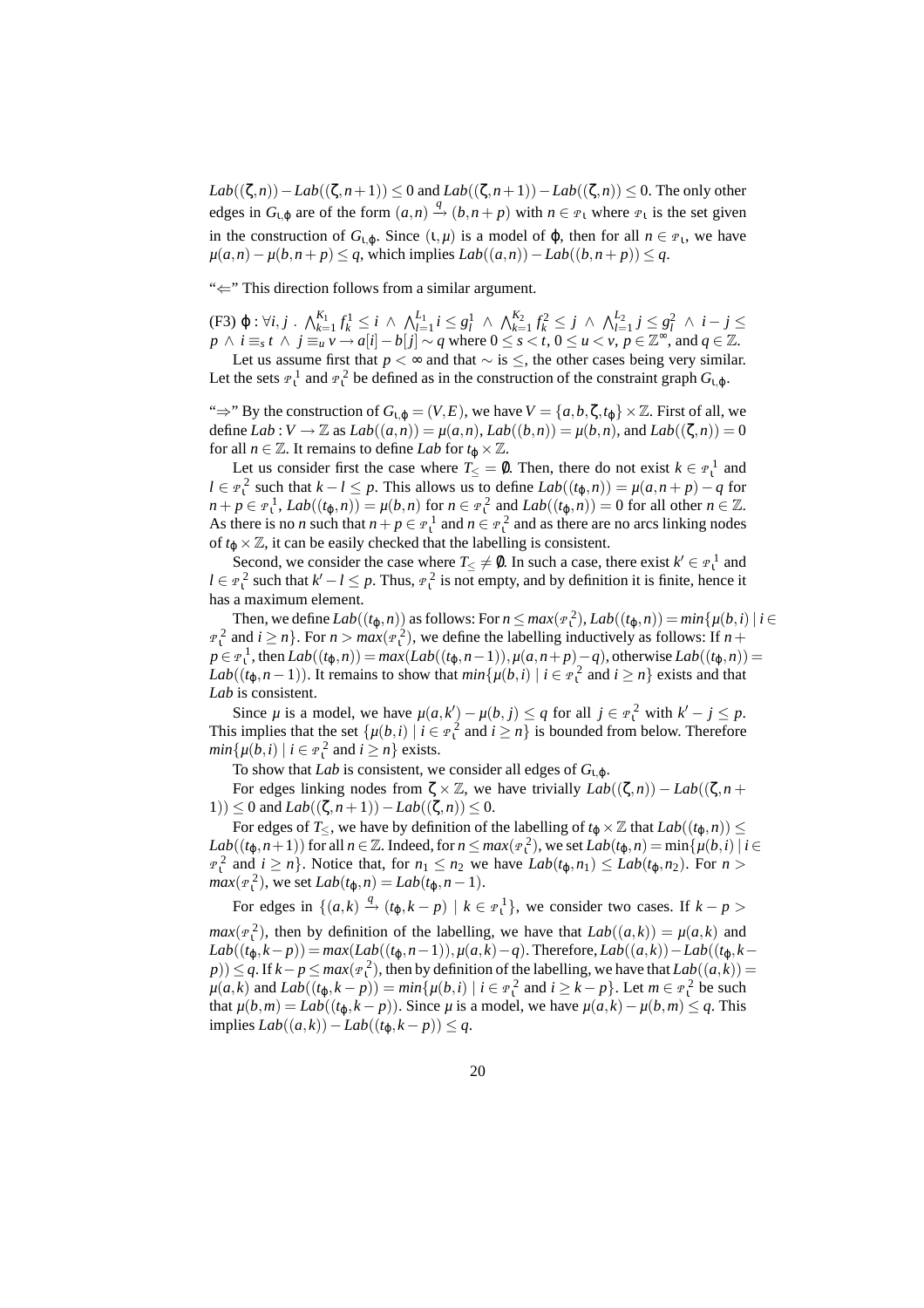Finally, for edges in  $\{(t_\phi, k) \stackrel{0}{\rightarrow} (b, k) \mid k \in \mathbb{P}^2$ , we have by definition of the labelling that  $Lab((t_0, k)) - Lab((b, k)) < 0.$ 

" $\Leftarrow$ " Let *Lab* be a consistent labelling of  $G_{1,\varphi}$  and  $\mu$  a valuation such that  $\mu(a,i)$  $Lab((a, i))$  for all  $a \in \mathbf{a}$  and  $i \in \mathbb{Z}$ . Let  $i, j$  such that  $\bigwedge_{k=1}^{K_1} f_k^1 \leq i \wedge \bigwedge_{l=1}^{L_1} i \leq g_l^1 \wedge \bigwedge_{k=1}^{K_2} f_k^2 \leq$  $j \wedge \bigwedge_{l=1}^{L_2} j \leq g_l^2 \wedge i - j \leq p \wedge i \equiv_s t \wedge j \equiv_u v$ . By the construction of  $G_{t,\varphi}$ , there are edges  $(a, i) \stackrel{q}{\rightarrow} (t_{\varphi}, i - p)$ ,  $(t_{\varphi}, i) \stackrel{0}{\rightarrow} (t_{\varphi}, i + 1)$ ,...,  $(t_{\varphi}, j - 1) \stackrel{0}{\rightarrow} (t_{\varphi}, j)$  and  $(t_{\varphi}, j) \stackrel{0}{\rightarrow} (b, j)$ . By the fact that *Lab* is consistent, we have  $Lab((a,i))-Lab((b,i)) \leq q$  which implies that  $\mu(a,i) - \mu(b,j) \leq q$ .  $□$ 

# **4.3 From Formulae to Counter Automata**

In this section, we describe the construction of an FBCA  $A_{\varphi}$  corresponding to a formula  $\varphi$  such that (1) each run of  $A_{\varphi}$  corresponds to a model of  $\varphi$ , and (2) for each model of  $\varphi$ ,  $A_{\omega}$  has at least one corresponding run. In this way, we effectively reduce the satisfiability problem for **LIA** to the emptiness problem for FBCA.

The construction of FBCA is by induction on the structure of the formulae. For the rest of this section, let ϕ be a formula, **k** the set of array-bound variables in ϕ, and **a** the set of array variables in  $\varphi$ , i.e.  $FV(\varphi) = \mathbf{k} \cup \mathbf{a}$ . Suppose that  $\varphi$  is the matrix of a formula in the normal form (NF), i.e.  $\varphi$  :  $\bigvee_{i \in I} \theta_i(\mathbf{k}) \wedge \bigwedge_{j \in J} \psi_{ij}(\mathbf{k}, \mathbf{a})$ , where  $\theta_i$  are PA constraints and  $\psi_{ij}$  are formulae of types (F1)-(F3). The automaton  $A_{\phi}$  is defined as  $\biguplus_{i\in I}A_{\theta_i}\otimes\bigotimes_{j\in J}A_{\psi_{ij}},$  where  $\uplus$  and  $\otimes$  are the union and intersection operators on FBCA. The construction of counter automata  $A_{\psi_{ij}}$  for the formulae  $\psi_{ij}$  of type (F1)-(F3) relies on the definition of the constraint graphs in Section 4.2. Namely, each accepting run of  $A_{\Psi_{ij}}$  gives a consistent valuation of the constraint graph of  $\Psi_{ij}$ .

**Counter Automata Templates.** To simplify the definition of counter automata, we note that each constraint graph for the basic formulae of type (F1)-(F3) is composed of *horizontal*, *vertical*, and *diagonal* edges, which are defined in roughly the same way for all types of formulae (cf. Section 4.2). We take advantage of this fact, and we start by defining three types of counter automata *templates*, which are subsequently used to define the counter automata for the basic formulae.<sup>7</sup> More precisely, the automata for (F1)-(F3) formulae will be defined as ⊗-products of particular instances of the automata templates for the horizontal, vertical, and diagonal edges of the appropriate constraint graphs. In the following definitions, we assume the existence of a special counter  $x<sub>τ</sub>$ (tick), incremented by each transition rule, i.e. we suppose that the constraint  $x'_{\tau} = x_{\tau} + 1$ is implicitly in conjunction with each formula labelling a transition rule. Intuitively, the role of the  $x<sub>t</sub>$  counter is to synchronism all automata composed by the  $\otimes$ -product on a common current position.

*The template for the horizontal edges.* Let *a* be an array symbol,  $dir \in \{\text{left}, \text{right}, \text{bi}\}$ be a *direction* parameter, and  $\phi$  be a formula on array-bound variables. Let  $\mathbf{x}_k$  be the set  ${x_k | k \in FV(\phi)}$ . We define the template  $H(a, dir, \phi) = \langle \mathbf{x}, Q, L, R, -\rangle$ , where:

<sup>7</sup> By *template* we mean a class of counter automata which all share the same structure.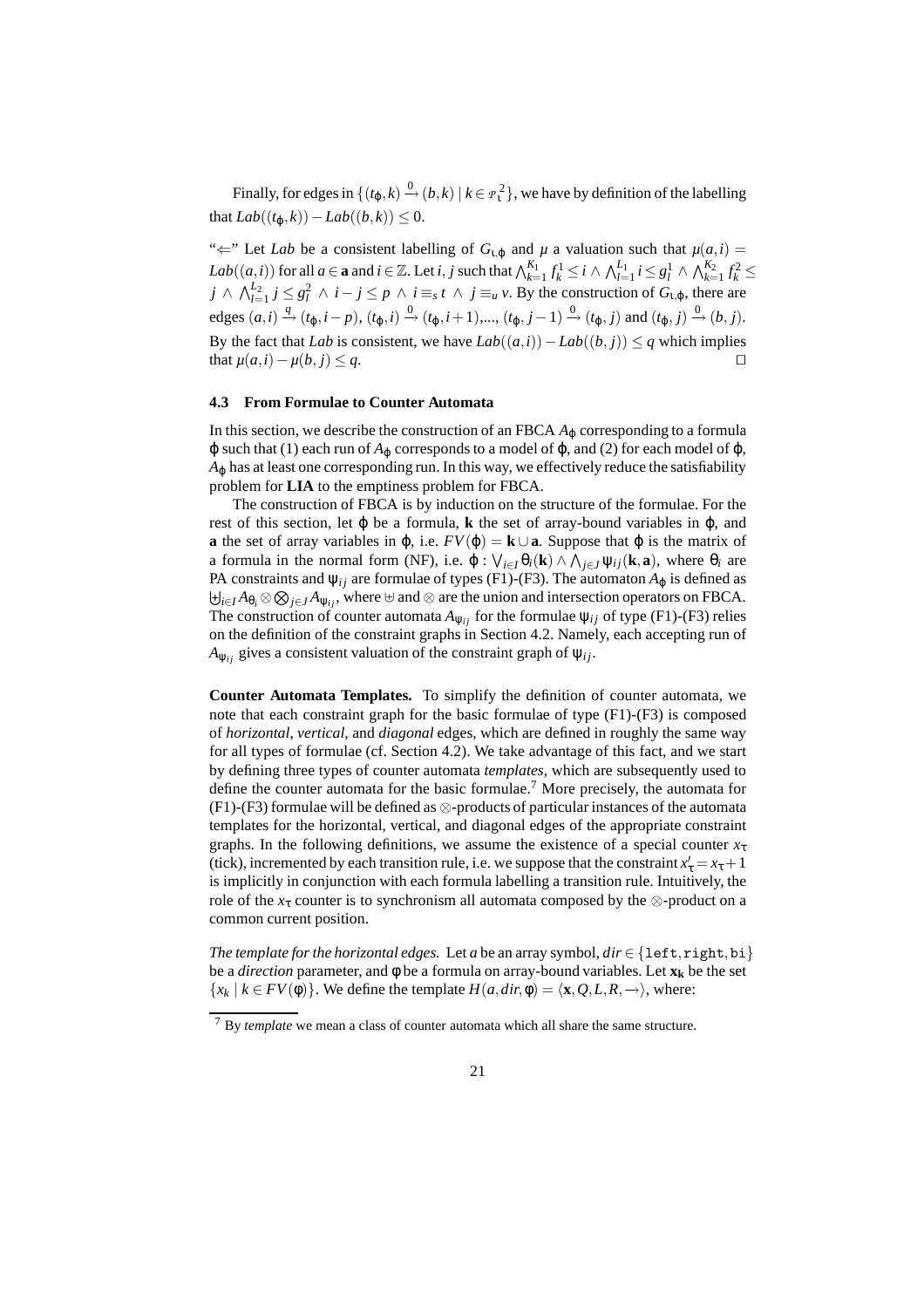- **x** = {*xa*} ∪**xk**. These counters will have the same names in all instances of *H*.
- $Q = \{q_L, q_R, p_L, p_R\}$ . The control states are required to have fresh names in every instance of *H*.  $L = \{q_L, p_L\}$  and  $R = \{q_R, p_R\}.$

$$
- q_L \xrightarrow{\xi} q_L, q_R \xrightarrow{\xi} q_R, q_L \xrightarrow{\phi(\mathbf{x_k}) \wedge \xi} q_R, p_L \xrightarrow{\top} p_L, p_R \xrightarrow{\top} p_R, \text{ and } p_L \xrightarrow{\neg \phi(\mathbf{x_k})} p_R.
$$

In the above,  $\phi(\mathbf{x}_k)$  is the formula obtained by replacing each occurrence of an arraybound variable  $k \in FV(\phi)$  by its corresponding counter  $x_k$ . The formula  $\xi(x_a, x'_a)$  is  $x_a$  $x'_a \le 0$  if  $dir = \text{right}, x'_a - x_a \le 0$  if  $dir = \text{left}, \text{ and } x'_a = x_a$  if  $dir = \text{bi}.$  Moreover, for each transition rule, we assume the conjunction  $\bigwedge_{k \in FV(\phi)} x'_k = x_k$  to be added implicitly to the labelling formula, i.e. the value of an  $x_k$  counter stays constant throughout a run. The **xk** parameters are used within guards of the form  $x_t \sim f(\mathbf{x_k})$ , where ~∈ {≤,≥} and *f* is a linear combination of **xk**, in order to mark the position of the array boundaries, during the run of the automata.

If, for a given valuation of the parameters  $\mathbf{x}_k$ , the formula  $\phi$  holds, then any accepting run of (any instance of) *H* visits  $q_L$  infinitely often on the left, and  $q_R$  infinitely often on the right. Otherwise, if for the given valuation of  $\mathbf{x}_k$ ,  $\phi$  does not hold, the instance automata have a run that goes infinitely often through  $p_L$  on the left, and through  $p_R$  on the right. In this case, the automata do not impose any constraints on  $x_a$ .

*The template for the diagonal edges.* Let *a*,*b* be array symbols,  $q \in \mathbb{Z}$ ,  $p, s \in \mathbb{N}^+$ ,  $t \in [0, s-1]$ , and  $\text{dir} \in \{\text{left}, \text{right}\}$  be a direction parameter. In the following, we refer to the sets  $\mathbb{L} = \{l_1, \ldots, l_K\}$  and  $\mathbb{U} = \{u_1, \ldots, u_L\}$  of lower, and respectively upper bounds, where  $l_i$  and  $u_j$  are linear combinations of array-bound variables, and let  $\mathbf{x_k} =$  ${x_k | k \in \bigcup_{i=1}^{K} FV(l_i) \cup \bigcup_{j=1}^{L} FV(u_j)\}.$  Further, we assume that  $\mathbb{L} \cup \mathbb{U} \neq \emptyset$  – we deal with the case of  $\mathbb{L}\cup\mathbb{U} = \emptyset$  later on. We define the template  $D(a, b, p, q, s, t, \mathbb{L}, \mathbb{U}, dir) =$  $\langle$ **x**, *Q*, *L*, *R*, → $\rangle$ , where:

- **− x** = { $x_a, x_b$ } ∪ **x**<sub>**k**</sub> ∪ { $x_i$  | 1 ≤ *i* < *p*}. The counters  $x_a, x_b$ , and **x**<sub>**k**</sub> will have the same names in all instances of *D*. On the other hand, the counters  $x_i$ ,  $1 \le i \le p$ , will have fresh names in every instance of  $D$ . The  $x_i$  counters are used for splitting diagonal edges that span over more than one position, into series of diagonal edges connecting only adjacent positions.<sup>8</sup>
- **–** *Q* = {*qL*,*qR*} ∪ {*q<sup>i</sup>* | 0 ≤ *i* < *s*} ∪ {*q j i* | 0 ≤ *j* < *s*, *j* + 1 ≤ *i* < *j* + *p*}. The control states are required to have fresh names in every instance of *D*. Let  $L = \{q_L\} \cup$  ${q_i | 0 \le i < s}$  and  $R = {q_R} \cup {q_i | 0 \le i < s}.$
- $q_L \stackrel{\top}{\longrightarrow} q_L, q_R \stackrel{\top}{\longrightarrow} q_R$ , and  $q_L \stackrel{\neg (\exists i \cdot \bigwedge_{l \in L} i \geq l(\mathbf{x_k}) \bigwedge_{u \in U} i \leq u(\mathbf{x_k}) \bigwedge i \equiv_s t)}{\longrightarrow} q_R$ .
- $q_L \frac{\Lambda_{l \in \mathbb{L}} x_l \ge l(\mathbf{x_k}) 1 \wedge (\bigvee_{l \in \mathbb{L}} x_l = l(\mathbf{x_k}) 1) \wedge x_l + 1 \equiv_s i}{q_i}$ , for all  $0 \le i < s$ .  $- q_i \xrightarrow{\Lambda_{l \in \mathbb{L}} x_{\tau} \geq l(\mathbf{x_k}) \wedge \Lambda_{u \in \mathbb{U}} x_{\tau} < u(\mathbf{x_k}) \wedge \xi_i[x_a/x_0,x_b/x_p]} q_{(i+1) \mod s}$ , for all  $0 \leq i < s$ .

<sup>&</sup>lt;sup>8</sup> For instance, the constraint  $a[i] - b[i+3] \le 5$  can be split to  $a[i] - x_1[i+1] \le 5$ ,  $x_1[i+1]$  $x_2[i+2] \leq 0$ , and  $x_2[i+2]-b[i+3] \leq 0$ . The constraints for array values of neighboring indices can then be conveniently expressed by using the current and future values of the appropriate counters (e.g., for our example constraint,  $x_a - x'_1 \le 5$ ,  $x_1 - x'_2 \le 0$ , and  $x_2 - x'_b \le 0$ , which of course appear on subsequent transitions of the appropriate FBCA).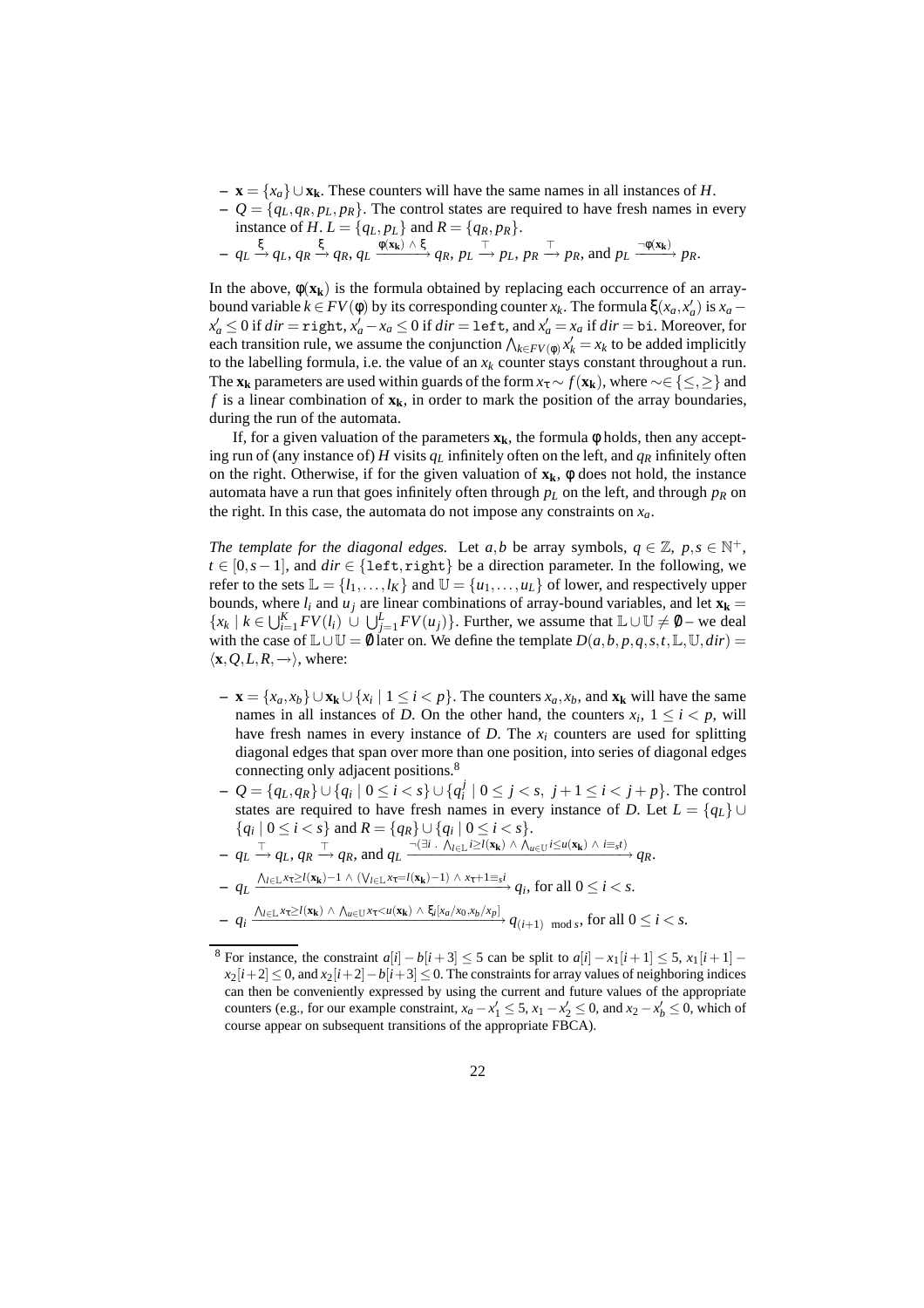$$
- q_i \frac{\vee_{u \in \mathbb{U}^x \tau = u(\mathbf{x_k})} \wedge x_{\tau \equiv s} i \wedge \xi_i[x_a/x_0, x_b/x_p]}{q_{i+1}}, \text{ for all } 0 \le i < s.
$$
  
\n
$$
- q_i \frac{\vee_{u \in \mathbb{U}^x \tau = u(\mathbf{x_k})} \wedge x_{\tau \equiv s} i \wedge \xi_i[x_a/x_0, x_b/x_p]}{q_R, \text{ for all } 0 \le i < s, \text{ if } p = 1.
$$
  
\n
$$
- q_i^j \frac{\xi_i[x_a/x_0, x_b/x_p]}{q_{i+1}}, \text{ for all } 0 \le j < s, \text{ } j < i < j+p-1.
$$
  
\n
$$
- q_{j+p-1}^j \frac{\xi_i[x_a/x_0, x_b/x_p]}{q_R, \text{ for all } 0 \le j < s, \text{ if } p > 1.
$$

In the above,  $l(\mathbf{x}_k)$  and  $u(\mathbf{x}_k)$  denote the expressions *l* and *u* in which each occurrence of an array-bound variable  $k$  is replaced by its corresponding parameter  $x_k$ . As before, for each transition rule, we assume the conjunction  $\bigwedge_{k \in FV(\phi)} x'_k = x_k$  to be added implicitly to the labelling formula, i.e. we require that the value of an  $x_k$  counter stays constant throughout the run. The formulae ξ*<sup>i</sup>* are defined as follows:

- if  $dir = \text{right}, \xi_i = \bigwedge_{k \in K_i} x_k x'_{k+1} \leq \alpha_k$ , for  $K_i = \{k \mid 0 \leq k < p, i \equiv_s k + t\},$  $\alpha_0 = q$  and  $\alpha_k = 0, k > 0$ ,
- if  $dir = \text{left}, \xi_i = \bigwedge_{k \in K_i} x'_{k-1} x_k \le \alpha_k, K_i = \{k \mid 1 \le k \le p, k+i \equiv_s t\}, \alpha_1 = q$ and  $\alpha_k = 0, k > 1$ .

Finally, for the case  $\mathbb{L} = \mathbb{U} = \emptyset$ , we define any instance of  $D(a, b, p, q, s, t, \emptyset, \emptyset, dir)$  to be  $A_1 \otimes A_2$ , where  $A_1$  is an instance of  $D(a, b, p, q, s, t, 0, \{0\}, dir)$  and  $A_2$  is an instance of  $D(a, b, p, q, s, t, \{0\}, \emptyset, dir)$ .



**Fig. 7.** The FBCA for the diagonal edges in the formula  $\varphi$  :  $\forall i, j, l_1 \le i \le u_1 \land l_2 \le j \le u_2 \land i - j \le$ 3∧*i* ≡<sub>2</sub> 0∧*j* ≡<sub>2</sub> 1→ *a*[*i*] − *b*[*j*] ≤ 5 from Fig. 5 obtained as *D*( $a, t_0, 3, 5, 2, 0 - 3, \{l_1 - 3\}, \{u_1 - 3\}$ 3}, left). To understand the formula  $\xi_0$  on the transition from  $q_0$  to  $q_1$ , note that the constraint *i* ≡<sub>*s*</sub> *k*+*t* in the definition of the set *K*<sub>0</sub> instantiates to 0 ≡<sub>2</sub> *k*−3, and hence *K*<sub>0</sub> = {1,3}. A similar reasoning applies for the other transitions.

The construction can be understood by considering an accepting run of (any instance of) *D*. Let us consider the case in which there exists a value *i* in between the bounds that satisfies also the modulo constraint. If this is not the case, there will be an accepting run that takes the transition  $q_L \xrightarrow{-(\exists i \cdot \Lambda_{l \in \mathbb{L}} i \geq l(\mathbf{x_k}) \wedge \Lambda_{u \in \mathbb{U}} i \leq u(\mathbf{x_k}) \wedge i \equiv_s t)} q_R$  exactly once.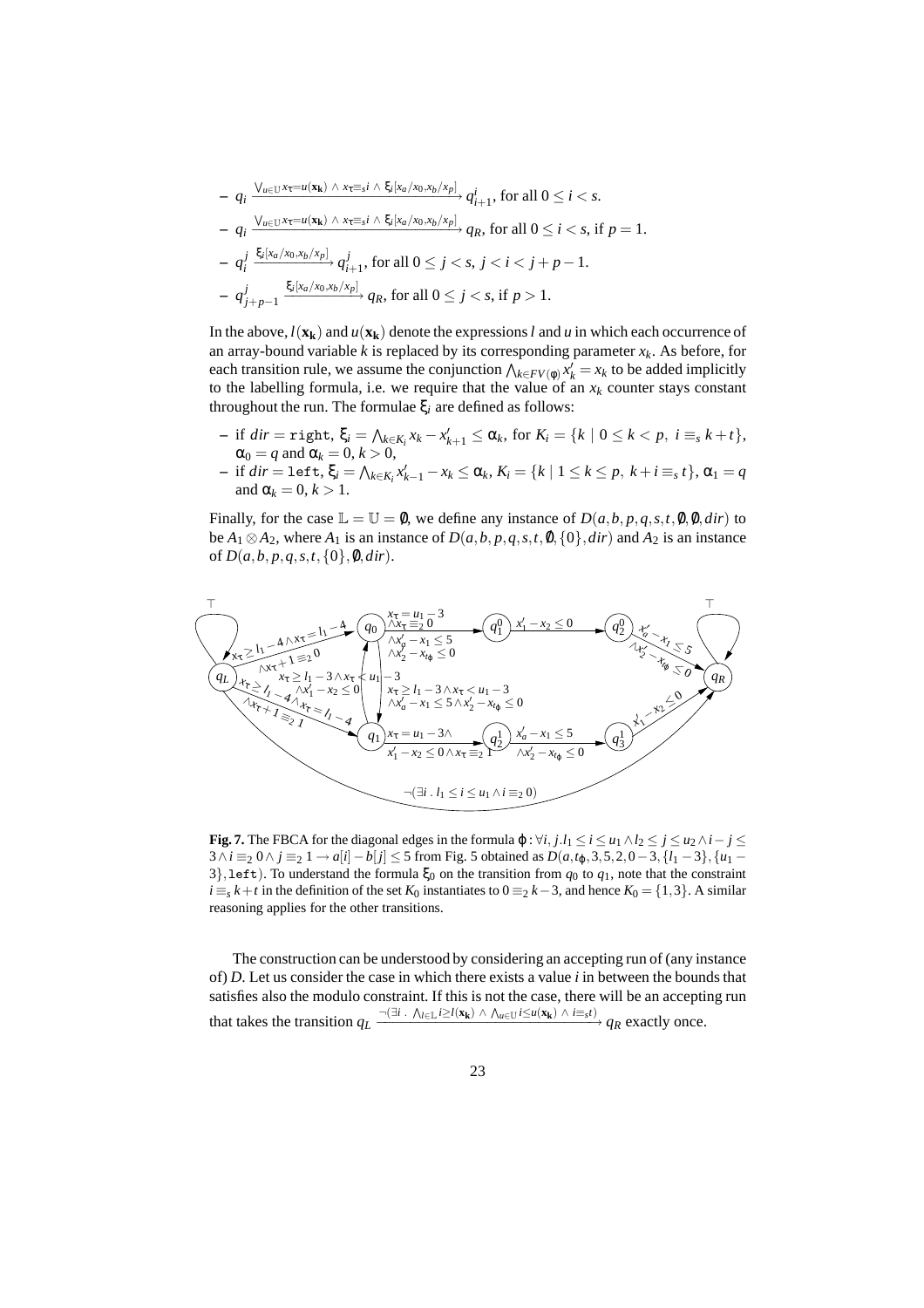Since the run is accepting, it must visit a state from *L* infinitely often on the left, and a state from *R* infinitely often on the right. There are three cases: (1)  $\mathbb{L} \neq \mathbb{0}$  and  $\mathbb{U} \neq \mathbb{0}$ , (2)  $\mathbb{L} = \mathbb{0}$  and  $\mathbb{U} \neq \mathbb{0}$ , and (3)  $\mathbb{L} \neq \mathbb{0}$  and  $\mathbb{U} = \mathbb{0}$ . In the case (1), a bi-infinite run will visit  $q_L$ infinitely often on the left, and *qR*, infinitely often on the right. Notice that the run cannot visit the loop  $q_0 \rightarrow \ldots \rightarrow q_{s-1}$  infinitely often, due to the presence of both lower and upper bounds on  $x_{\tau}$ . In the case (2), the run cannot take any of the transitions  $q_L \rightarrow q_i$ ,  $0 \le i < s$ , due to the emptiness of  $\mathbb{L}$ , which makes the guard unsatisfiable. Hence the only possibility for an accepting bi-infinite run is to visit the states  $q_0 \rightarrow \ldots \rightarrow q_{s-1}$ infinitely often on the left. Due to the presence of the upper bound on  $x<sub>\tau</sub>$ , the run cannot stay forever inside this loop, and must exit via one of the  $q_i \rightarrow q_{i+1}^i$  (or  $q_i \rightarrow q_R$  for  $p = 1$ ) transitions, getting trapped into  $q<sub>R</sub>$  on the right. Case (3) is symmetric to (2).

Note that, in all cases, due to the modulo tests on  $x<sub>\tau</sub>$  in the entry and exit of the main loop  $q_0 \rightarrow \ldots \rightarrow q_{s-1}$  on any accepting run, whenever a state  $q_i$ ,  $0 \le i < s$ , is visited, the value of the  $x<sub>\tau</sub>$  counter must equal *i* modulo *s*. Note also that the role of the  $q<sub>i</sub><sup>j</sup>$  states is to describe constraints corresponding to edges that start inside the given interval bounds and lead above its upper bound (or vice versa). The number of such edges is bounded. We do not use the same construction at the beginning of the interval, as the templates are applied such that none of the edges represented goes below the lower bounds.

*Template for the vertical edges.* Let *a*,*b* be array symbols,  $q \in \mathbb{Z}$ ,  $p, s \in \mathbb{N}^+$ , and  $t \in \mathbb{Z}$ [0,*s* – 1]. We again refer to the sets  $\mathbb{L} = \{l_1, \ldots, l_K\}$  and  $\mathbb{U} = \{u_1, \ldots, u_L\}$  of lower, and respectively upper bounds, where  $l_i$  and  $u_j$  are linear combinations of array-bound variables. Also, let  $\mathbf{x}_k = \{x_k \mid k \in \bigcup_{i=1}^K FV(l_i) \cup \bigcup_{j=1}^L FV(u_j)\}$ . Further, we assume that  $\mathbb{L} \cup \mathbb{U} \neq \emptyset$  – we deal with the case of  $\mathbb{L} \cup \mathbb{U} = \emptyset$  later on. We define the template  $V(a, b, p, q, s, t, \mathbb{L}, \mathbb{U}) = \langle \mathbf{x}, Q, L, R, \rightarrow \rangle$ , where:

**− x** = { $x_a$ , $x_b$ }∪**xk**. The counters  $x_a$ , $x_b$ ,  $\mathbf{x_k}$  have the same names in all instances of *V*. **–** *Q* = {*qL*,*qR*} ∪ {*q<sup>i</sup>* | 0 ≤ *i* < *s*}. The control states are required to have fresh names in every instance of *V*.  $L = \{q_L\} \cup \{q_i | 0 \le i < s\}$  and  $R = \{q_R\} \cup \{q_i | 0 \le i \le s\}$ .  $- q_L \stackrel{\top}{\longrightarrow} q_L, q_R \stackrel{\top}{\longrightarrow} q_R$ , and  $q_L \stackrel{\neg (\exists i \cdot \bigwedge_{l \in L} i \geq l(\mathbf{x_k}) \bigwedge_{u \in U} i \leq u(\mathbf{x_k}) \bigwedge i \equiv_s t)}{\longrightarrow} q_R$ .  $- q_L \xrightarrow{\Lambda_{l \in \mathbb{L}} x_{\tau} \geq l(\mathbf{x_k})-1} \wedge \vee_{l \in \mathbb{L}} x_{\tau}+1=l(\mathbf{x_k}) \wedge x_{\tau}+1 \equiv_s i} q_i, 0 \leq i < s.$  $-q_i \xrightarrow{\Lambda_{l \in \mathbb{L}} x_{\tau} \geq l(\mathbf{x_k}) \wedge \Lambda_{u \in \mathbb{U}} x_{\tau} < u(\mathbf{x_k}) \wedge x_a - x_b \leq q} q_{(i+1) \mod s}, 0 \leq i < s \text{ and } i \equiv_s t.$  $-q_i \frac{\Lambda_{l \in \mathbb{L}} x_{\tau} \geq l(\mathbf{x_k}) \wedge \Lambda_{u \in \mathbb{U}} x_{\tau} < u(\mathbf{x_k})}{q_{(i+1) \mod s}, 0 \leq i < s \text{ and } i \not\equiv_s t.}$  $- q_i \xrightarrow{\bigvee_{u \in \mathbb{U}} x_{\tau} = u(\mathbf{x_k}) \wedge x_{\tau} \equiv_s i \wedge x_a - x_b \leq q} q_R, 0 \leq i < s \text{ and } i \equiv_s t.$  $q_i \xrightarrow{V_{u \in \mathbb{U}} x_{\tau} = u(\mathbf{x_k}) \land x_{\tau} \equiv s^i} q_R, 0 \le i < s \text{ and } i \not\equiv_s t.$ 

In the above,  $l(\mathbf{x}_k)$  and  $u(\mathbf{x}_k)$  denote the expressions *l* and *u* in which each occurrence of an array-bound variable  $k$  is replaced by the parameter  $x_k$ . As before, for each transition rule, we assume the conjunction  $\bigwedge_{k \in FV(\phi)} x'_k = x_k$  to be added implicitly to the labelling formula, i.e. the value of an  $x_k$  counter stays constant throughout the run. Finally, if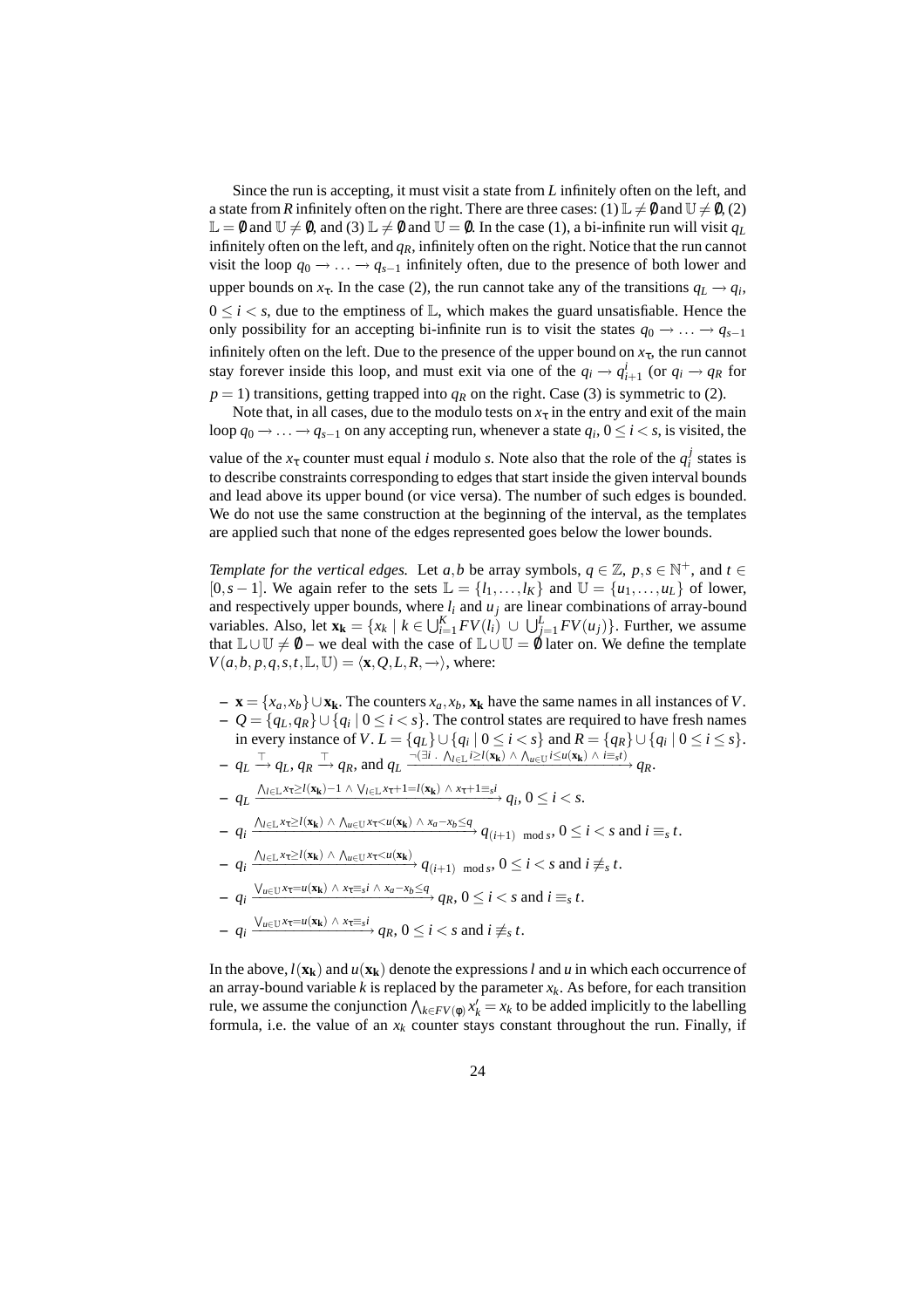$\mathbb{L} = \mathbb{U} = 0$ , we define any instance of *V*(*a*,*b*, *p*, *q*,*s*,*t*,0,0) as *A*<sub>1</sub> ⊗ *A*<sub>2</sub>, where *A*<sub>1</sub> is an instance of  $V(a,b,p,q,s,t,0,\{0\})$  and  $A_2$  is an instance of  $V(a,b,p,q,s,t,\{0\},0)$ . The intuition behind the construction of *V* is similar to the one of *D*.



**Fig. 8.** The FBCA for the vertical edges in the formula  $\varphi : \forall i, j.l_1 \leq i \leq u_1 \land l_2 \leq j \leq u_2 \land i - j \leq u_1$ 3∧*i* ≡<sub>2</sub> 0∧*j* ≡<sub>2</sub> 1→ *a*[*i*]−*b*[*j*] ≤ 5 from Fig. 5 obtained as  $V(t_0, b, 2, 1, {l_2}, {u_2}).$ 

#### **4.4 Counter Automata for Basic Formulae**

We are now ready to define the construction of FBCA for the basic formulae. This is done by composing instances of templates, using the ⊗ operator for intersection (cf. Section 2).

#### **Formulae of type**  $(F1)$  Let  $\varphi$  be

$$
\forall i \cdot \bigwedge_{k=1}^K f_k \leq i \wedge \bigwedge_{l=1}^L i \leq g_l \wedge i \equiv_s t \rightarrow a[i] \sim h(\mathbf{k})
$$

where  $0 \le t < s$ . Let  $\mathbb{L} = \{f_1, \ldots, f_K\}$  and  $\mathbb{U} = \{g_1, \ldots, g_L\}$ . Then we define  $A_{\varphi} =$  $A_1 \otimes A_2$ , where  $A_1$  and  $A_2$  are instantiated according to Table 1(a).

**Formulae of type**  $(F2)$  Let  $\varphi$  be the formula :

$$
\forall i \cdot \bigwedge_{k=1}^{K} f_k \leq i \wedge \bigwedge_{l=1}^{L} i \leq g_l \wedge i \equiv_s t \rightarrow a[i] - b[i+p] \sim q
$$

where  $0 \le s < t$ . As previously, we denote  $\mathbb{L} = \{f_1, \ldots, f_K\}$  and  $\mathbb{U} = \{g_1, \ldots, g_L\}$ . The instantiation of  $A$ <sub>ϕ</sub> is done according to the value of *p* and  $\sim$  as described in Table 1(b).<sup>9</sup> Given a set of integers *S* and an integer *p* we use the notation  $S + p$  for  $\{s + p \mid s \in S\}$ .

 $9$  Note that in the last two lines of Table 1(b), we shift the original bounds appearing in the formula in order to be able to re-use the prepared templates that do not explicitly deal with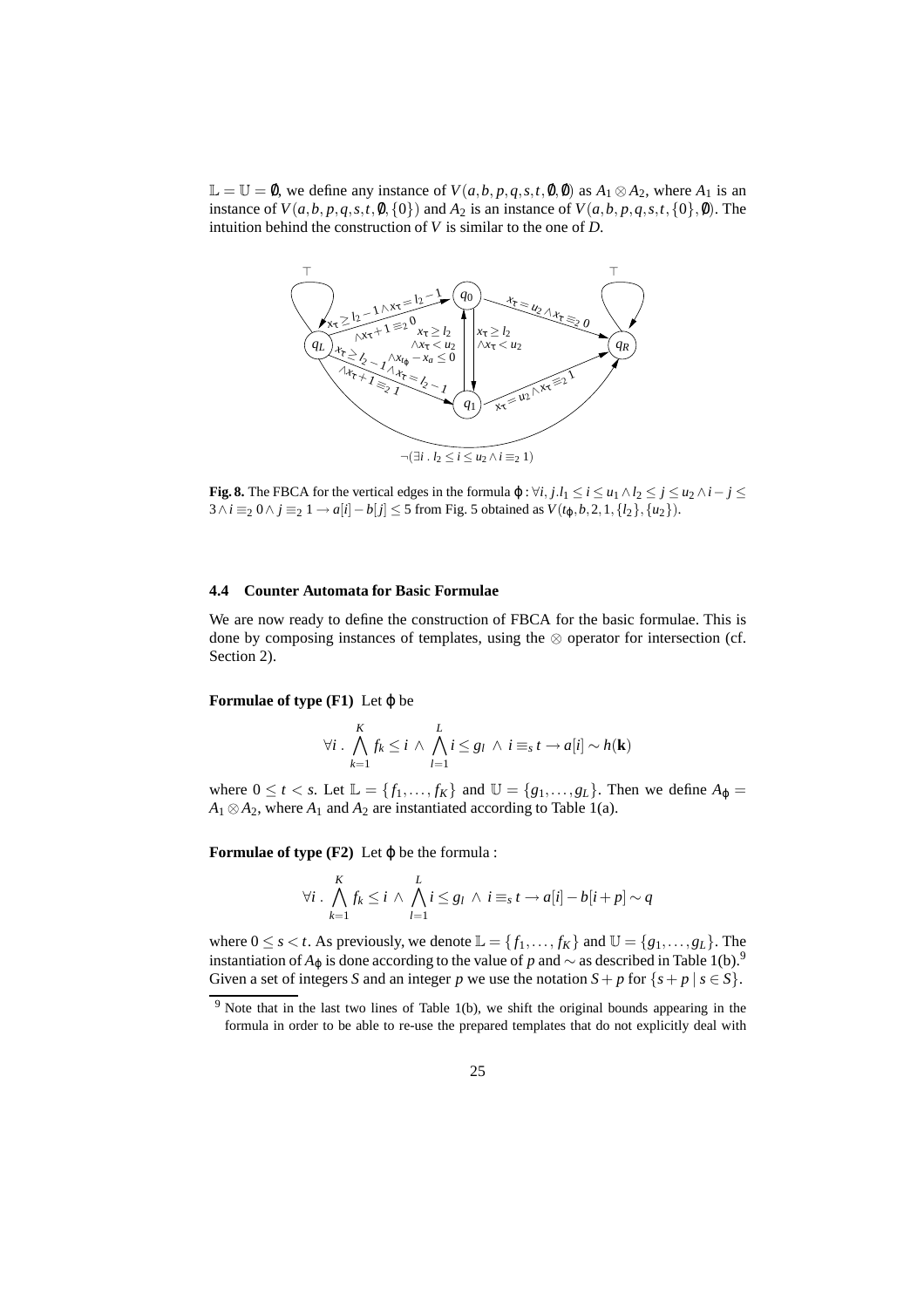|                                                                       | $\sim$ |                                                               |
|-----------------------------------------------------------------------|--------|---------------------------------------------------------------|
|                                                                       |        | $V(a,b,q,s,t,\mathbb{L},\mathbb{U})$                          |
| $\mathsf{II}\!\sim$<br>A <sub>2</sub>                                 |        | $U(b,a,-q,s,t,\mathbb{L},\mathbb{U})$                         |
| $H(\zeta,bi,\top)$<br>$(a, \zeta, h, s, t, \mathbb{L}, \mathbb{U})$   |        | $D(a,b,p,q,s,t,\mathbb{L},\mathbb{U},\mathtt{right})$         |
| $\zeta, -h, s, t, \mathbb{L}, \mathbb{U})$ $H(\zeta, bi, \mathbb{T})$ |        | $D(b,a,p,-q,s,t,\mathbb{L},\mathbb{U},\mathtt{left})$         |
|                                                                       |        | $D(a,b,-p,q,s,t+p,\mathbb{L}+p,\mathbb{U}+p,\texttt{left})$   |
| (a)                                                                   |        | $D(b,a,-p,-q,s,t+p,\mathbb{L}+p,\mathbb{U}+p,\mathtt{right})$ |
|                                                                       |        |                                                               |

(b)

**Table 1.** The instantiation table for (F1) and (F2) formulae

**Formulae of type(F3)** Let  $\varphi$  be the (F3)-type formula:

$$
\forall i,j \cdot \bigwedge_{k=1}^{K_1} f_k^1 \leq i \wedge \bigwedge_{l=1}^{L_1} i \leq g_l^1 \wedge \bigwedge_{k=1}^{K_2} f_k^2 \leq j \wedge \bigwedge_{l=1}^{L_2} j \leq g_l^2 \wedge i - j \leq \wedge i \equiv_s t \wedge j \equiv_u v \longrightarrow a[i] - b[j] \sim q
$$

where  $0 \le s < t$  and  $0 \le u < v$ . Let  $\mathbb{L}_i = \{f_1^i, \dots, f_{K_i}^i\}$  and  $\mathbb{U}_i = \{g_1^i, \dots, g_{L_i}^i\}$ , for  $i = 1, 2$ , respectively. By φ we denote the precondition of φ. The automaton  $A_\phi$  is defined as  $A_0 = A_1 \otimes A_2 \otimes A_3$ , where  $A_1, A_2, A_3$  are instantiated according to Table 2.

**Counter Automata for Array-Bound Constraints.** The FBCA *A*<sup>θ</sup> for a Presburger constraint  $\theta$  on array-bound variables is  $A_{\theta} = \langle \mathbf{x}_k, Q, L, R, \rightarrow \rangle$ , where  $\mathbf{x}_k$  is the set  $\{x_k \mid k \in FV(\theta)\}, Q = \{q_L, q_R\}, L = \{q_L\}, R = \{q_R\}, \text{ and } \rightarrow = \{q_L \xrightarrow{\top} q_L, q_L \xrightarrow{\theta(\mathbf{x_k})}$  $q_R, q_R \stackrel{\top}{\rightarrow} q_R$ , and  $\theta(\mathbf{x_k})$  denotes the formula  $\theta$  in which each occurrence of an arraybound variable  $k \in FV(\theta)$  is replaced by its corresponding parameter  $x_k$ .

#### **4.5 From Formulae to Counter Automata**

Given a formula  $\varphi(\mathbf{k}, \mathbf{a})$  which is a positive boolean combination of formulae of types (F1)-(F3) and PA constraints on the array-bound variables  $\bf{k}$ , let  $A_{\bf{0}}$  be the automaton defined inductively on the structure of  $\varphi$  as follows:

- **–** if ϕ is of type (F1)-(F3), or a PA constraint on **k**, then *A*<sup>ϕ</sup> is as in Section 4.4,
- $-$  if  $\varphi = \psi_1 \wedge \psi_2$ , then  $A_{\varphi} = A_{\psi_1} \otimes A_{\psi_2}$ ,
- $-$  if  $\varphi = \psi_1 \vee \psi_2$ , then  $A_{\varphi} = A_{\psi_1} \uplus A_{\psi_2}$ .

edges leaving from within the given bounds and going below the lower bound. Due to the way the templates are constructed, the shifting preserves the semantics of the formula – instead of edges going below the lower bound of a certain interval, we obtain the same edges just going above the upper bound of the shifted interval, which our templates are prepared for.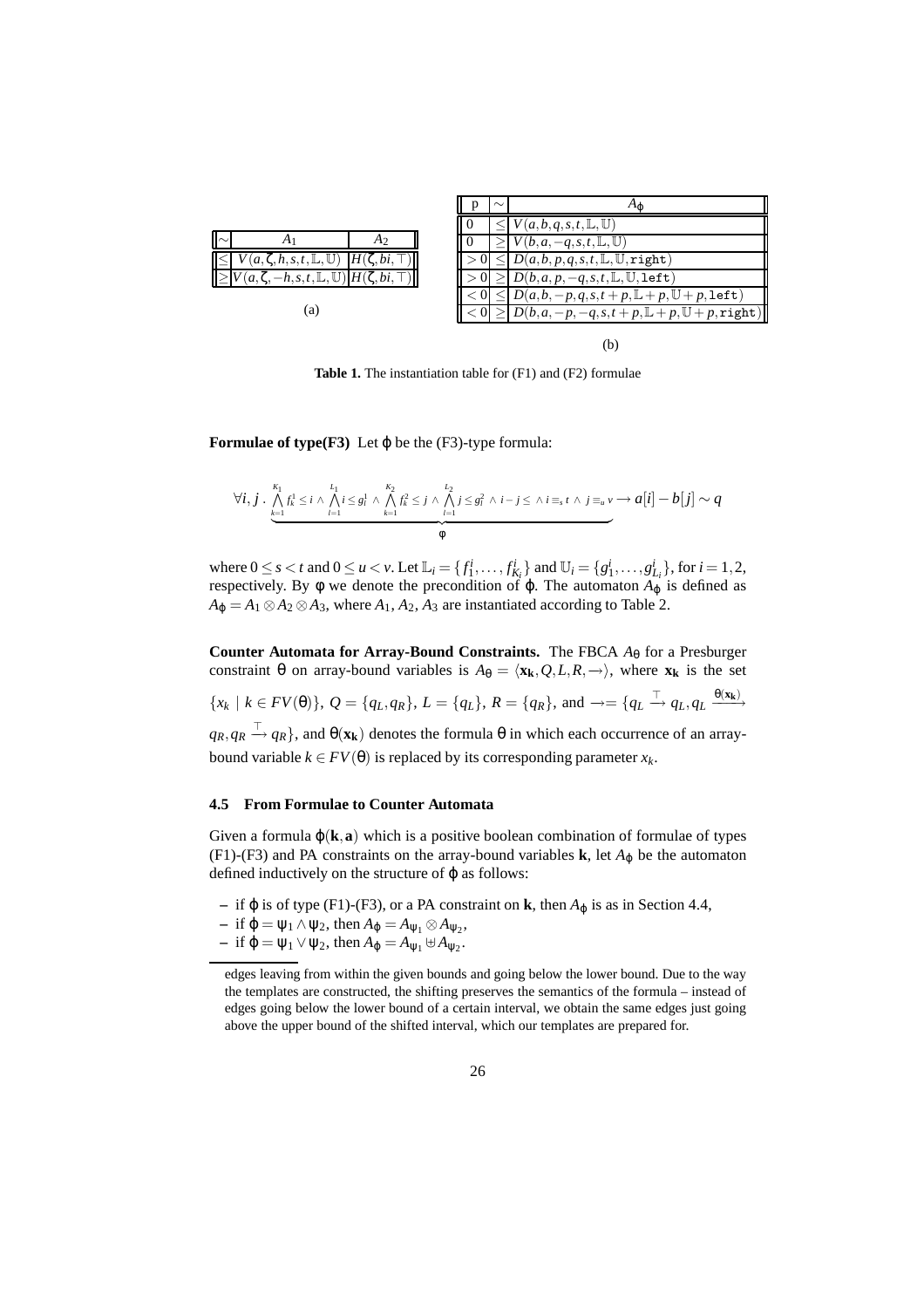| $\parallel$ p | $\sim$ |                                                                                                                                                                                                 | A2                                         | $A_3$                                                                                                                      |
|---------------|--------|-------------------------------------------------------------------------------------------------------------------------------------------------------------------------------------------------|--------------------------------------------|----------------------------------------------------------------------------------------------------------------------------|
| $\sim$        |        | $\leq V(a,t_{\varphi},q,s,t,\mathbb{L}_1,\mathbb{U}_1)$                                                                                                                                         | $H(t_0, \text{bi}, \exists i, j.\phi)$     | $V(t_0, b, 0, u, v, \mathbb{L}_2, \mathbb{U}_2)$                                                                           |
| $\infty$      |        | $\geq$ $V(b,t_{\varphi},-q,u,v,\mathbb{L}_2,\mathbb{U}_2)$                                                                                                                                      | $H(t_0, \text{bi}, \exists i, j.\phi)$     | $V(t_0, a, 0, s, t, \mathbb{L}_1, \mathbb{U}_1)$                                                                           |
| $\sqrt{0}$    |        | $\leq V(a,t_0,q,s,t,\mathbb{L}_1,\mathbb{U}_1)$                                                                                                                                                 |                                            | $H(t_{\varphi}, \mathtt{right}, \exists i, j.\varphi) \big  V(t_{\varphi}, b, 0, u, v, \mathbb{L}_2, \mathbb{U}_2) \big $  |
| $\sqrt{0}$    |        | $\geq V(b,t_{\varphi},-q,u,v,\mathbb{L}_2,\mathbb{U}_2)$                                                                                                                                        | $H(t_0, \texttt{left}, \exists i, j.\phi)$ | $V(t_{\varphi}, a, 0, s, t, \mathbb{L}_1, \mathbb{U}_1)$                                                                   |
|               |        | $  > 0   \leq  D(a,t_0,p,q,s,t-p,\mathbb{L}_1-p,\mathbb{U}_1-p,\texttt{left}) $                                                                                                                 |                                            | $\left  H(t_{\varphi}, \text{right}, \exists i, j.\varphi) \right  V(t_{\varphi}, b, 0, u, v, \mathbb{L}_2, \mathbb{U}_2)$ |
|               |        | $  > 0   \geq   D(b,t_0,p,-q,u,v,\mathbb{L}_2,\mathbb{U}_2,\mathtt{right}) $                                                                                                                    | $H(t_0,\texttt{left},\exists i,j.\phi)$    | $V(t_0, a, 0, s, t, \mathbb{L}_1, \mathbb{U}_1)$                                                                           |
|               |        | $ <0  \leq  D(a,t_{\varphi},-p,q,s,t,\mathbb{L}_1,\mathbb{U}_1,\text{right}) $                                                                                                                  |                                            | $H(t_{\varphi}, \mathtt{right}, \exists i, j.\varphi) \big  V(t_{\varphi}, b, 0, u, v, \mathbb{L}_2, \mathbb{U}_2) \big $  |
|               |        | $\parallel$ $<$ 0 $\parallel$ $\geq$ $\mid$ $D(b,t_{\mathfrak{g}},-p,-q,u,v+p,\mathbb{L}_2+p,\mathbb{U}_2+p,\mathtt{left})\mid$ $H(t_{\mathfrak{g}},\mathtt{left},\exists i,j.\mathfrak{\phi})$ |                                            | $V(t_0, a, 0, s, t, \mathbb{L}_1, \mathbb{U}_1)$                                                                           |

**Table 2.** The instantiation table for (F3) formulae. Note that in some lines, we shift the original bounds appearing in the formula in order to be able to re-use the prepared templates that do not explicitly deal with edges leaving from within the given bounds and going below the lower bound. Due to the way the templates are constructed, the shifting preserves the semantics of the formula – instead of edges going below the lower bound of a certain interval, we obtain the same edges just going above the upper bound of the shifted interval, which our templates are prepared for. Given a set of integers *S* and an integer *p*, we use the notation  $S + p$  for  $\{s + p \mid s \in S\}$ 

Let  $r \in \mathcal{R}(A_{\varphi})$  be an accepting run of  $A_{\varphi}$  and  $\delta(r) = val(r(0))(x_{\tau})$  be the value of the  $x_{\tau}$  (tick) counter at position 0 on *r*. We denote by  $\eta(r) = r \circ \sigma^{-\delta(r)}$  the *centered run* obtained from *r* by shifting it such that the value of  $x<sub>τ</sub>$  at position 0 is also 0. By Lemma 1, *r* is an accepting run of  $A_{\varphi}$  if and only if  $\eta(r)$  is. Notice that *r* induces the following valuations on **k** and **a**, respectively:  $\iota_r(k) = val(\eta(r)(0))(x_k)$ , for all  $k \in \mathbf{k}$ , and  $\mu_r(a, i) = val(\eta(r)(i))(x_a)$ , for all  $a \in \mathbf{a}$  and  $i \in \mathbb{Z}$ .

For an arbitrary valuation  $v \in \mathcal{V}(A_{\phi})$ , there exists  $r \in \mathcal{R}(A_{\phi})$  such that  $v = val(r)$ . Let  $M_{\phi}(v) = \langle v_r, \mu_r \rangle$  be the valuation of the free variables in  $\phi$  that correspond to *r*. One can see now that  $M_{\varphi}$  defines a function  $M_{\varphi}: \nu(A_{\varphi}) \to (\mathbf{k} \mapsto \mathbb{Z}) \times (\mathbf{a} \mapsto {}^{\omega}\mathbb{Z}^{\omega})$ .<sup>10</sup>

To proof the main theorem relating a formula with its corresponding automaton we give first several lemmas. The following two lemmas relate the control states visited by an accepting run of  $A_{\varphi}$ , with its positions.

**Lemma 7.** *Let*  $A = \langle \mathbf{x}, Q, L, R, \to \rangle$ *, where*  $Q = \{q_L, q_R\} \cup \{q_i \mid 0 \leq i < s\}$  ∪  $\{q_i^j \mid 0 \leq j \leq s\}$  $j < s$ ,  $j+1 \leq i < j+p$  *be an instance of the diagonal template*  $D(a,b,p,q,s,t,\mathbb{L},\mathbb{U},dir)$ *, and r*<sub>0</sub> *be any normalised accepting run of A. Supposing that*  $\mathbb{L} \cup \mathbb{U} \neq \emptyset$ *, for all*  $k \in \mathbb{Z}$ *, we have that, if either*  $r_0(k) = (q_i^j, v)$  *or*  $r_0(k) = (q_i, v)$  *for some valuation*  $v$  *of the counters in A, then*  $v(k) \equiv_s i$ .

*Proof.* Follows easily from (1) the fact that to enter and to leave the states  $\{q_i \mid 0 \leq \}$  $i < s$ } a guard checking the modulo constraint has to be satisfied and (2) the fact that if L∪Ú ≠ 0, then an accepting run has to either enter or leave the states  $\{q_i \mid 0 \leq i < s\}$ due to the presence of guards in the transitions.  $\Box$ 

<sup>&</sup>lt;sup>10</sup> By definition, for each  $v \in V(A_{\phi})$  there exist valuations  $t_r$  and  $\mu_r$ , so  $M_{\phi}$  is defined for all  $v \in V(A_{\varphi})$ . Let  $r_1, r_2 \in \mathcal{R}(A_{\varphi})$  be two runs such that  $val(r_1) = val(r_2) = v$ . We have  $\delta(r_1) =$  $\delta(r_2)$ , therefore  $\eta(r_1) = \eta(r_2)$ , which leads to  $\iota_{r_1} = \iota_{r_2}$  and  $\mu_{r_1} = \mu_{r_2}$ .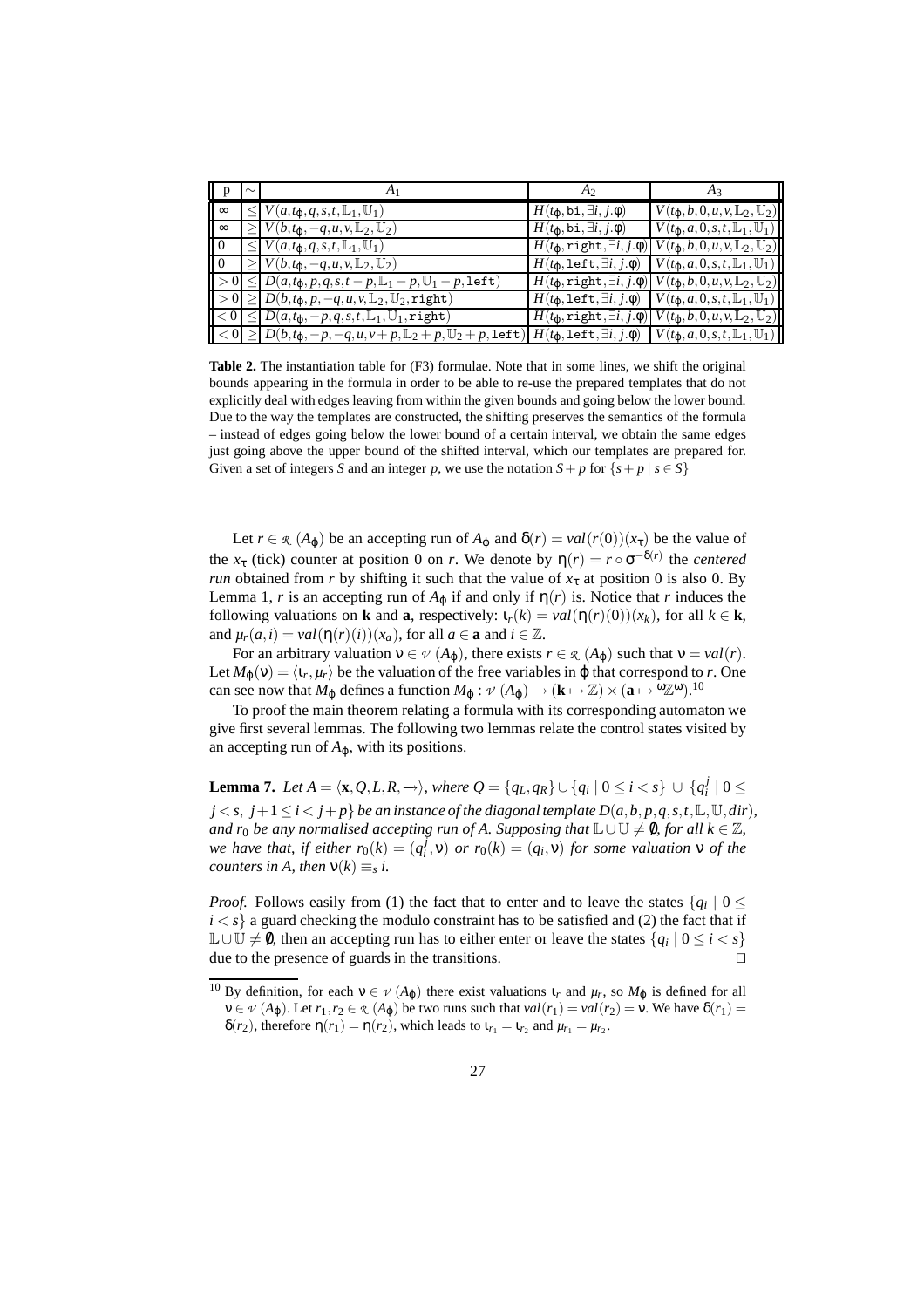**Lemma 8.** *Let*  $A = \langle \mathbf{x}, Q, L, R, \rightarrow \rangle$ *, where*  $Q = \{q_L, q_R\} \cup \{q_i | 0 \leq i < s\}$  *be an instance of the vertical template V*(*a*,*b*, *p*,*q*,*s*,*t*,L,U)*, and r*<sup>0</sup> *be any normalised accepting run of* A. Supposing that  $\mathbb{L} \cup \mathbb{U} \neq \emptyset$  for all  $k \in \mathbb{Z}$ , we have that, if  $r_0(k) = (q_i, v)$  for some *valuation*  $\nu$ *, then*  $\nu(k) \equiv_s i$ *.* 

*Proof.* Like the proof of Lemma 7.  $\Box$ 

The following lemma is the basis of theorem 1.

**Lemma 9.** *Let*  $\varphi(\mathbf{k}, \mathbf{a})$  *be a formula of the form (F1)-(F3) and*  $A_{\varphi}$  *the corresponding automaton, as defined in Section 4.4. Then,*  $M_{\phi}(\nu(A_{\phi})) = [\phi]$ *.* 

*Proof.* We only give the proof for the most difficult case, i.e. formulae of the form (F3). For the other formulae, it is similar. Let us have a formula  $\varphi$  :  $\forall i, j$  .  $\bigwedge_{k=1}^{K_1} f_k^1 \leq$ *k*=1  $i \wedge \bigwedge_{l=1}^{L_1} i \leq g_l^1 \wedge \bigwedge_{k=1}^{K_2} f_k^2 \leq j \wedge \bigwedge_{l=1}^{L_2} j \leq g_l^2 \wedge i - j \leq p \wedge i \equiv_s t \wedge j \equiv_u v \rightarrow a[i]$  $b[j] \sim q$  where  $0 \le s < t$  and  $0 \le u < v$ . Let  $\mathbb{L}_i = \{f_1^i, ..., f_{K_i}^i\}$  and  $\mathbb{U}_i = \{g_1^i, ..., g_{L_i}^i\}$ for  $i = 1, 2$ , respectively. Let  $\phi = \exists i, j$ .  $\bigwedge_{k=1}^{K_1} f_k^1 \leq i \ \wedge \ \bigwedge_{l=1}^{L_1} i \leq g_l^1 \ \wedge \ \bigwedge_{k=1}^{K_2} f_k^2 \leq$ *j* ∧  $\bigwedge_{l=1}^{L_2} j \le g_l^2$  ∧ *i* − *j* ≤ *p* ∧ *i* ≡<sub>*s*</sub> *t* ∧ *j* ≡<sub>*u*</sub> *v*. We give the proof for *p* > 0 and ~=≤. The other cases are very similar. Let  $A_{\varphi}$  be the automaton corresponding to  $\varphi$ . We have  $A_{\phi} = A_1 \otimes A_2 \otimes A_3$  where  $A_1$  is an instance of  $D(a, t_{\phi}, p, q, s, t - p, \mathbb{L}_1 - p, \mathbb{U}_1 - p, \text{left})$ , *A*<sub>2</sub> is an instance of  $H(t_0, \text{right}, \phi)$ , and *A*<sub>3</sub> is an instance of  $V(t_0, b, 0, u, v, \mathbb{L}_2, \mathbb{U}_2)$ . We suppose that  $\mathbb{L}_1 \cup \mathbb{U}_1 \neq \emptyset$  and  $\mathbb{L}_2 \cup \mathbb{U}_2 \neq \emptyset$ . The other cases are treated in a similar way.

"⊆" We first show that  $M_{\phi}(\nu(A_{\phi})) \subseteq [\phi]$ . Let *r* be an accepting run of  $A_{\phi}$  and  $r_0$  be the normalised run corresponding to *r*. Let  $\iota_r : \mathbf{k} \to \mathbb{Z}$  and  $\mu_r : \{a, b\} \times \mathbb{Z} \to \mathbb{Z}$  be the valuations of the free variables of  $\varphi$  corresponding to the run  $r_0$ . Let  $G_{1r,\varphi} = (V,E)$  be the constraint graph corresponding to ϕ for the valuation of the bound variables ι*<sup>r</sup>* . We show below that starting from the run *r*0, we can define a consistent labelling *Lab* of  $G_{1r, \phi}$ . Thanks to Lemma 6 which implies that the labelling *Lab* corresponds to a model, this is enough to prove that  $M_{\varphi}(\nu(A_{\varphi})) \subseteq [\varphi]]$ .

By construction, the run  $r_0$  of the automaton  $A_{\phi} = A_1 \otimes A_2 \otimes A_3$  corresponds to runs *r*<sup>*i*</sup><sub>0</sub> in the automata *A<sub>i</sub>* (*i* ∈ {1,2,3}). We have *val*(*r*<sub>0</sub>)(*x<sub>a</sub>*) = *val*(*r*<sub>1</sub>)(*x<sub>a</sub>*) and *val*(*r*<sub>0</sub>)(*x<sub>b</sub>*) =  $val(r_0^3)(x_b)$  as well as  $val(r_0)(x_{t_{\varphi}}) = val(r_0^1)(x_{t_{\varphi}}) = val(r_0^2)(x_{t_{\varphi}}) = val(r_0^3)(x_{t_{\varphi}})$ .

The labelling *Lab* is defined as follows:  $Lab((a,i)) = \mu_r(a,i)$ ,  $Lab((b,i)) = \mu_r(b,i)$ , and  $Lab((t_{\varphi},i)) = val(r_0(i))(x_{t_{\varphi}})$  for all  $i \in \mathbb{Z}$ . We show in the following that *Lab* is consistent. Let  $L_{i_1i_r} = \max\{t_r(f_k^i) \mid 1 \leq k \leq K_i\}$  and  $u_{i_1i_r} = \min\{t_r(g_l^i) \mid 1 \leq l \leq L_i\}$ for  $i = 1, 2$ . Let  $P_{1,1,r} = \{k \mid L_{1,1,r} \leq k \leq u_{1,1,r} \land k = s \}$  and  $P_{2,1,r} = \{k \mid L_{2,1,r} \leq k \leq u_{1,1,r} \land k = s \}$  $u_{2,t_r} \wedge k \equiv_u v$ . We have to consider several cases depending on the left and rightaccepting states visited by the runs  $r_0^i$ . Let  $A_1 = \langle \mathbf{x}_1, Q, L, R, \rightarrow \rangle$ ,  $A_2 = \langle \mathbf{x}_2, Q', L', R', \rightarrow'$ 

 $\lambda$ , and  $A_3 = \langle \mathbf{x}_3, Q'', L'', R'', \rightarrow'' \rangle$ . We have  $Q = \{q_L, q_R\} \cup \{q_i \mid 0 \le i < s\} \cup \{q_i^j \mid 0 \le i$  $j < s, \; j+1 \leq i < j+p \},$   $L = \{q_{L}\} \cup \{q_{i} \mid 0 \leq i < s \}$  and  $R = \{q_{R}\} \cup \{q_{i} \mid 0 \leq i < s \},$  $Q' = \{q'_L, q'_R, p'_L, p'_R\}$  and  $Q'' = \{q''_L, q''_R\} \cup \{q''_i \mid 0 \le i < s\}.$ 

1. The run  $r_0^1$  is left-accepting using  $q_L$  and right-accepting using  $q_R$  and goes through the states  $\{q_i | 0 \le i < s\}$ . We now show that *Lab* is consistent.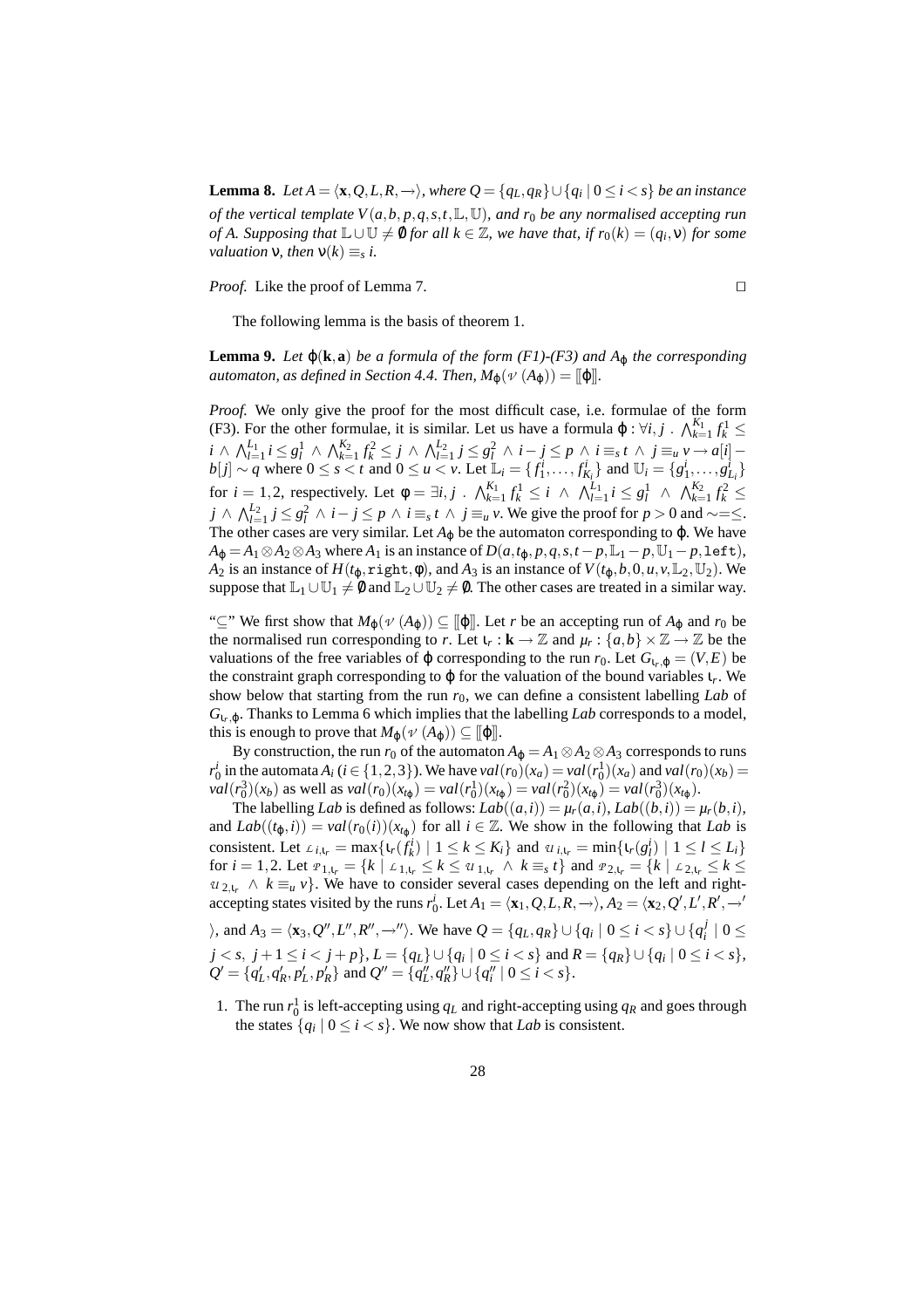- (a) Let us consider an edge  $(a, k) \stackrel{q}{\rightarrow} (t_{\varphi}, k p)$  for some  $k \in \mathcal{P}_{1, t_r}$ . We have to show that  $Lab((a,k))-Lab((t_0,k-p)) ≤ q$ . Due to the structure of the automaton *A*<sub>1</sub>, we have for each  $k \in P_{1,1,r}$  that  $r_0^1(k-p) = (q_i, v)$  for some *i*. Furthermore,  $i \equiv_s t - p$  due to Lemma 7. Then, the construction of the automaton insures that in any run, the *p* transitions following  $q_i$  are such that  $val(r_0^1(k))(x_a)$  –  $val(r_0^1(k-p))(x_{t_{\varphi}}) \leq q$ . This holds due to the roles of the additional counters {*x<sub><i>i*</sub></sub> | 1 ≤ *i* < *p*} from the definition of *D*. This implies directly  $Lab((a,k))$  −  $Lab((t_{\varphi},k-p)) \leq q.$
- (b) Let us consider an edge  $(t_{\varphi}, k) \xrightarrow{0} (b, k)$  for some  $k \in \mathcal{P}_{2, t_r}$ . We have to show that *Lab*((*t*<sub>φ</sub>,*k*)) − *Lab*((*b*,*k*)) ≤ 0. If  $\varphi$ <sub>2,*ιr*</sub> is not empty, then the run  $r_0$ <sup>3</sup> must go through the states  $\{q_i'' \mid 0 \le i < s\}$  but it cannot stay there all the time. We have for each  $k \in \mathcal{P}_{2,1_r}$  that  $r_0^3(k) = (q_i, v)$  with  $i \equiv_u v$  due to Lemma 8. Then, the transition following  $q_i$  of the automaton ensures that  $val(r_0^3(k))(x_{t_\phi})$  – *val*( $r_0^3(k)$ )( $x_b$ ) ≤ 0. This implies directly  $Lab((t_\varphi, k)) - Lab((b, k)) ≤ 0$ .
- (c) Let us consider the edges  $T_{\leq}$ . The accepting run  $r_0^2$  either goes through  $q'_L$  and  $q'_R$  or  $p'_L$  and  $p'_R$ . In the latter case, this means that the guard  $\phi$  is not satisfied. Therefore, by definition, *T* ≤ is empty. In the former case, we have  $x_{t_{\phi}} - x'_{t_{\phi}} \leq 0$ for each transition of *A*<sub>2</sub>. This gives  $val(r_0^2(k))(x_{t_\varphi}) - val(r_0^2(k+1))(x_{t_\varphi}) \le 0$ for all *k* ∈  $\mathbb{Z}$ , which implies  $Lab((t_0, k)) - Lab((t_0, k+1)) \leq 0$  for all  $k \in \mathbb{Z}$ .
- 2. The run  $r_0^1$  is left-accepting using the state  $q_L$  and right-accepting using the state *qR* and does not go through  $\{q_i \mid 0 \le i < s\}$ . In this case, the run goes through the transition  $q_L \xrightarrow{\neg (\exists i \cdot \Lambda_{l \in \mathbb{L}} i \geq l(\mathbf{x_k}) \wedge \Lambda_{u \in \mathbb{U}} i \leq u(\mathbf{x_k}) \wedge i \equiv_{st} t)} q_R$ . This means that  $\varphi_{1,t_r}$  is empty and diagonal edges are trivially consistent. The other edges are shown to be consistent as in the cases  $1(b)$  and  $1(c)$ .
- 3. The run  $r_0^1$  is left-accepting using a state in  $\{q_i \mid 0 \le i < s\}$  and right-accepting using  $q<sub>R</sub>$ . In this case, Lemmas 7 and 8 can still be applied in a similar way to the first case to show that the labelling is consistent.
- 4. The run  $r_0^1$  is left-accepting using the state  $q_L$  and right-accepting using  $\{q_i \mid 0 \leq \}$  $i < s$ . Symmetric to the previous case.
- 5. The run  $r_0^1$  is left-accepting using a state in  $\{q_i \mid 0 \le i < s\}$  and right-accepting using  ${q_i | 0 \le i < s}$ . This is impossible because  $\mathbb{L}_1 \cup \mathbb{U}_1 \ne \emptyset$  implies that an accepting run must either enter or leave the states  $\{q_i \mid 0 \leq i < s\}$  due to the presence of guards in the transitions.

" $\supseteq$ " Now, we show that  $[\![\varphi]\!] \subseteq M_{\varphi}(\nu(A_{\varphi}))$ . This is, given a model of  $\varphi$ , we have to show that the counter automaton  $A_{\omega}$  has a corresponding accepting run. Let  $\langle 1, \mu \rangle$  be a model of ϕ. Because of Lemma 6, there exists a consistent labelling *Lab* of the constraint graph  $G_{1,\phi}$  with  $\mu(a,i) = Lab((a,i))$  and  $\mu(b,i) = Lab((b,i))$  for all  $i \in \mathbb{Z}$ . It remains to show that  $A_{\omega}$  has a run corresponding to the labelling *Lab*. It is enough to show that the three automata  $A_1$ ,  $A_2$ , and  $A_3$  have runs corresponding to the same labelling *Lab*. That is, there are runs  $r_0^1$  of  $A_1$ ,  $r_0^2$  of  $A_2$ ,  $r_0^3$  of  $A_3$  such that  $val(r_0^1(i))(x_a) = Lab((a,i))$  and  $val(r_0^3(i))(x_b) = Lab((b,i))$  for all  $i \in \mathbb{Z}$  as well as  $val(r_0^1(i))(x_{t_0}) = val(r_0^2(i))(x_{t_0}) =$  $val(r_0^3(i))(x_{t_\phi}) = Lab((t_\phi, i))$  for all  $i \in \mathbb{Z}$ .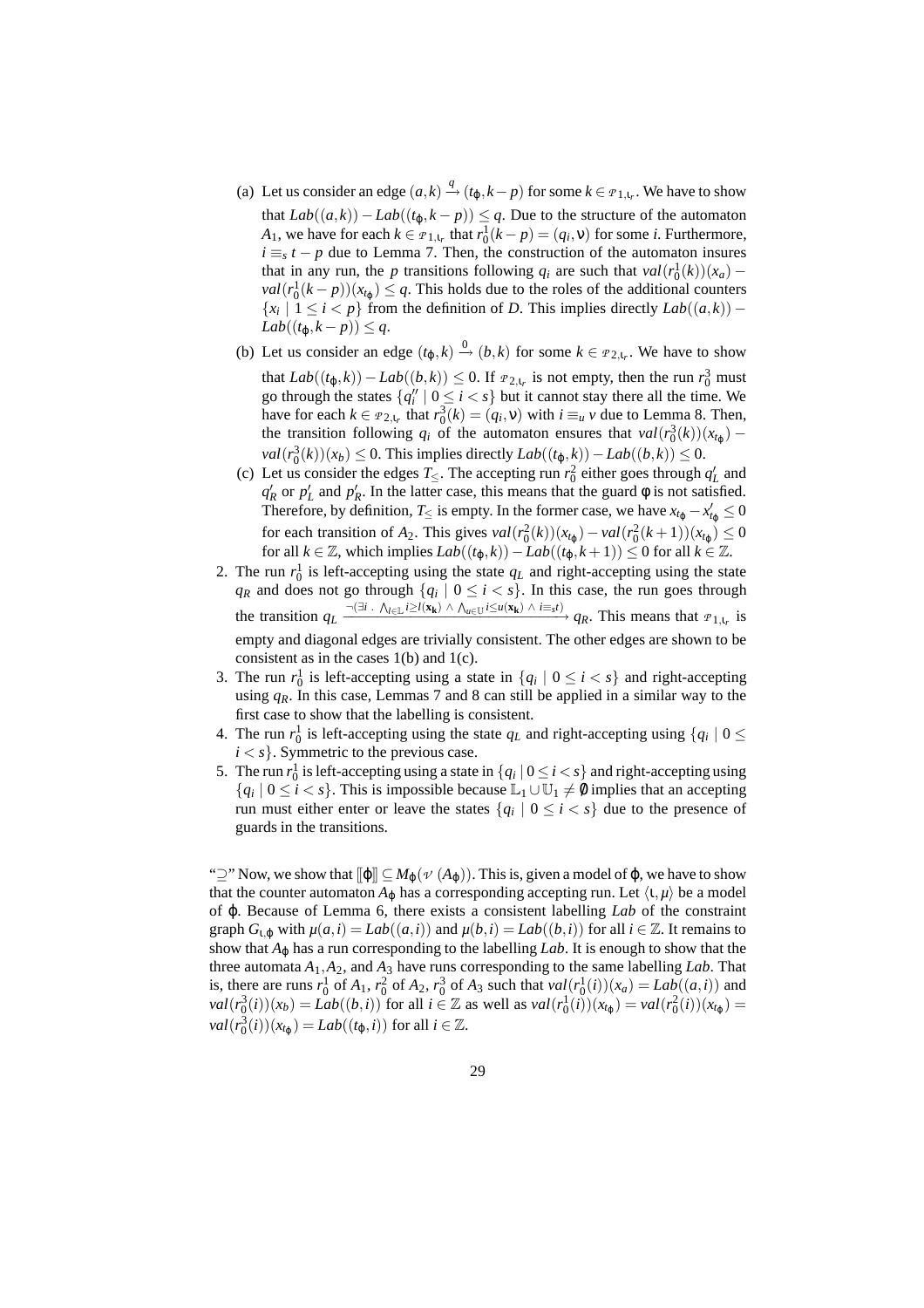We define a bi-infinite sequence  $v : \mathbb{Z} \to (\{x_a, x_b, x_{t_\phi}\} \cup \{x_k | k \in \mathbf{k}\} \cup \{x_j | j \in \{1, ..., p-1\})$  $1\} \rightarrow \mathbb{Z}$ ) of valuations of the counters of  $A_{\phi}$  such that :

**–** ∀*k* ∈ **k**∀*i* ∈ Z.ν(*i*)(*xk*) = ι(*k*) **–** ∀*i* ∈ Z.ν(*i*)(*xa*) = *L*((*a*,*i*)) and ν(*i*)(*xb*) = *L*((*b*,*i*))  $-$  ∀*i* ∈ ℤ.ν(*i*)( $x_{t_{\phi}}$ ) = *L*(( $t_{\phi}, i$ )) **–** ∀ *j* ∈ {1,..., *p*−1}∀*i* ∈ Z.ν(*i*)(*xj*) = *L*((*a*,*i*+ *j*))−*q*

Now, as ν corresponds in the needed way to *Lab*, it remains to show that each automaton  $A_1$ ,  $A_2$ ,  $A_3$  has runs corresponding to v (taking into account the relevant counters only). Let  $L_{i,1} = \max\{t(f_k^i) \mid 1 \le k \le K_i\}$  and  $u_{i,1} = \min\{t(g_l^i) \mid 1 \le l \le L_i\}$  for  $i = 1, 2$ . Let  $\mathbb{P}_1^1 = \{k \mid \mathbb{L}_{1,1} \leq k \leq u_{1,1} \land k \equiv_s t\}$  and  $\mathbb{P}_1^2 = \{k \mid \mathbb{L}_{2,1} \leq k \leq u_{2,1} \land k \equiv_u v\}$ .

- $-$  The run  $r_0^1$  of the automaton  $A_1$  is composed of three parts. The "left-accepting" part", the "middle part", and the "right-accepting" part. There are two cases to consider depending on the emptiness or non-emptiness of the set  $\varphi_1^1$ .
	- If  $\varphi_1^1$  is empty, then the run is constructed in the following way: The leftaccepting part goes through the transition  $q_L \stackrel{\top}{\rightarrow} q_L$ , then the middle part is the transition  $q_L \xrightarrow{\neg (\exists i \cdot \Lambda_{l \in L} i \geq l(\mathbf{x_k}) \wedge \Lambda_{u \in U} i \leq u(\mathbf{x_k}) \wedge i \equiv_s t)} q_R$  taken at an arbitrary point. The right-accepting part goes through the transition  $q_R \stackrel{\top}{\rightarrow} q_R$ . Since there are no constraints (up to choosing the values of the parameters **k**), the run can be trivially chosen to correspond to ν.
	- If  $\varphi_1^1$  is not empty, then the left-accepting part goes through the transition  $q_L$ <sup>T</sup> *q<sup>L</sup>* until one of the guards of the outgoing transitions is satisfied, which happens when  $x_t$  reaches the value  $\mathcal{L}_{1,t} - 1 - p$ . The run then continues to one of the  $q_i$ states, namely the one for which  $x_{\tau} + 1 \equiv_s i$ . The middle part of the run then goes through the states  $\{q_i \mid 0 \leq i < s\}$  till  $x_{\tau}$  reaches the value  $u_{1,1} - p -$ 1. Subsequently, the run continues through the states  $q_i^j$  to  $q_R$  where it loops forever. Within the run, the constraints that are to be satisfied when taking a transition from a *q<sup>i</sup>* state include:
		- 1.  $x'_a x_1 \leq q$ , which can be satisfied as in the sequence v of valuations that the run needs to follow, the value of  $x_1$  equals  $x'_a - q$ ,
		- 2.  $x'_{k-1} x_k \leq 0$  for  $1 < k < p$ , which can be satisfied as in the sequence of valuations v to be followed, all  $x'_{k-1}$  and  $x_k$  have the same value, and
		- 3.  $x'_{p-1} x_{t_{\varphi}} \leq 0$ . This last kind of constraints is tested at the moments when the value of  $x<sub>\tau</sub>$  corresponds to an index *l* when a diagonal arc arrives to  $t_{\varphi}$ . At that moment, in the sequence v of valuations that we try to follow,  $\chi_{p-1}^j$  has the value of  $L((a, l+p)) - q$ , and from the fact that the labelling is consistent (and hence  $L((a, l + p)) - L((t_{\varphi}, l)) \leq q$ ), it is clear that the last kind of constraints can be satisfied too.

Hence, there is an accepting run corresponding to the bi-infinite sequence ν of valuations. A similar reasoning applies when passing through the states  $q_i^j$ .

- The runs  $r_0^2$  of  $A_2$  and  $r_0^3$  of  $A_3$  are constructed in a similar way.

 $\Box$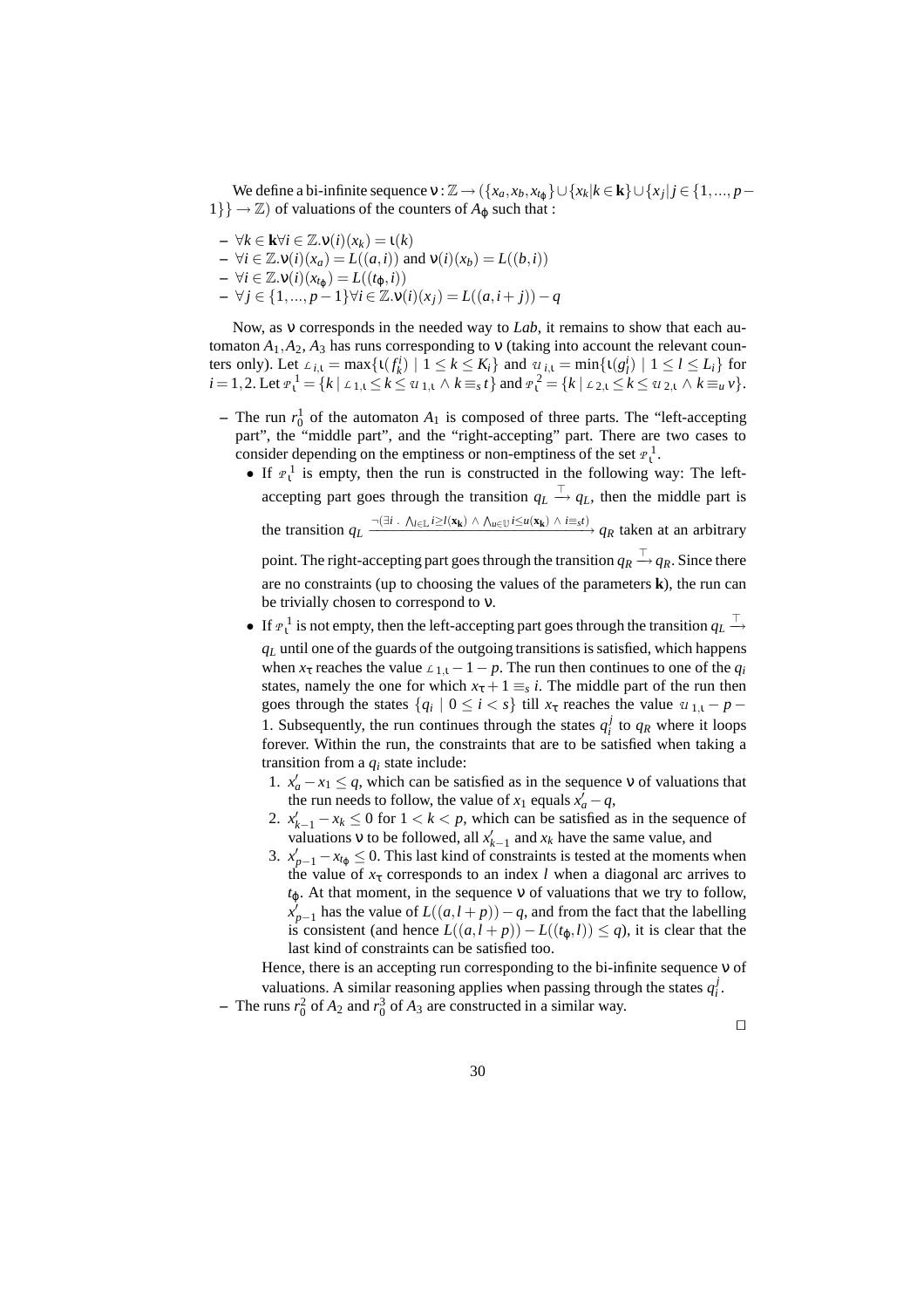**Theorem 1.** Let  $\varphi(\mathbf{k}, \mathbf{a})$  be a positive boolean combination of formulae of types (F1)-*(F3) and PA constraints on the array-bound variables* **k***, and A*<sup>ϕ</sup> *be the automaton defined in the previous. Then,*  $M_{\phi}(\nu(A_{\phi})) = ||\phi||$ *.* 

*Proof.* Let us first introduce some notation. Let **x** be an arbitrary set of variables, interpreted over some domain *D*, and  $I \subseteq \mathbf{X} \mapsto D$  be a set of valuations. For some superset **y** ⊃ **x** of the set of variables, we define  $I \uparrow y = \{1 : y \rightarrow D \mid 1 \downarrow x \in I\}$ . If **x**<sub>1</sub>, **y**<sub>1</sub> and **x**<sub>2</sub>, **y**<sub>2</sub> are sets of variables interpreted over domains  $D_1$  and  $D_2$ , respectively,  $\mathbf{x}_1 \subseteq \mathbf{y}_1, \mathbf{x}_2 \subseteq \mathbf{y}_2$ , and  $I_{12} \subseteq \mathbf{x_1} \mapsto D_1 \times \mathbf{x_2} \mapsto D_2$  is a set of pairs of valuations, let  $I_{12} \uparrow_{\mathbf{y_1},\mathbf{y_2}} = {\langle\langle \iota_1,\iota_2 \rangle | \iota_1 : \iota_2 \rangle \rangle | \iota_2 \rangle}$  $\mathbf{y_1} \rightarrow D_1, \mathbf{t_2} : \mathbf{y_2} \rightarrow D_2, \langle \mathbf{t_1} \downarrow_{\mathbf{x_1}}, \mathbf{t_2} \downarrow_{\mathbf{x_2}} \rangle \in I_{12}$ . The proof is by induction on the structure of  $\varphi$ . Lemma 9 takes care about the cases of  $\varphi$  being of type (F1)-(F3). If  $\varphi$  is a PA constraint on **k**, the proof is immediate.

For the inductive case  $\varphi = \psi_1 \wedge \psi_2$ , let  $\mathbf{k}_i$  and  $\mathbf{a}_i$ , be the sets of array-bound and array variables of  $\psi_i$ , for  $i = 1, 2$ , respectively. We have by Lemma 3, that:

$$
\nu(A_{\psi_1} \otimes A_{\psi_2}) = \nu(A_{\psi_1}) \uparrow_{\mathbf{x}_1 \cup \mathbf{x}_2} \cap \nu(A_{\psi_2}) \uparrow_{\mathbf{x}_1 \cup \mathbf{x}_2}
$$

where  $\mathbf{x}_1$  are the counters of  $A_{\psi_1}$  and  $\mathbf{x}_2$  are the counters of  $A_{\psi_2}$ . Applying  $M_{\phi}$  to this equality, we obtain:

$$
M_{\phi}(\nu \; (A_{\psi_1} \otimes A_{\psi_2})) = M_{\phi}(\nu \; (A_{\psi_1}) \uparrow_{x_1 \cup x_2}) \; \cap \; M_{\phi}(\nu \; (A_{\psi_2}) \uparrow_{x_1 \cup x_2})
$$

since  $M_{\phi}$  is defined point wise on sets of runs. By the induction hypothesis, we have  $M_{\psi_i}(\nu(A_{\psi_i})) = [\![\psi_i]\!],$  for  $i = 1, 2$ . It is easy to see that,  $M_{\phi}(\nu(A_{\psi_i}) \uparrow_{x_1 \cup x_2}) = [\![\psi_i]\!] \uparrow_{k_1 \cup k_2, a_1 \cup a_2}$ , for  $i = 1, 2$ . Hence, we have:

$$
\mathit{M}_{\phi}(\mathit{v}~(A_{\psi_1}\otimes A_{\psi_2}))=[\![\psi_1]\!]\uparrow_{\mathbf{k}_1\cup\mathbf{k}_2,\mathbf{a}_1\cup\mathbf{a}_2}~\cap~[\![\psi_2]\!]\uparrow_{\mathbf{k}_1\cup\mathbf{k}_2,\mathbf{a}_1\cup\mathbf{a}_2}=[\![\psi_1\wedge\psi_2]\!]
$$

The proof for the case  $\varphi = \psi_1 \vee \psi_2$  follows a similar argument.

The main result of the paper is the following:

#### **Corollary 1.** *The logic* **LIA** *is decidable.*

The proof of Corollary 1 uses the normalization step (cf. Lemma 5) to rewrite any formula of **LIA** into the form (NF), and applies Theorem 1 to the matrix of the formula (i.e. the formula obtained by skipping the existential quantifier prefix).

#### **5 Conclusions and Future Work**

We present a new decidable logic for reasoning about properties of programs handling integer arrays. This logic allows to relate adjacent array values, as well as to express periodic facts relating all values situated at equidistant positions. We establish decidability of this logic following the automata-theoretic approach. To this end, we define a new class of Büchi automata with counters, for which emptiness is decidable, and translate each formula into a corresponding automaton.

Future work will include the study of the complexity of our decision procedure and its implementation. We furthermore plan to develop invariant generation methods in order to give automatic correctness proofs for programs with integer arrays.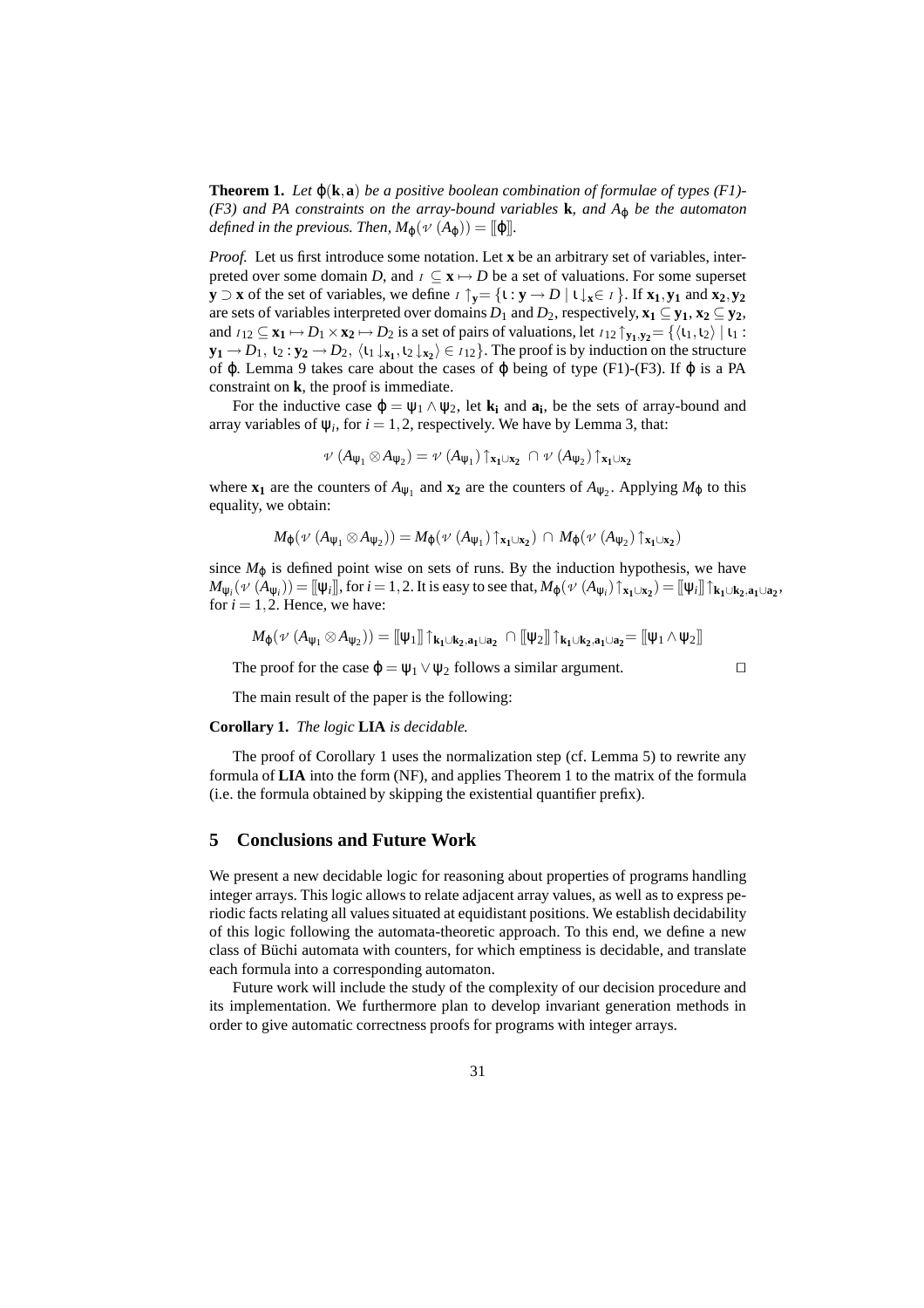# **References**

- 1. A. Armando, S. Ranise, and M. Rusinowitch. Uniform Derivation of Decision Procedures by Superposition. In *Proc of CSL'01*, LNCS 2142, 2001.
- 2. T. Arons, A. Pnueli, S. Ruah, J. Xu, and L.Zuck. Parameterized Verification with Automatically Computed Inductive Assertions. In *CAV'01*, LNCS 2102. Springer, 2001.
- 3. A. Bouajjani, Y. Jurski, and M. Sighireanu. A Generic Framework for Reasoning About Dynamic Networks of Infinite-State Processes. In *TACAS'07*, LNCS 4424. Springer, 2007.
- 4. M. Bozga, R. Iosif, and Y. Lakhnech. Flat Parametric Counter Automata. In *Proc. of ICALP'06*, LNCS 4052. Springer, 2006.
- 5. A.R. Bradley, Z. Manna, and H.B. Sipma. What 's Decidable About Arrays? In *Proc. of VMCAI'06*, LNCS 3855. Springer, 2006.
- 6. H. Comon and Y. Jurski. Multiple Counters Automata, Safety Analysis and Presburger Arithmetic. In *Proc. of CAV'98*, LNCS 1427. Springer, 1998.
- 7. S. Ghilardi, E. Nicolini, S. Ranise, and D. Zucchelli. Decision Procedures for Extensions of the Theory of Arrays. *Annals of Mathematics and Artificial Intelligence*, 50, 2007.
- 8. J. Jaffar. Presburger Arithmetic with Array Segments. *Inform. Proc. Letters*, 12, 1981.
- 9. J. King. *A Program Verifier*. PhD thesis, Carnegie Mellon University, 1969.
- 10. P. Mateti. A Decision Procedure for the Correctness of a Class of Programs. *Journal of the ACM*, 28(2), 1980.
- 11. J. McCarthy. Towards a Mathematical Science of Computation. In *IFIP Congress*, 1962.
- 12. M.L. Minsky. *Computation: Finite and Infinite Machines*. Prentice-Hall, Inc., 1967.
- 13. M. Nivat and D. Perrin. Ensembles reconnaissables de mots biinfinis. *Canad. J. Math.*, 38:513–537, 1986.
- 14. M. Presburger. Über die Vollständigkeit eines gewissen Systems der Arithmetik ganzer Zahlen, in welchem die Addition als einzige Operation hervortritt. In *Comptes Rendus du Premier Congr`es des Math´ematiciens des Pays Slaves*, pages 92–101, Warsaw, Poland, 1929.
- 15. A. Stump, C.W. Barrett, D.L. Dill, and J.R. Levitt. A Decision Procedure for an Extensional Theory of Arrays. In *Proc. of LICS'01*, 2001.
- 16. N. Suzuki and D. Jefferson. Verification Decidability of Presburger Array Programs. *Journal of the ACM*, 27(1), 1980.
- 17. W. Thomas. Automata on Infinite Objects. In *Handbook of Theoretical Computer Science, volume B: Formal Models and Semantics*. Elsevier, 1990.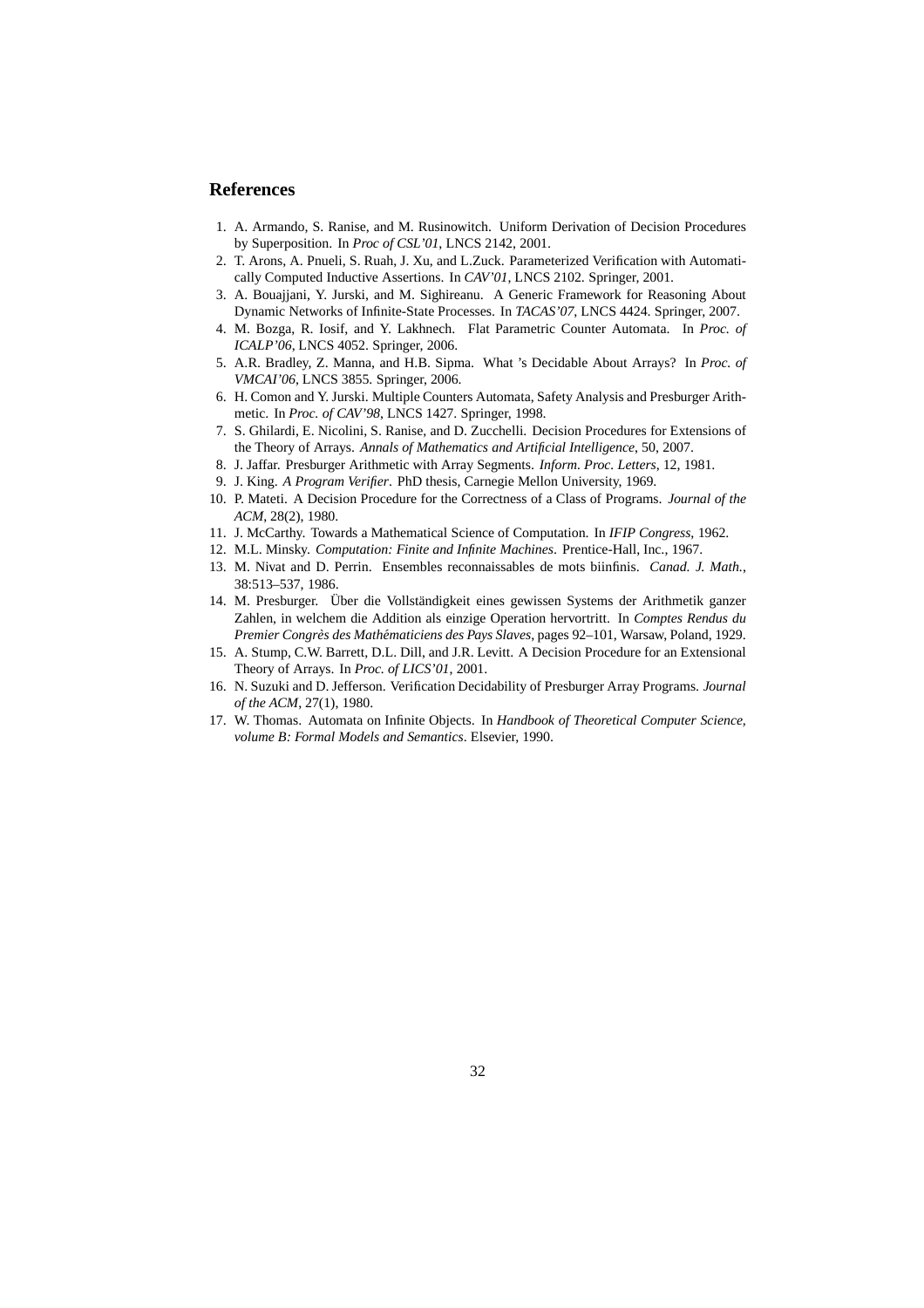# **A Extensions of Flat Counter Automata**

The purpose of this appendix is to motivate the extensions of the result in [6, 4], on flat counter automata. Given a flat counter automaton  $A = \langle \mathbf{x}, Q, \rightarrow \rangle$ , and a loop  $\gamma$  on a control state  $q \in Q$ , labelled with DBM formulae only, one can effectively build a PA formula  $\Psi_{q,\gamma}(y,\mathbf{x},\mathbf{x}')$  which is satisfied by all triples  $\langle n,\mathbf{v},\mathbf{v}'\rangle$ , where there exists an execution corresponding to *n* loop iterations, in which the initial values of the counters are  $v$  and the final values are  $v'$ . Based on this result, we prove two important lemmas.

**Lemma 10.** *If any control loop of A is labelled by a parametric DBM formula, then for any two control states*  $q, q' \in Q$ *, one can effectively build a PA formula*  $R_{q, q'}(\mathbf{x}, \mathbf{x}')$  *such that, for any two configurations*  $(q, v)$  *and*  $(q', v')$ ,  $(q', v')$  *is a successor of*  $(q, v)$  *if and only if*  $\models R_{q,q'}(\mathsf{v}(\mathbf{x}),\mathsf{v}'(\mathbf{x}')).$ 

*Proof.* First, we eliminate the atomic propositions of the form  $x \sim f(\mathbf{k})$  where **k** are the parameters of *A* and ∼∈ {≤,≥} from all control loops of *A*. This is done by introducing an extra parameter *x<sub>f</sub>*, Then we change  $x \sim f$  into  $x \sim x_f \wedge x'_f = x_f$  for all transition rules of *A*. Consequently, all loops of *A* will be labelled only with DBM formulae. Let  $Ω$  be the conjunction of all formulae  $x<sub>f</sub> = f(**k**)$ , for all linear combinations *f* that are eliminated in this way from the transition rules of *A*.

If *A* is flat, any control path between  $q$  and  $q'$  is of the form

$$
\pi: q = q_0 \xrightarrow{\gamma_0^*} q_0 \xrightarrow{\sigma_0} q_1 \xrightarrow{\gamma_1^*} q_1 \xrightarrow{\sigma_1} \dots q_{k-1} \xrightarrow{\gamma_{k-1}^*} q_{k-1} \xrightarrow{\sigma_{k-1}} q_{k-1} = q'
$$

for  $k > 1$ , where  $\gamma_i$  are elementary loops and  $\sigma_i$  are control paths in which each state appears only once, for  $1 \le i \le k$ . Since  $\sigma_i$  are finite, one can build PA formulae  $\phi_i(\mathbf{x}, \mathbf{x}')$ , by composing the PA formulae on the transitions of  $\sigma_i$ . In other words, if  $\sigma_i$ :  $q_1 \stackrel{\varphi_1}{\longrightarrow}$  $q_2 \xrightarrow{\phi_2} q_3 \dots q_{n-1} \xrightarrow{\phi_{n-1}} q_n$  then  $\phi_i : \exists \mathbf{x_0} \exists \mathbf{x_1} \dots \exists \mathbf{x_n} . \mathbf{x} = \mathbf{x_0} \wedge \mathbf{x}' = \mathbf{x_n} \wedge \bigwedge_{i=0}^{n-1} \phi_i(\mathbf{x_i}, \mathbf{x_{i+1}}).$ The needed formula is the conjunction of  $\Omega$  with the disjunction over all path schemes  $\pi$ , of formulae of the form:

$$
\Theta_{\pi}: \exists x_1 \dots \exists x_{2k-1} \exists n_0 \exists n_1 \dots \exists n_{k-1} \cdot x = x_1 \wedge x' = x_{2k+1} \wedge \bigwedge_{k=1}^{k} \Psi_{q_i, \gamma_i}(n_i, x_{2i-1}, x_{2i}) \wedge \phi_i(x_{2i}, x_{2i+1})
$$

 $\Box$ 

The next result concerns the termination of one control loop, labelled with DBM formulae. Since DBM formulae are closed under composition, we can consider w.l.o.g. only one self-loop of the form  $q \frac{\varphi(x,x')}{\varphi'}$ , We first instrument the DBM formula, by replacing each constraint of the form  $x \le k$  by  $x - \zeta \le k \wedge \zeta' = \zeta$  and  $x \ge k$  by  $\zeta - x \le k$  $-k \wedge \zeta' = \zeta$ , where  $\zeta$  is a fresh counter, initially set to zero. From now on, we refer to the set **x** as to the set of all counters, including ζ as well.

In general, a DBM formula  $\varphi(x, x')$  can be represented as a directed weighted graph whose set of vertices is the set of variables  $\mathbf{x} \cup \mathbf{x}'$ , and there is an edge with weight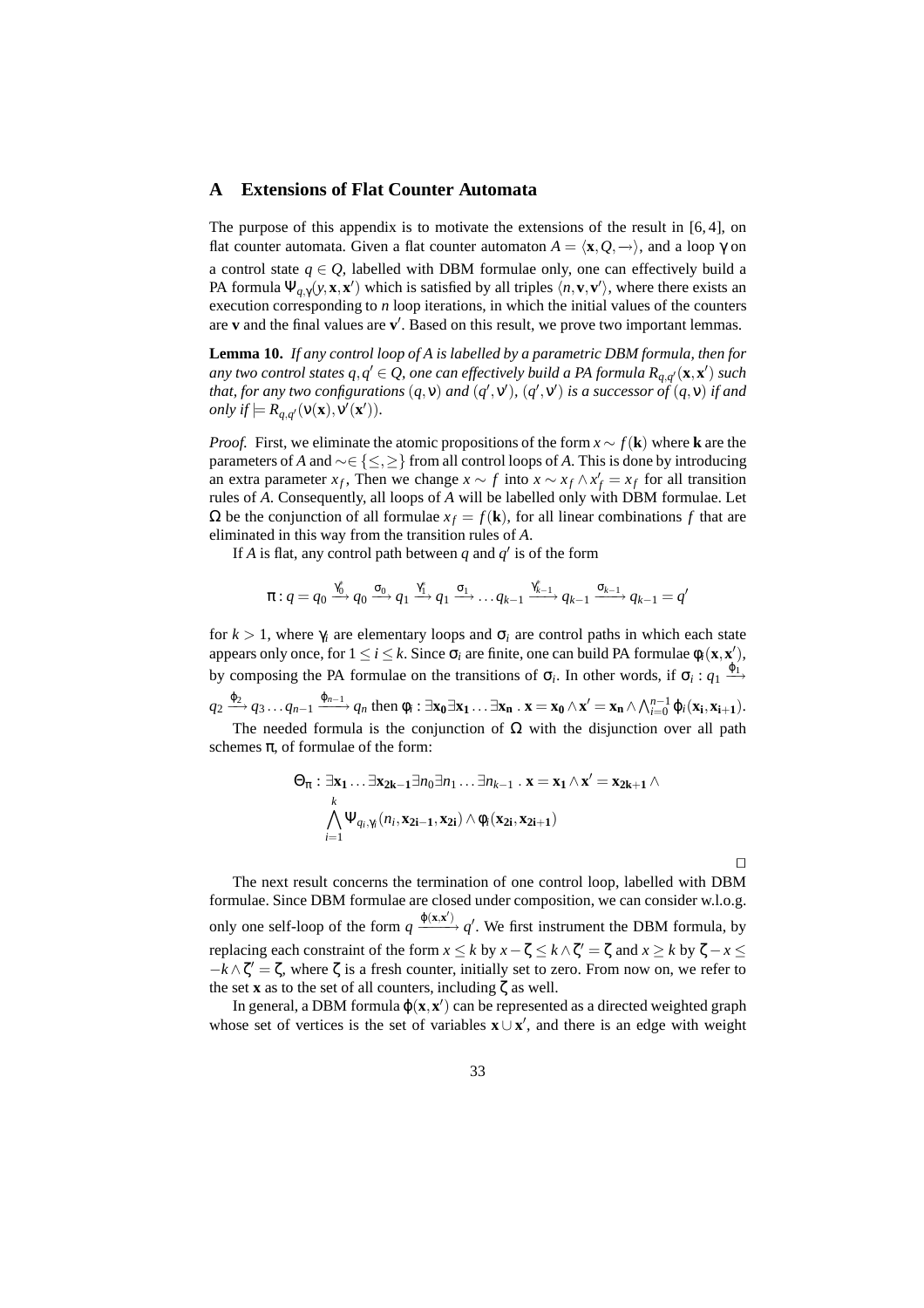

**Fig. 9.** Constraint Graph and Automaton for the DBM  $x' - x \leq -1 \wedge u' \geq 0 \wedge u' - x \leq 0$ .

*k* from *x* to *y* if and only if there is an explicit constraint  $x - y \leq k$  in  $\varphi$ . An *n*-step execution of the loop is represented by a constraint graph  $G_{\varphi}^n$ , defined as the minimal graph whose set of vertices is  $\bigcup_{i=0}^{n} \mathbf{x}^i$ , where  $\mathbf{x}^i = \{x^i \mid x \in \mathbf{x}\}$  and, for all  $0 \le i < n$ , there is an edge labelled *k*:

- $\leftarrow$  from *x<sup>i</sup>* to *y<sup>i</sup>*, if there is a constraint *x* − *y* ≤ *k* in φ.
- $\rightarrow$  from *x*<sup>*i*+1</sup> to *y*<sup>*i*+1</sup>, if there is a constraint *x*<sup>*'*</sup> − *y*<sup>*'*</sup> ≤ *k* in φ.
- $\leftarrow$  from *x<sup>i</sup>* to *y*<sup>*i*+1</sup>, if there is a constraint *x*−*y*<sup> $′$ </sup> ≤ *k* in φ.
- $\leftarrow$  from *x*<sup>*i*+1</sup> to *y<sup><i>i*</sup>, if there is a constraint *x*<sup>*'*</sup> − *y* ≤ *k* in φ.

We define the infinite graph  $G_{\varphi}^{\infty} = \bigcup_{n=0}^{\infty} G_{\varphi}^n$ . For instance, Figure 9 (a) shows the constraint graph  $G_{\varphi}^n$  corresponding to the DBM formula  $x'-x \leq -1 \wedge u' \geq 0 \wedge u'-x \leq 0$ .

If  $\pi : x^i \xrightarrow{k_1} \dots \xrightarrow{k_m} y^j$ ,  $0 \le i, j \le n$  is a path in  $G^n_{\varphi}$ , let  $\omega(\pi)$  denote the sum of all labels along the path, i.e.  $\omega(\pi) = \sum_{i=1}^{m} k_i$ . Clearly, we have  $x^i - y^j \leq \omega(\pi)$ . We define  $\min\{x^i \to y^j\} = \min\{\omega(\pi) \mid \pi : x^i \stackrel{k_1}{\longrightarrow} \dots \stackrel{k_m}{\longrightarrow} y^j\}$ . By convention, if there are no paths in  $G_{\varphi}^{\infty}$ , between  $x^{i}$  and  $y^{j}$ , we take  $\min\{x^{i} \rightarrow y^{j}\} = \infty$ . On the other hand, if the set of paths between  $x^i$  and  $x^j$  does not have a minimal element, we take  $\min\{x^i \rightarrow y^j\} = -\infty$ . Notice that this can only be the case if  $G_p^n$  has a cycle whose weight is negative. With this notation, we have  $x^{i} - y^{j} \le \min\{x^{i} \to y^{j}\}\$ . Moreover, this is the strongest relation involving the values of *x* and *y* at the execution times *i* and *j*, respectively. Notice that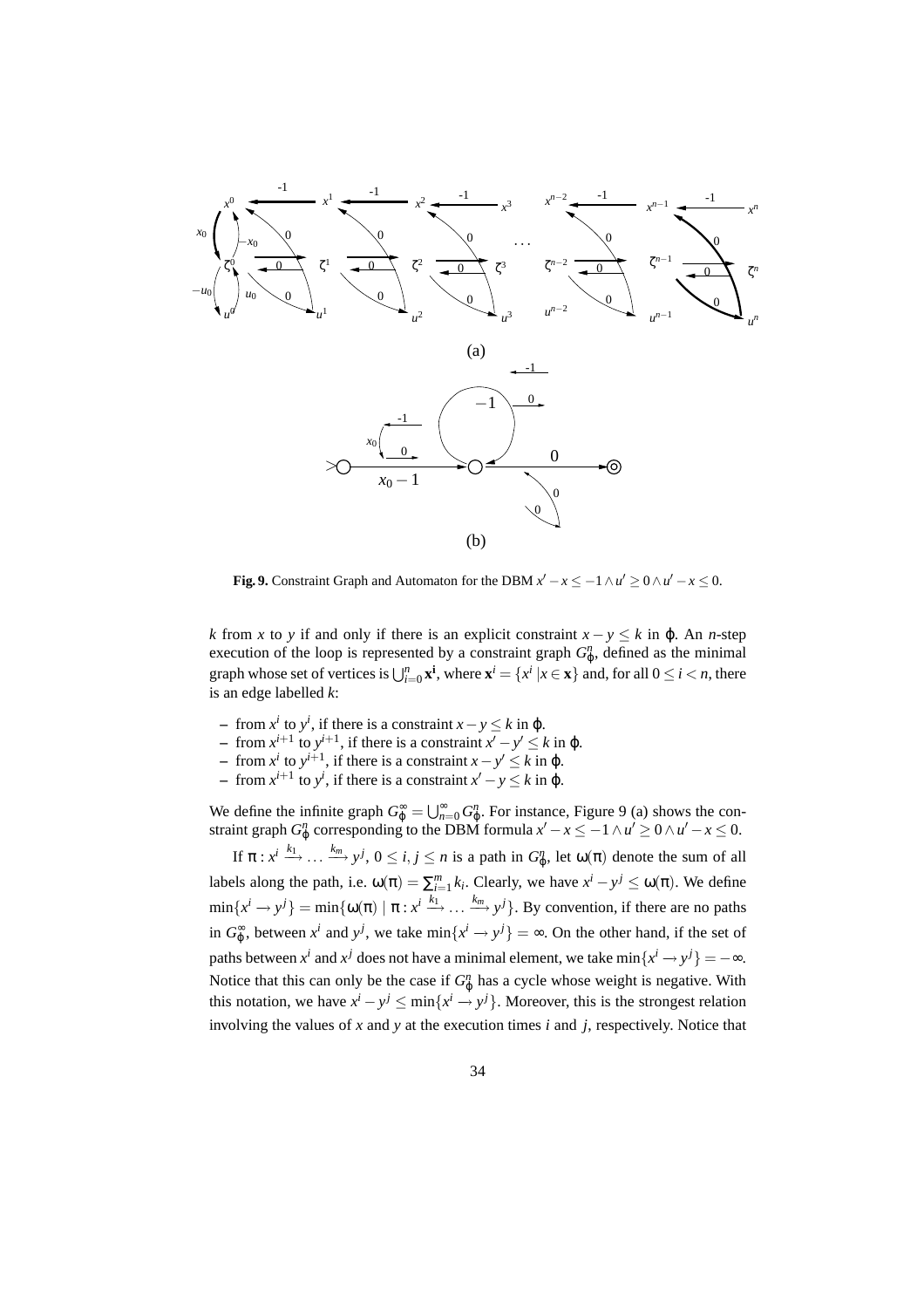the satisfiability of all constraints between  $x^i$  and  $y^j$  is equivalent with the absence of negative cycles involving the nodes  $x^i$  an  $y^j$  from  $G_{\varphi}^{\infty}$ . For example, the thick edges in Figure 9 (a) show a cycle in  $G_{\varphi}^n$ .

The essence of the proof in [4] is to encode paths in the constraint graph  $G_{\phi}^{n}$  by words of length *n*. Intuitively, a word *w* of length *n* represents a path π between, say, *x* 0 and  $y^n$ , with  $x, y \in \mathbf{x}$ , as follows: the  $w_i$  symbol represents *simultaneously* all edges of  $\pi$  that involve only nodes from  $\mathbf{x}^i \cup \mathbf{x}^{i+1}$ ,  $0 \le i < n$ . Note that, for a path from  $x^0$  to  $y^n$ , coded by a word  $w$ , the number of times the  $w_i$  symbol is traversed by the path is odd, whereas for a path from  $x^0$  to  $y^0$ , or from  $x^n$  to  $y^n$ , this number is even. In particular, if the path is cyclic, we are in the second case. We define the *weight* of a symbol as the sum of the weights of all the edges in it. The weight of a finite word is the sum of the weights of all symbols occurring in the word.

Given a DBM relation  $\varphi(\mathbf{x}, \mathbf{x}')$ , the *even alphabet* of  $\varphi$ , denoted as  $\Sigma_{\varphi}^e$ , is the set of all graphs satisfying the following conditions, for each  $G \in \sum_{\varphi}^e$ .

- 1. the set of nodes of *G* is  $\mathbf{x} \cup \mathbf{x}'$ ,
- 2. for any  $x, y \in \mathbf{x} \cup \mathbf{x}'$ , there is an edge with label *k* from *x* to *y*, only if the constraint  $x - y \leq k$  occurs in  $\varphi$ ,
- 3. the in-degree and out-degree of each node are at most one,
- 4. the number of edges from  $x$  to  $x'$  equals the number of edges from  $x'$  to  $x$ .

Starting from this encoding, it is possible to define a finite weighted automaton  $A_{\varphi}^e$ , in which each transition is labelled with a subgraph of  $G_{\varphi}$ , and the weight of a transition is the weight of the subgraph. Moreover, the construction is such that all paths between certain pairs of control states are encodings of all cycles in the constraint graph  $G_{\phi}^n$ . Hence, from  $A_{\varphi}^e$ , it is possible to give a PA formula stating the absence (or presence) of paths of negative weight in  $A_{\varphi}^e$ , and hence of negative cycles in  $G_{\varphi}^{\infty}$ . For example, the automaton in Figure 9 (b) accepts the word encoding of the cycle in Figure 9 (a).

The following lemma is a consequence of the construction described above. Namely, we are interested by a formula that characterises all initial values of the counters from which there exists an infinite computation along the loop. Notice that termination is a universal problem: we are interested in the set of all states from which there is a terminating (or, vice versa, non-terminating) run of the loop.

**Lemma 11.** *Given a control loop* γ *labelled by a parametric DBM formula, and a control state q on* γ*, one can effectively build a PA formula Iq*,γ(**x**)*, such that, for any configuration* (*q*,ν)*, there exists an infinite computation along* γ*, starting with* (*q*,ν) *if and only if*  $\models I_{a,\gamma}(\mathbf{v}(\mathbf{x}))$ *.* 

*Proof.* Let  $q \stackrel{\varphi}{\rightarrow} q$  be a self-loop, where  $\varphi(\mathbf{x}, \mathbf{x}')$  is a parametric DBM formula, and let  $G_{\varphi}^{\infty}$  be the corresponding infinite constraint graph. Let  $\mathbf{x}_0 = \{x_0 \mid x \in \mathbf{x}\}\)$  be the set of initial values of the counters.

Let  $\varphi^n$  :  $\exists x^0 \exists x^1 \dots \exists x^n \cdot x = x^0 \wedge x' = x^n \wedge \bigwedge_{i=0}^{n-1} \varphi(x^i, x^{i+1})$  be the formula corresponding to the *n*-th iteration of the loop, and let  $\psi^n(\mathbf{x_0}, \mathbf{x}, \mathbf{x}') = \phi^n(\mathbf{x}, \mathbf{x}') \wedge \bigwedge_{x \in \mathbf{x}} x = x_0$ be the formula corresponding to the *n*-th iteration of the loop starting from **x0**.

Notice that the constraint graph  $G_{\psi}^{n}$  corresponding to  $\psi^{n}(\mathbf{x_{0}}, \mathbf{x}, \mathbf{x}')$  can be obtained from  $G_{\phi}^n$  by adding edges labelled with *x*<sub>0</sub> between *x*<sup>0</sup> and ζ<sup>0</sup>, and with  $-x_0$  between ζ<sup>0</sup>